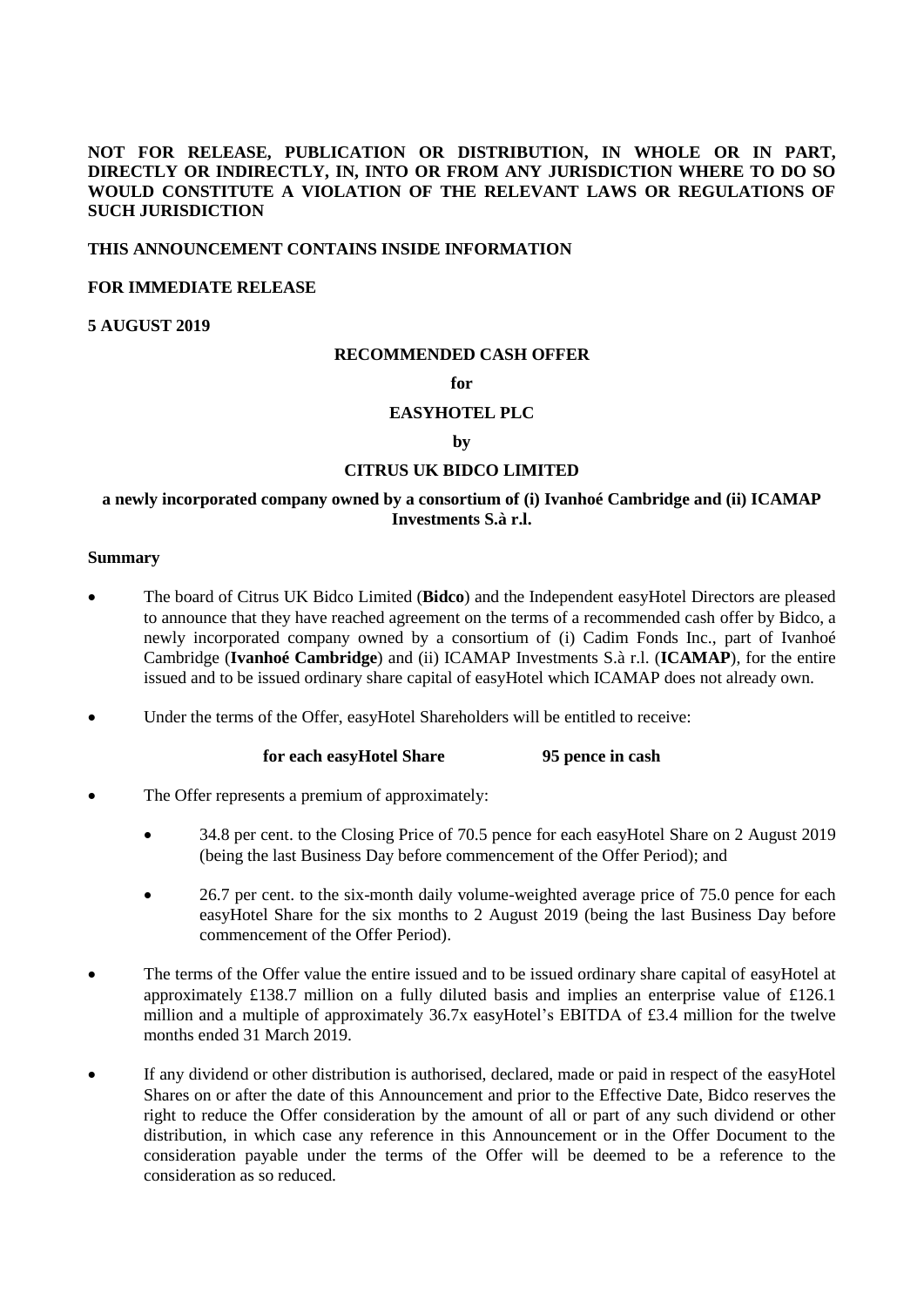It is anticipated that following the date of this Announcement, Bidco will acquire the easyHotel Shares which ICAMAP currently owns.

### **easyHotel recommendation**

- **The Independent easyHotel Directors, who have been so advised by Investec as to the financial terms of the Offer, each consider the terms of the Offer to be fair and reasonable. In providing its advice to the Independent easyHotel Directors, Investec has taken into account the commercial assessments of the Independent easyHotel Directors. Investec is providing independent financial advice to the Independent easyHotel Directors for the purposes of Rule 3 of the Code.**
- **Accordingly, the Independent easyHotel Directors intend to recommend unanimously that easyHotel Shareholders accept or procure acceptance of the Offer, as the Independent easyHotel Directors who are interested in easyHotel Shares have irrevocably undertaken to do in respect of their own shareholdings (and/or those of their close family, as relevant) of 1,020,614 easyHotel Shares representing, in aggregate, approximately 0.7 per cent. of the issued ordinary share capital of easyHotel on the Last Practicable Date.**
- **For the purpose of considering the Offer, the easyHotel Board constituted a committee of the independent easyHotel Directors other than the ICAMAP Director who represents ICAMAP. The ICAMAP Director has not taken part in the recommendation.**

### **Information on Ivanhoé Cambridge, ICAMAP and Bidco**

- Ivanhoé Cambridge and its affiliates develop and invest in high-quality real estate properties, projects and companies that are shaping the urban fabric in dynamic cities around the world. They do so responsibly, with a view to generating long-term performance. Ivanhoé Cambridge and its affiliates are committed to creating living spaces that foster the well-being of people and communities, while reducing its environmental footprint. Vertically integrated in Canada, Ivanhoé Cambridge and its affiliates invest internationally alongside strategic partners and major real estate funds that are leaders in their markets. Through affiliates, subsidiaries and partnerships, Ivanhoé Cambridge holds interests in more than 1,000 buildings, primarily in the industrial and logistics, office, residential and retail sectors.
- ICAMAP is an independent real estate fund manager with a wealth of expertise in real estate, capital markets and private equity. ICAMAP manages approximately  $\epsilon$ 1.5 billion of equity on behalf of leading international, institutional and family office investors. ICAMAP aims to be a long-term capital partner working closely with management, shareholders and other stakeholders and strives to create adaptable capital solutions aimed at delivering growth in value over several years. ICAMAP targets sound businesses with strong potential and all capital investments are aimed at unlocking and accelerating growth in the companies that ICAMAP chooses to support.
- Bidco is a newly incorporated private limited company incorporated in England and Wales, owned by Ivanhoé Cambridge and ICAMAP.

#### **Information on easyHotel**

 easyHotel is the owner, developer, operator and franchisor of branded hotels. Its strategy is to target the super budget segment of the hotel industry by marketing "clean, comfortable and safe" hotel rooms to its customers. easyHotel's 12 owned hotels currently comprise 1,340 rooms, and it has a further 26 franchised hotels with 2,293 rooms. easyHotel's committed development pipeline of owned and franchised hotels currently consists of 9 owned hotels and 8 franchised hotels.

#### **Strategic rationale**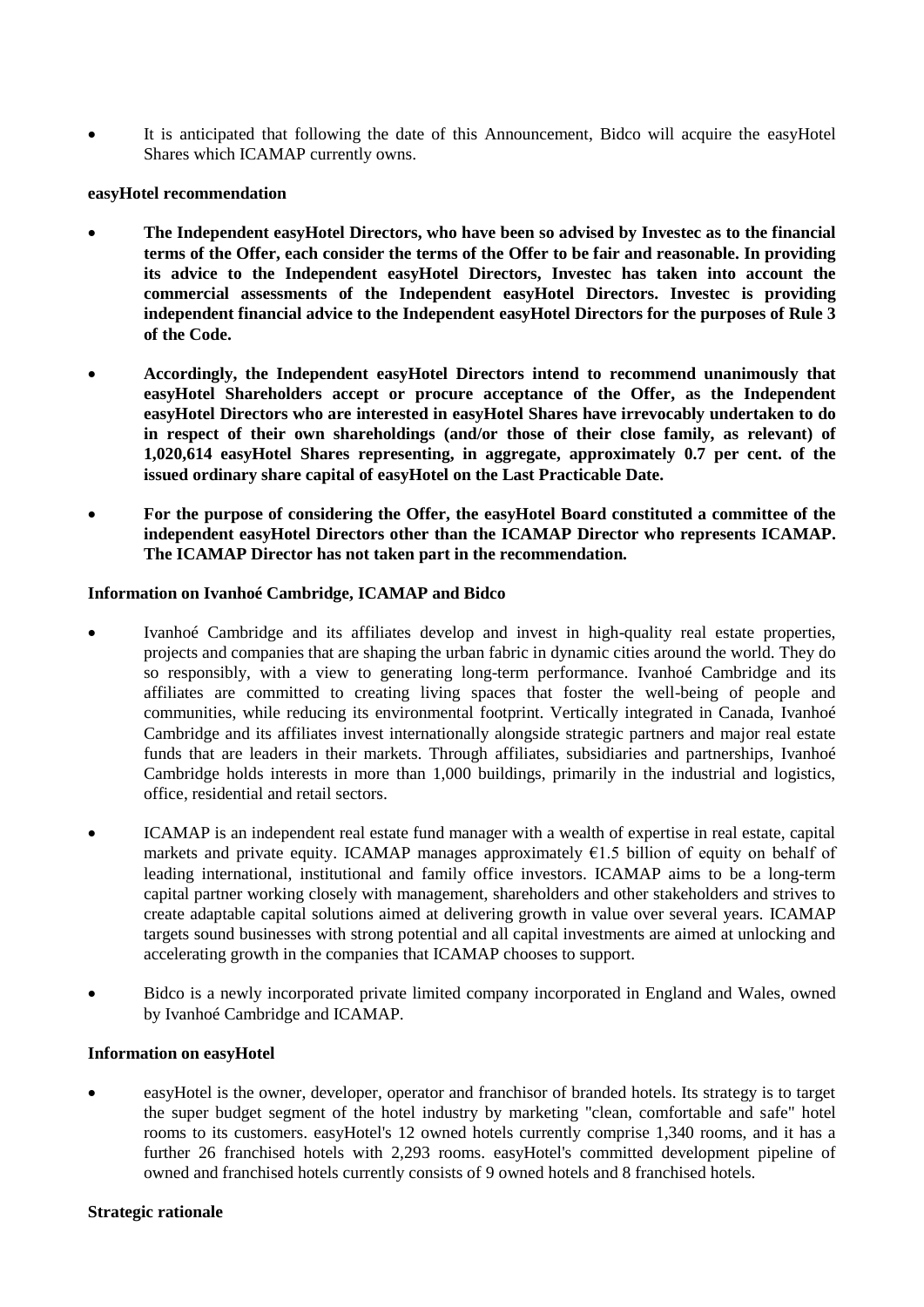- ICAMAP is the largest shareholder in easyHotel with 38.65 per cent. of the issued easyHotel Shares, having invested an aggregate of approximately £58 million directly into the Company through two placings in 2016 and 2018, in which it provided most of the capital the Company was seeking to raise. ICAMAP has been represented on the easyHotel Board since March 2018, providing additional support to easyHotel as the Company has sought to expand its network of hotels in key business and tourist destinations across the UK and Europe.
- For some time, ICAMAP has believed that finding another equally supportive investor to share its commitment to developing easyHotel should be a priority for the Company. ICAMAP is therefore delighted to have identified Ivanhoé Cambridge, an existing investor in the ICAMAP Fund, to fulfil this role. Ivanhoé Cambridge, like ICAMAP, recognises that easyHotel needs significant investment to ensure it can fulfil its potential as a leading European budget hotel company.
- In addition to a shared objective to increase investment in easyHotel's business, and to the application of their combined expertise, Ivanhoé Cambridge and ICAMAP share a similar investment horizon. They believe that, with their support, easyHotel will be able to achieve the easyHotel Board's strategic vision for the business more quickly and effectively and deliver an exciting future for easyHotel, its employees and guests.
- Ivanhoé Cambridge and ICAMAP believe that the current structure of the Company's shareholder base is ill-suited to attracting the new capital the Company needs to fund its long-term investment programme. Accordingly, Ivanhoé Cambridge and ICAMAP have decided to form a consortium to make the Offer at a price which they believe fully reflects easyHotel's fair value and which provides a very attractive opportunity for shareholders to realise their investments in cash at a substantial premium to the prevailing share price. It is not critical to Ivanhoé Cambridge and ICAMAP that they own the whole of easyHotel, so they have set the acceptance condition for the Offer at only 50 per cent. of the issued share capital of easyHotel. While the Offer gives shareholders a compelling opportunity to realise their investment by accepting the Offer, the structure of the Offer may allow easyHotel to continue in its current form, depending on the level of acceptances of the Offer.
- Ivanhoé Cambridge and ICAMAP welcome the easyHotel Board's support for the Offer and their unequivocal recommendation to shareholders to accept the Offer.
- Ivanhoé Cambridge and ICAMAP value the Company's long-term relationship with easyGroup Holdings Limited and look forward to continuing to work with it.

### **Irrevocable undertakings**

- Bidco has received irrevocable undertakings to accept (or procure acceptance of) the Offer from each of the Independent easyHotel Directors who hold easyHotel Shares in respect of their own shareholdings (and/or those of their close family, as relevant), being, in aggregate, 1,020,614 easyHotel Shares, representing approximately 0.7 per cent. of the issued ordinary share capital of easyHotel. The undertakings from Independent easyHotel Directors remain binding in the event of a competing offer being made for easyHotel.
- Further details of these irrevocable undertakings are set out in [Appendix 3](#page-39-0) to this Announcement.

# **General**

- It is intended that the Offer will be implemented by way of a takeover offer under Part 28 of the Companies Act. However, Bidco reserves the right to elect (with the consent of the Panel) to implement the Offer by way of a scheme of arrangement under Part 26 of the Companies Act.
- The Offer will be subject to the Conditions and certain further terms set out in [Appendix 1](#page-26-0) and to the full terms and conditions which will be set out in the Offer Document and Form of Acceptance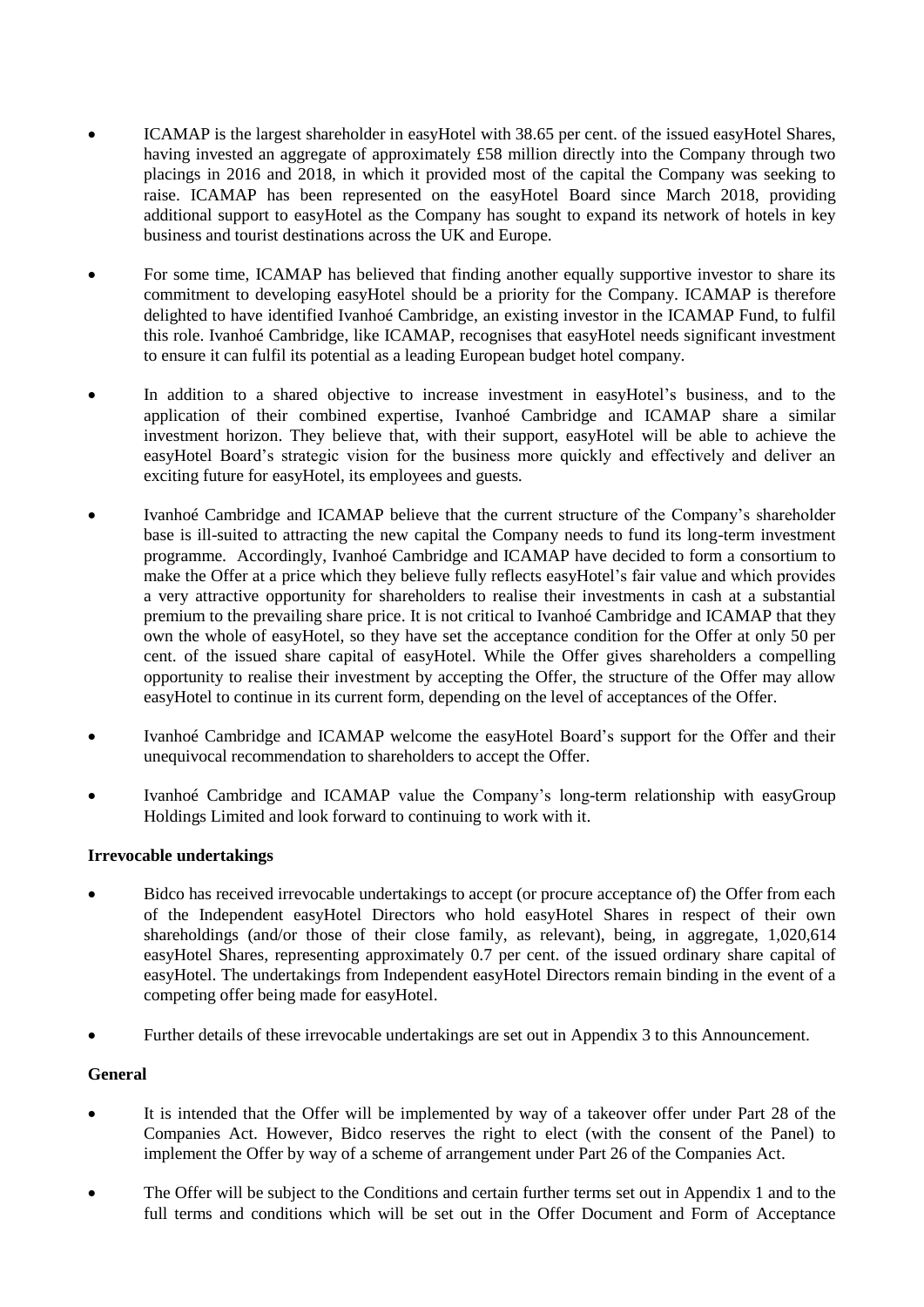including, among other things, Bidco securing valid acceptances of the Offer in respect of, or otherwise acquiring or agreeing to acquire (whether pursuant to the Offer or otherwise), easyHotel Shares which carry in aggregate more than 50 per cent. of the voting rights then normally exercisable at a general meeting of easyHotel.

- The Offer Document and Form of Acceptance will include full details of the Offer and the expected timetable, and will specify the actions to be taken by easyHotel Shareholders in connection with the Offer. It is expected that the Offer Document will be dispatched to easyHotel Shareholders as soon as practicable following the date of this Announcement and, in any event, no later than 28 days after the date of this Announcement, unless extended by Bidco with the consent of the Panel.
- Commenting on the Offer, Karim Habra, Head of Europe for Ivanhoé Cambridge, said:

"*We are pleased with our proposed investment in easyHotel, a disruptive and innovative model that has already proven its success and has the potential for the creation of a leading European budget hotel platform. Alongside our partner, we intend to support the Company's growth and expansion across Europe. This investment aligns with our objectives to diversify in new strategies by seeking value-creation opportunities*."

 Commenting on the Offer, Harm Meijer, Managing Director of ICAMAP Advisory S.à r.l. and one of the founding partners of ICAMAP, said:

"*We have been a shareholder in easyHotel since October 2016 and have been the principal supporter of two capital raises. We continue to believe in the long-term strategy of the business. However, we also believe that the Company needs a change in its shareholder base in order for easyHotel to become a true leading pan-European budget hotel player. In our view, Ivanhoé Cambridge and ICAMAP are ideally positioned to provide the capital and stewardship the Company needs. Our offer enables shareholders to exit from an illiquid stock at a 34.8 per cent. premium and, we believe, will result in greater clarity of ownership and direction for the Company and its management team. We are open-minded about whether easyHotel remains a publicly traded company or becomes private. In either case, we believe that the change of ownership which our offer will deliver is essential to enable easyHotel to navigate the current market uncertainty and to thrive in the future.*"

Commenting on the Offer, Jonathan Lane OBE, Chairman of easyHotel, said:

"*The Independent easyHotel Directors consider that the Offer is fair and reasonable and in the best interests of shareholders, the Company, its employees and wider stakeholders. Liquidity in easyHotel stock has been limited since the Company was admitted to AIM five years ago. If accepted, the Offer should enable the easyHotel Group to accelerate its expansion into major European cities where it sees significant opportunity, underpinning the long-term growth and prosperity of the easyHotel brand*."

**This summary should be read in conjunction with, and is subject to, the full text of this Announcement and its Appendices.**

**The Offer will be made subject to the Conditions and further terms set out in [Appendix 1](#page-26-0) and to the full terms and conditions which will be set out in the Offer Document and the Form of Acceptance. The bases and sources of certain financial information contained in this Announcement are set out in [Appendix 2.](#page-38-0) Details of the irrevocable undertakings given in relation to the Offer are set out in [Appendix 3.](#page-39-0) Certain definitions and terms used in this Announcement are set out in [Appendix 4.](#page-40-0)**

**Enquiries**: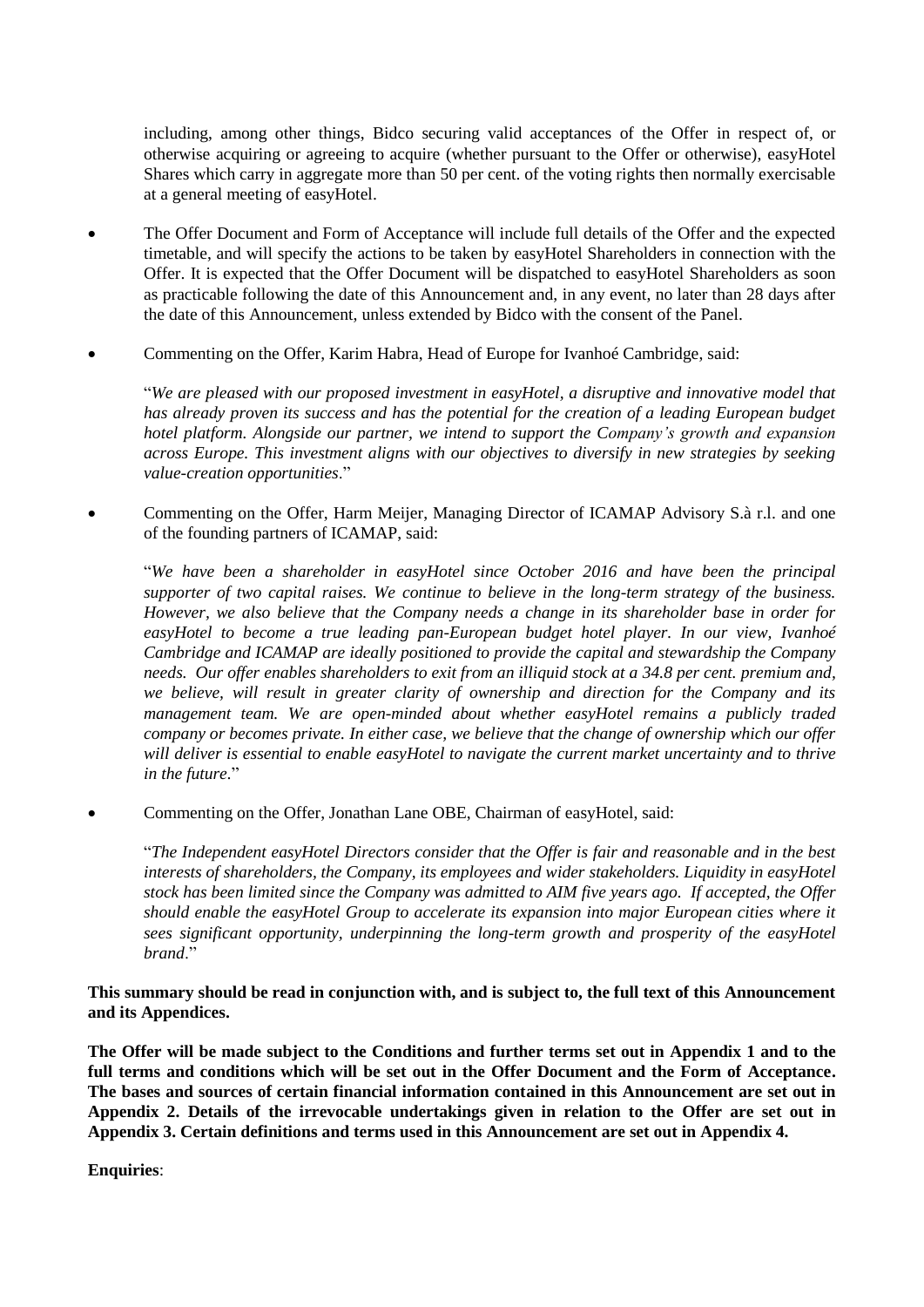| <b>Ivanhoé Cambridge</b><br><b>Public Affairs</b>                                                                                         | $Tel: + 15148474171$    |
|-------------------------------------------------------------------------------------------------------------------------------------------|-------------------------|
| <b>ICAMAP</b><br>Harm Meijer<br>Hubert Buiatti                                                                                            | Tel: $+442034341006$    |
| Lazard & Co., Limited (Financial adviser to Bidco)<br>Patrick Long<br><b>William Lawes</b>                                                | Tel: +44 20 7187 2000   |
| <b>Tulchan Group (PR adviser to Bidco)</b><br>Tom Murray<br>Will Smith                                                                    | Tel: $+44$ 20 7353 4200 |
| easyHotel<br>Guy Parsons, Chief Executive Officer<br>Gary Burton, Chief Financial Officer                                                 |                         |
| <b>Invested Bank plc (Financial adviser, Nomad and</b><br><b>Broker to easyHotel)</b><br>Chris Treneman<br>David Anderson<br>Neil Coleman | Tel: +44 20 7597 5970   |
| <b>Houston PR (PR adviser to easyHotel)</b>                                                                                               | Tel: +44 20 3701 7660   |

Kate Hoare Polly Fairbank

Allen & Overy LLP are retained as legal adviser to ICAMAP and Bidco. Cleary Gottlieb Steen & Hamilton LLP are retained as legal adviser to Ivanhoé Cambridge. Stephenson Harwood LLP are retained as legal adviser to easyHotel.

### *Important notices relating to financial advisers*

*Lazard & Co., Limited (Lazard), which is authorised by and regulated by the FCA in the United Kingdom, is acting exclusively as financial adviser to Bidco and no one else in connection with the Offer and other matters set out in this Announcement and will not be responsible to anyone other than Bidco for providing the protections afforded to clients of Lazard nor for providing advice in relation to the Offer, the content of this Announcement or any other matter referred to herein. Neither Lazard nor any of its affiliates owes or accepts any duty, liability or responsibility whatsoever (whether direct or indirect, whether in contract, in tort, under statute or otherwise) to any person who is not a client of Lazard in connection with this Announcement, any statement contained herein or otherwise.*

*Investec, which is authorised by the PRA and regulated in the United Kingdom by the FCA and the PRA, is acting exclusively as for easyHotel and no one else in relation to the Offer and/or other matters set out in this Announcement and will not be responsible to anyone other than easyHotel for providing the protections afforded to the clients of Investec, or for providing advice in relation to the Offer, the contents of this Announcement or any other matter referred to herein. Neither Investec nor any of its subsidiaries, branches or affiliates owes or accepts any duty, liability or responsibility whatsoever (whether direct or indirect, whether in contract, in tort, under statute or otherwise) to any person who is not a client of Investec in connection with the Offer for this Announcement, any statement contained herein or otherwise.*

# *Further information*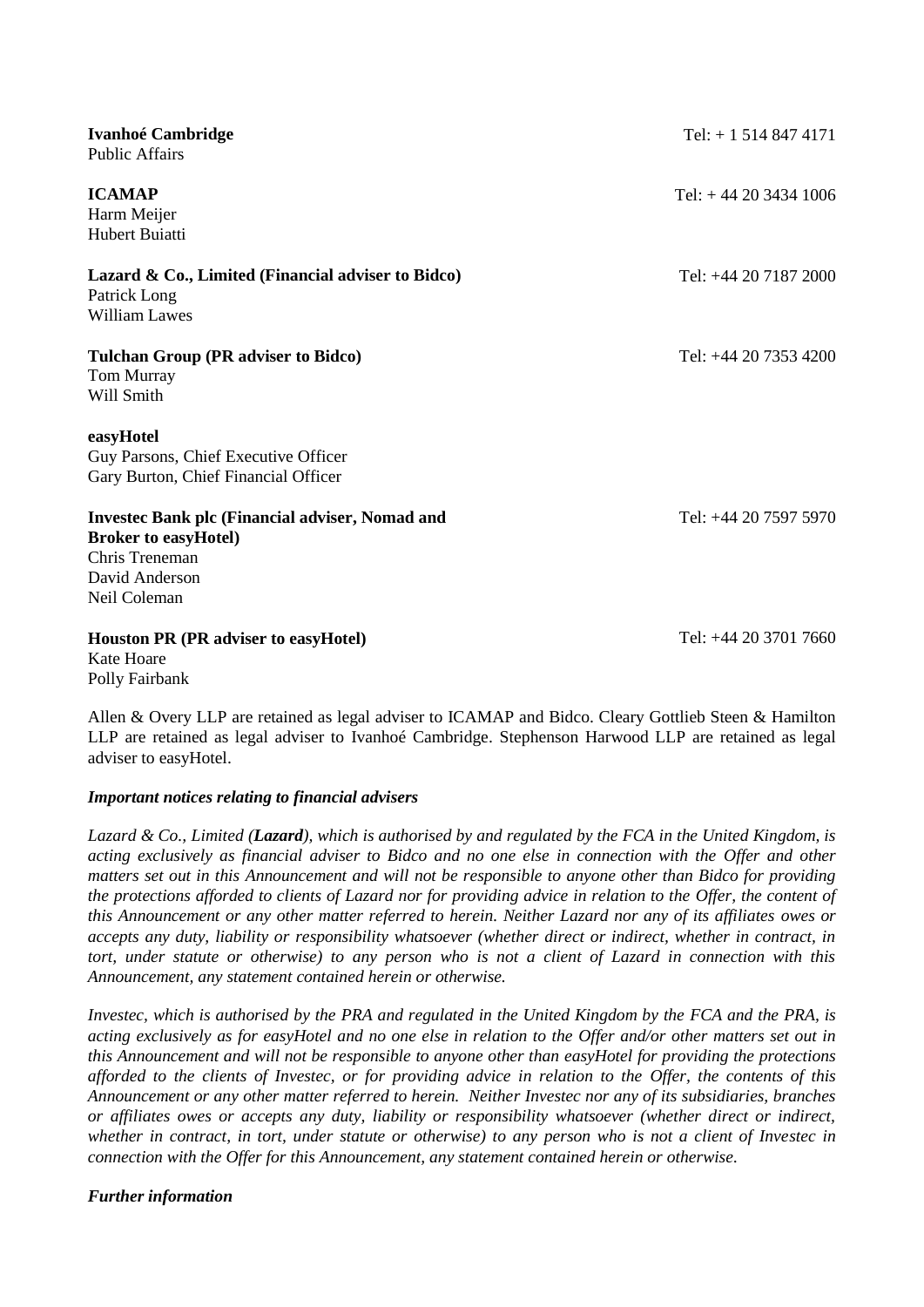*This Announcement is for information purposes only and is not intended to, and does not, constitute or form part of any offer or invitation to purchase, otherwise acquire or subscribe for or dispose of any securities or the solicitation of any vote or approval in any jurisdiction pursuant to the Offer or otherwise. The Offer will be made solely through the Offer Document and the Form of Acceptance accompanying the Offer Document (or, in the event that the Offer is to be implemented by means of a Scheme, the Scheme Document), which will contain the full terms and conditions of the Offer, including details of how to accept the Offer. Any voting decision or response in relation to the Offer should be made solely on the basis of information contained in the Offer Document and the accompanying Form of Acceptance. easyHotel Shareholders are advised to read the formal documentation in relation to the Offer carefully once it has been dispatched.*

*This Announcement does not constitute a prospectus or a prospectus equivalent document.*

*This Announcement has been prepared for the purpose of complying with English law and the Code and the information disclosed may not be the same as that which would have been disclosed if this Announcement had been prepared in accordance with the laws of jurisdictions outside England.*

*Bidco reserves the right to elect, with the consent of the Panel (where necessary), to implement the Offer by way of a Scheme. In such event, the Scheme will be implemented on substantially the same terms, so far as applicable, as those which would apply to the Offer, subject to appropriate amendments to reflect the change in method of reflecting the Offer.*

# *Overseas shareholders*

*The release, publication or distribution of this Announcement in jurisdictions other than the United Kingdom may be restricted by law and therefore any persons who are not resident in the United Kingdom or who are subject to the laws of any jurisdiction other than the United Kingdom (including Restricted Jurisdictions) should inform themselves about, and observe, any applicable legal or regulatory requirements. In particular, the ability of persons who are not resident in the United Kingdom or who are subject to the laws of another jurisdiction to participate in the Offer or to accept or procure the acceptance of the Offer, may be affected by the laws of the relevant jurisdictions in which they are located or to which they are subject. Any failure to comply with applicable legal or regulatory requirements of any jurisdiction may constitute a violation of securities laws in that jurisdiction. To the fullest extent permitted by applicable law, the companies and persons involved in the Offer disclaim any responsibility or liability for the violation of such restrictions by any person.*

*Unless otherwise determined by Bidco or required by the Code, and permitted by applicable law and regulation, the Offer is not being, and shall not be, made available, directly or indirectly, in, into or from or by use of the mails or any other means or instrumentality (including, without limitation, facsimile, e-mail or other electronic transmission, telex or telephone) of interstate or foreign commerce of, or any facility of a national, state or other securities exchange of, any Restricted Jurisdiction where to do so would violate the laws in that jurisdiction and no person may accept or procure the acceptance of the Offer by use, means, instrumentality of, or from within, a Restricted Jurisdiction or any other jurisdiction if to do so would constitute a violation of the laws of that jurisdiction.*

*The Offer will be subject to the applicable requirements of English law, the Code, the Panel and AIM.*

*Copies of this Announcement and any formal documentation relating to the Offer are not being, and must not be, directly or indirectly, mailed or otherwise forwarded, distributed or sent in, into or from any Restricted Jurisdiction or any jurisdiction where to do so would constitute a violation of the laws of such jurisdiction and persons receiving such documents (including custodians, nominees and trustees) must not mail or otherwise forward, distribute or send them in, into or from any Restricted Jurisdiction. Doing so may render invalid any related purported acceptance of the Offer.*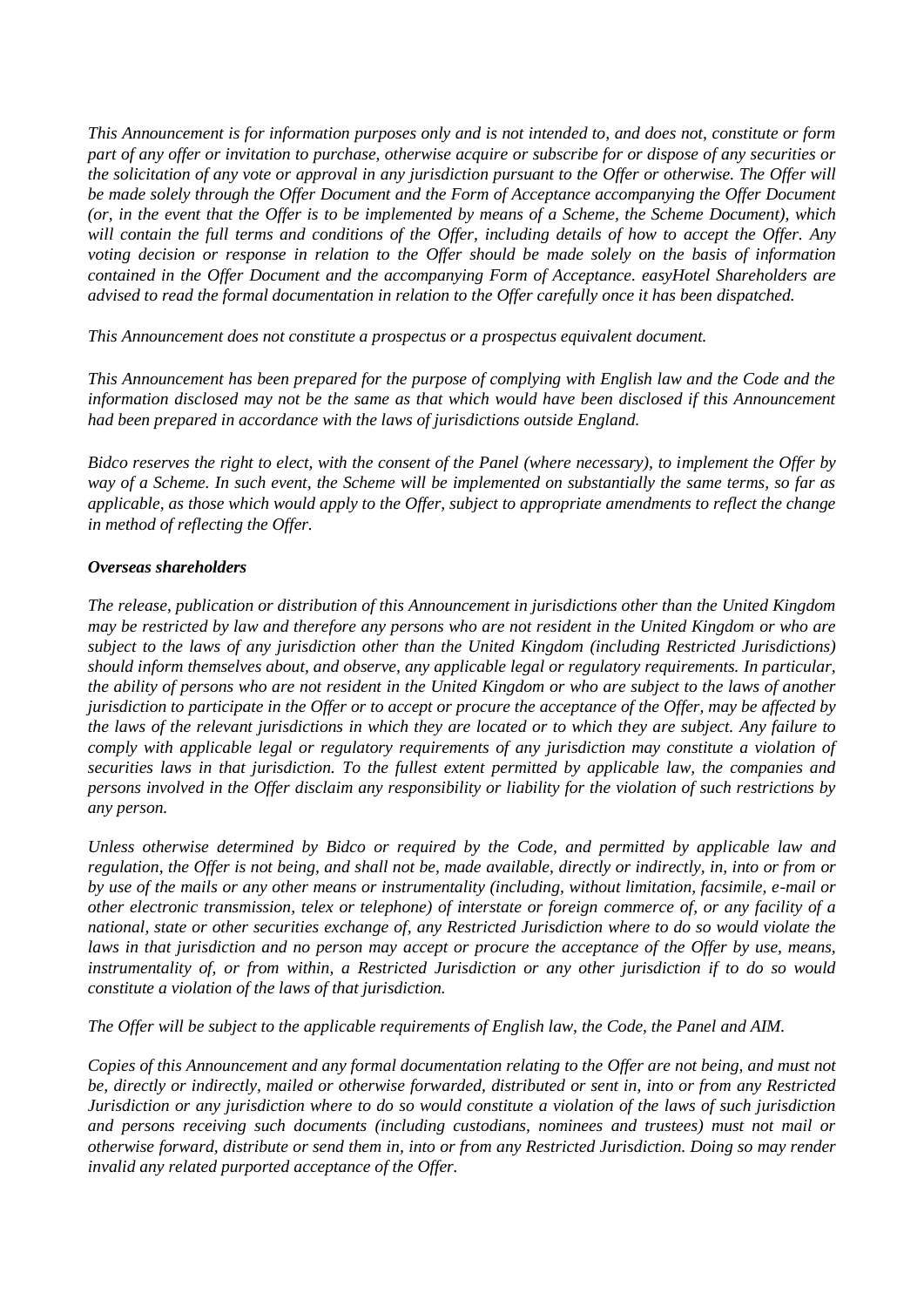*If the Offer is implemented by way of a Scheme (unless otherwise permitted by applicable law and regulation), the Scheme may not be made, directly or indirectly, in or into, or by use of the mails or any other means or instrumentality (including, without limitation, facsimile, e-mail or other electronic transmission, telex or telephone) of interstate or foreign commerce of, or any facility of a national, state or other securities exchange of, any Restricted Jurisdiction and no person may vote in favour of the Scheme by use, means, instrumentality of, or from within, a Restricted Jurisdiction or any other jurisdiction if to do so would constitute a violation of the laws of that jurisdiction.*

*The availability of the Offer to easyHotel Shareholders who are not resident in the United Kingdom may be affected by the laws of the relevant jurisdictions in which they are resident. Persons who are not resident in the United Kingdom should inform themselves of, and observe, any applicable requirements.*

*Further details in relation to easyHotel Shareholders in overseas jurisdictions will be contained in the Offer Document.*

### *Notice to US investors in easyHotel*

*The Offer is being made to holders of easyHotel Shares resident in the United States in reliance on, and compliance with, Section 14(e) of the Exchange Act, and Regulation 14E thereunder. The Offer is being made in the United States by Bidco and no one else.*

*The Offer is being made for the securities of an English company with a listing on AIM and the Offer is subject to UK disclosure requirements, which are different from certain United States disclosure requirements. Furthermore, the payment and settlement procedure with respect to the Offer will comply with the relevant United Kingdom rules, which differ from US payment and settlement procedures, particularly with regard to the date of payment of consideration.*

*The receipt of cash pursuant to the Offer by US easyHotel Shareholders as consideration for the cancellation of easyHotel Shares pursuant to the Offer may be a taxable transaction for US federal income tax purposes and under applicable US state and local, as well as foreign and other, tax laws. Each easyHotel Shareholder (including US easyHotel Shareholders) is urged to consult their own independent professional adviser immediately regarding the legal and tax consequences of the Offer.*

*Neither the SEC nor any US state securities commission has approved or disproved or passed judgment upon the fairness or the merits of the Offer or determined if this Announcement is adequate, accurate or complete. Any representation to the contrary is a criminal offence in the US.*

*easyHotel and Bidco are incorporated under the laws of England. In addition, some or all of their officers and directors reside outside the US, and some or all of its assets are or may be located in jurisdictions outside the US. Therefore, investors may have difficulty effecting service of process within the US upon those persons or recovering against easyHotel or Bidco or their respective officers or directors on judgments of US courts, including judgments based upon the civil liability provisions of US federal securities laws. Further, it may be difficult to compel a non-US company and its affiliates to subject themselves to a US court's judgment. It may not be possible to sue easyHotel or Bidco or their respective officers or directors in a non-US court for violations of US securities laws.*

*In accordance with normal United Kingdom practice and pursuant to Rule 14e-5(b) of the US Exchange Act, Bidco or its nominees or brokers (acting as agents) may from time to time make certain purchases of, or arrangements to purchase, easyHotel Shares outside the United States, other than pursuant to the Offer, before or during the period in which the Offer remains open for acceptance, in compliance with applicable law, including the US Exchange Act. These purchases may occur either in the open market at prevailing prices or in private transactions at negotiated prices. Any information about such purchases will be disclosed as required in the United Kingdom and will be reported to the Regulatory News Service of the London Stock Exchange and will be available on the AIM website at: http://www.londonstockexchange.com/companies-and-advisors/aim/aim/aim.htm.*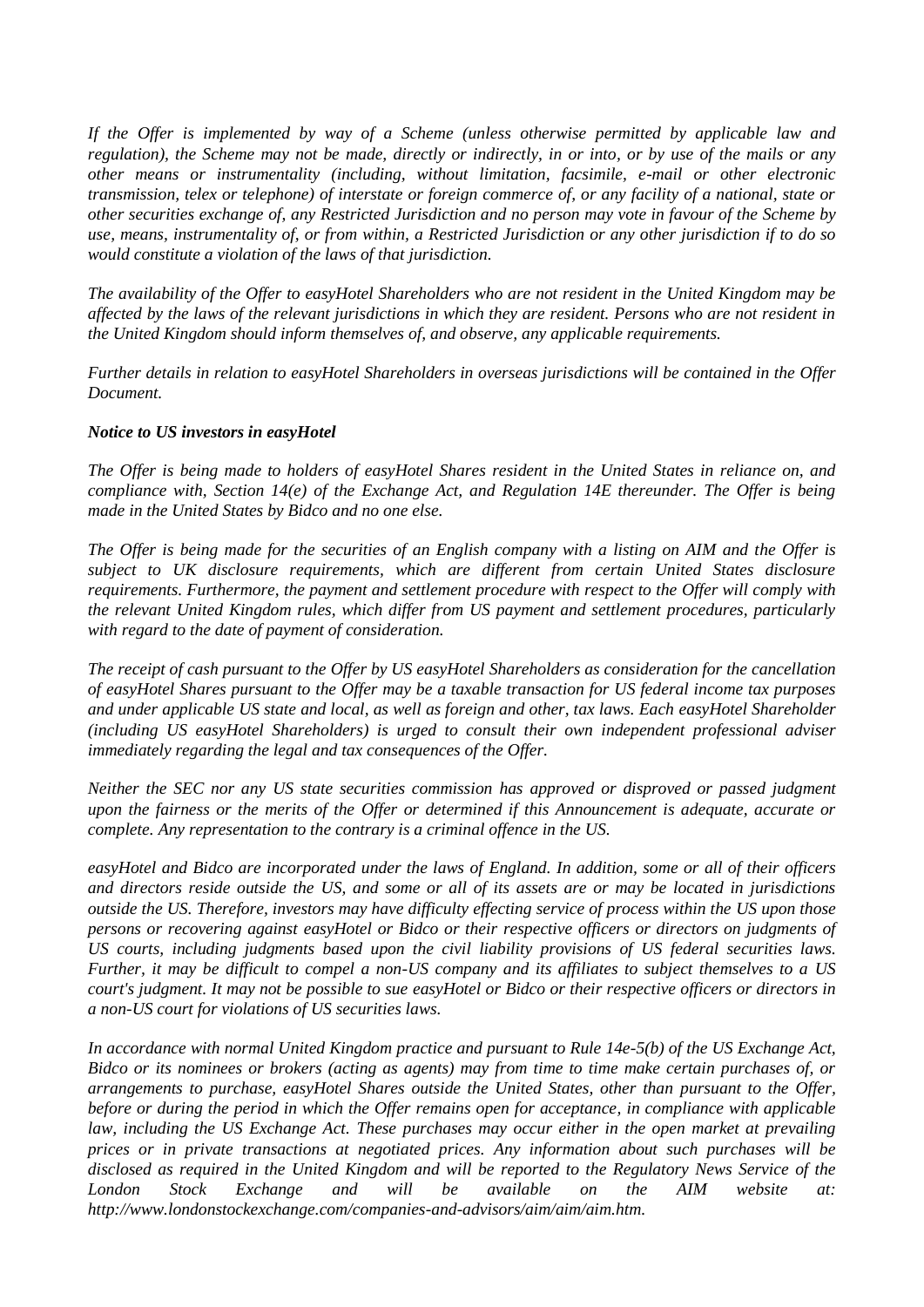### *Forward-looking statements*

*This Announcement contains certain forward-looking statements with respect to Ivanhoé Cambridge, ICAMAP, Bidco and easyHotel. These forward-looking statements can be identified by the fact that they do not relate only to historical or current facts. Forward-looking statements often use words such as, without limitation, "anticipate", "target", "expect", "estimate", "intend", "plan", "goal", "believe", "aim", "will", "may", "hope", "continue", "would", "could" or "should" or other words of similar meaning or the negative thereof. Forward-looking statements include, but are not limited to, statements relating to the following: (i) future capital expenditures, expenses, revenues, economic performance, financial conditions, dividend policy, losses and future prospects, (ii) business and management strategies and the expansion and growth of the operations of Bidco or easyHotel, and (iii) the effects of government regulation on the business of Bidco or easyHotel. There are many factors which could cause actual results to differ materially from those expressed or implied in forward-looking statements. Among such factors are changes in global, political, economic, business, competitive, market and regulatory forces, future exchange and interest rates, changes in tax rates and future business combinations or disposals. Such statements are qualified in their entirety by the inherent risks and uncertainties surrounding future expectations.*

*These forward-looking statements are based on numerous assumptions regarding the present and future business strategies of such persons and the environment in which each will operate in the future. Except as expressly provided in this Announcement, neither they nor any other statements have been reviewed by the auditors of Ivanhoé Cambridge, ICAMAP, Bidco or easyHotel. By their nature, these forward-looking statements involve known and unknown risks, and uncertainties because they relate to events and depend on circumstances that will occur in the future. The factors described in the context of such forward-looking statements in this Announcement may cause the actual results, performance or achievements of any such person, or industry results and developments, to be materially different from any results, performance or achievements expressed or implied by such forward-looking statements. No assurance can be given that such expectations will prove to have been correct and persons reading this Announcement are therefore cautioned not to place undue reliance on these forward-looking statements which speak only as at the date of this Announcement. None of Ivanhoé Cambridge, ICAMAP, Bidco, easyHotel, or their respective members, directors, officers, employees, advisers or any person acting on behalf of one or more of them, provides any representation, assurance or guarantee that the occurrence of the events expressed or implied in any forward-looking statements in this Announcement will actually occur.* 

*None of Ivanhoé Cambridge, ICAMAP, Bidco, easyHotel, or their respective members, directors, officers, employees, advisers or any person acting on behalf of one or more of them, has any intention or accepts any obligation to update publicly or revise forward-looking statements, whether as a result of new information, future events or otherwise, except to the extent legally required. All subsequent oral or written forwardlooking statements attributable to Ivanhoé Cambridge, ICAMAP, Bidco or easyHotel or any persons acting on their behalf are expressly qualified in their entirety by the cautionary statement above.*

*None of Ivanhoé Cambridge, ICAMAP, Bidco, easyHotel, or their respective members, directors, officers, employees, advisers or any person acting on behalf of one or more of them, provides any representation, assurance or guarantee that the occurrence of the events expressed or implied in any forward-looking statements in this Announcement will actually occur.*

### *No profit forecasts or estimates*

*No statement in this Announcement is intended as a profit forecast or estimate for Ivanhoé Cambridge, ICAMAP, Bidco or easyHotel for any period and no statement in this Announcement should be interpreted to mean that cash flow from operations, earnings, or earnings per share or income of those persons (where relevant) for the current or future financial years would necessarily match or exceed the historical published cash flow from operations, earnings, earnings per share or income of those persons (as appropriate).*

#### *Publication on a website*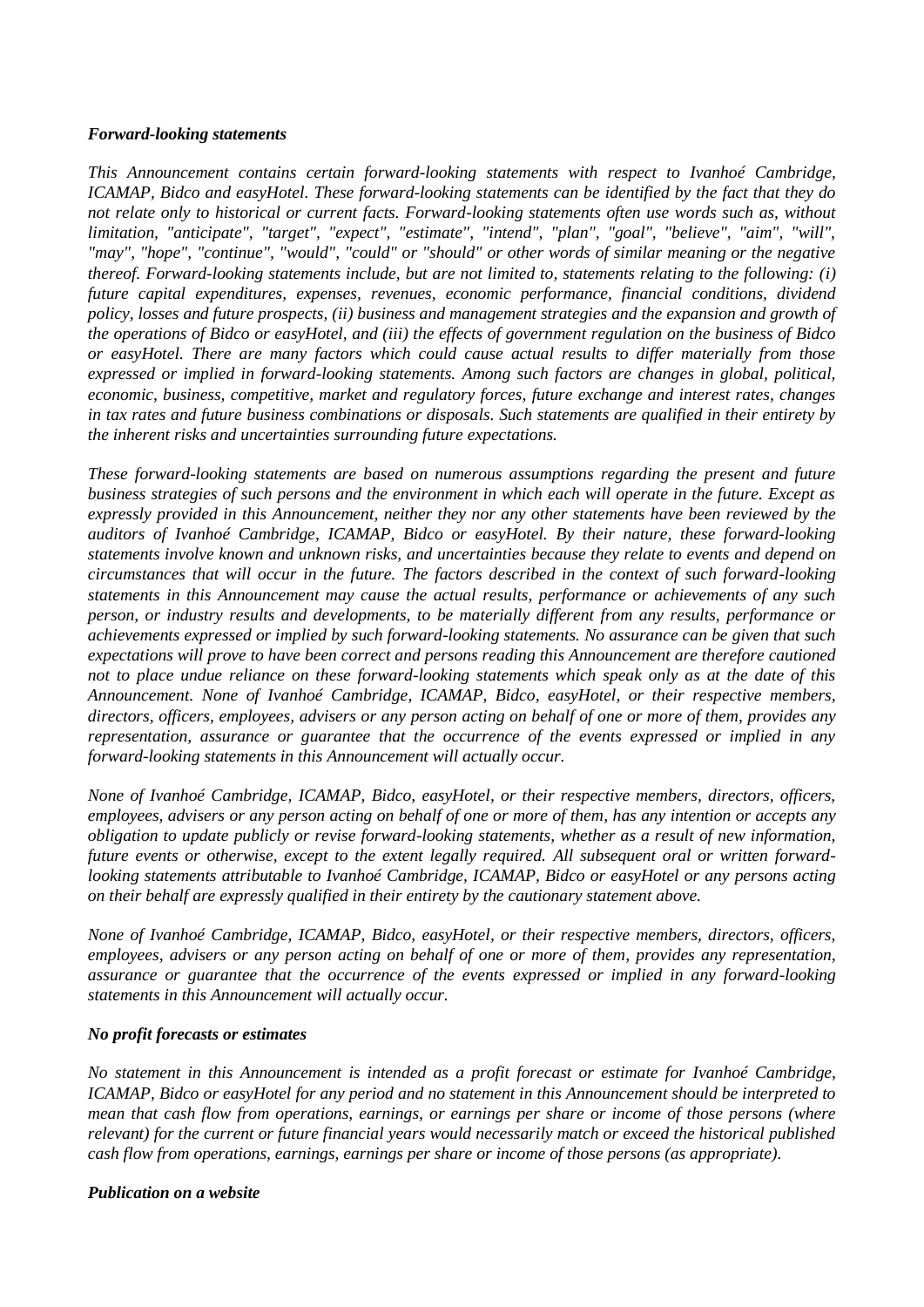*A copy of this Announcement and the documents required to be published pursuant to Rule 26.1 and Rule 26.2 of the Code will be made available (subject to certain restrictions relating to persons resident in Restricted Jurisdictions), free of charge, on easyHotel's website at ir.easyhotel.com and on Bidco's website at https://www.icamap.com/media by no later than 12 noon on the Business Day following the date of this Announcement.*

*Neither the content of these websites nor the content of any other website accessible from hyperlinks on such websites is incorporated into, or forms part of, this Announcement.*

# *Requesting hard copy documents*

*In accordance with Rule 30.3 of the Code, a person so entitled may request a copy of this Announcement (and any information incorporated into it by reference to another source) in hard copy form free of charge. A person may also request that all future documents, announcements and information sent to that person in relation to the Offer should be in hard copy form. For persons who have received a copy of this Announcement in electronic form or via a website notification, a hard copy of this Announcement will not be sent to you unless you have previously notified easyHotel in accordance with applicable legal or regulatory provisions that you wished to receive all documents in hard copy form or unless requested in accordance with the procedure set out below.*

*If you would like to request a hard copy of this Announcement from easyHotel please contact Guy Parsons, easyHotel, by emailing: guy.parsons@easyhotel.com. Please note that easyHotel cannot provide any financial, legal or tax advice and calls may be recorded and monitored for security and training purposes.*

# *Information relating to easyHotel Shareholders*

*Please be aware that addresses, electronic addresses and certain other information provided by easyHotel Shareholders, persons with information rights and other relevant persons for the receipt of communications from easyHotel may be provided to Bidco during the Offer Period as required under Section 4 of Appendix 4 to the Code.*

# *Rounding*

*Certain figures included in this Announcement have been subjected to rounding adjustments. Accordingly, figures shown for the same category presented in different tables may vary slightly and figures shown as totals in certain tables may not be an arithmetic aggregation of the figures that precede them.*

### *Disclosure requirements of the Code*

*Under Rule 8.3(a) of the Code, any person who is interested in 1 per cent. or more of any class of relevant securities of an offeree company or of any securities exchange offeror (being any offeror other than an offeror in respect of which it has been announced that its offer is, or is likely to be, solely in cash) must make an Opening Position Disclosure following the commencement of the offer period and, if later, following the announcement in which any securities exchange offeror is first identified. An Opening Position Disclosure must contain details of the person's interests and short positions in, and rights to subscribe for, any relevant securities of each of (i) the offeree company and (ii) any securities exchange offeror(s). An Opening Position Disclosure by a person to whom Rule 8.3(a) applies must be made by no later than 3.30 pm (London time) on the 10th business day following the commencement of the offer period and, if appropriate, by no later than 3.30 pm (London time) on the 10th business day following the announcement in which any securities exchange offeror is first identified. Relevant persons who deal in the relevant securities of the offeree company or of a securities exchange offeror prior to the deadline for making an Opening Position Disclosure must instead make a Dealing Disclosure.*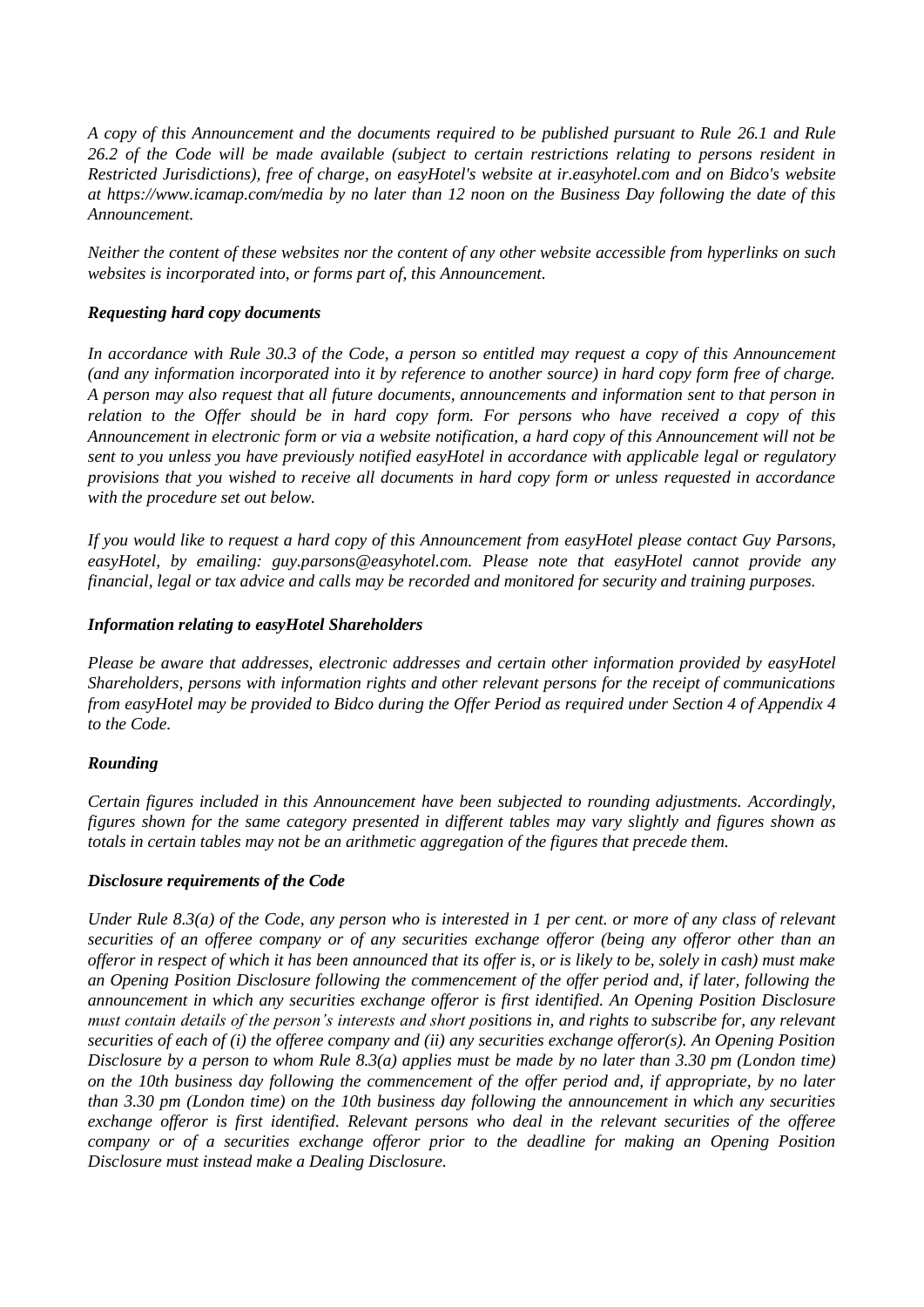*Under Rule 8.3(b) of the Code, any person who is, or becomes, interested in 1 per cent. or more of any class of relevant securities of the offeree company or of any securities exchange offeror must make a Dealing Disclosure if the person deals in any relevant securities of the offeree company or of any securities exchange offeror. A Dealing Disclosure must contain details of the dealing concerned and of the person's interests and short positions in, and rights to subscribe for, any relevant securities of each of (i) the offeree company and (ii) any securities exchange offeror(s), save to the extent that these details have previously been disclosed under Rule 8. A Dealing Disclosure by a person to whom Rule 8.3(b) applies must be made by no later than 3.30 pm (London time) on the business day following the date of the relevant dealing.* 

*If two or more persons act together pursuant to an agreement or understanding, whether formal or informal, to acquire or control an interest in relevant securities of an offeree company or a securities exchange offeror, they will be deemed to be a single person for the purpose of Rule 8.3.*

*Opening Position Disclosures must also be made by the offeree company and by any offeror and Dealing Disclosures must also be made by the offeree company, by any offeror and by any persons acting in concert with any of them (see Rules 8.1, 8.2 and 8.4).*

*Details of the offeree and offeror companies in respect of whose relevant securities Opening Position Disclosures and Dealing Disclosures must be made can be found in the Disclosure Table on the Takeover Panel's website at www.thetakeoverpanel.org.uk, including details of the number of relevant securities in*  issue, when the offer period commenced and when any offeror was first identified. You should contact the *Panel's Market Surveillance Unit on +44 (0)20 7638 0129 if you are in any doubt as to whether you are required to make an Opening Position Disclosure or a Dealing Disclosure.*

# *Rule 2.9 of the Code*

*For the purposes of Rule 2.9 of the Code, easyHotel confirms that, as at the Last Practicable Date, it had 145,954,546 ordinary shares of 1 pence each in issue and admitted to trading on the London Stock Exchange. The International Securities Identification Number for easyHotel Shares is GB00BN56KF84.*

### *General*

*If you are in any doubt about the contents of this Announcement or the action you should take, you are recommended to seek your own independent financial advice immediately from your stockbroker, bank manager, solicitor, accountant or independent financial adviser duly authorised under FSMA if you are resident in the United Kingdom or, if not, from another appropriately authorised independent financial adviser.*

### *Time*

*All times shown in this Announcement are London times, unless otherwise stated.*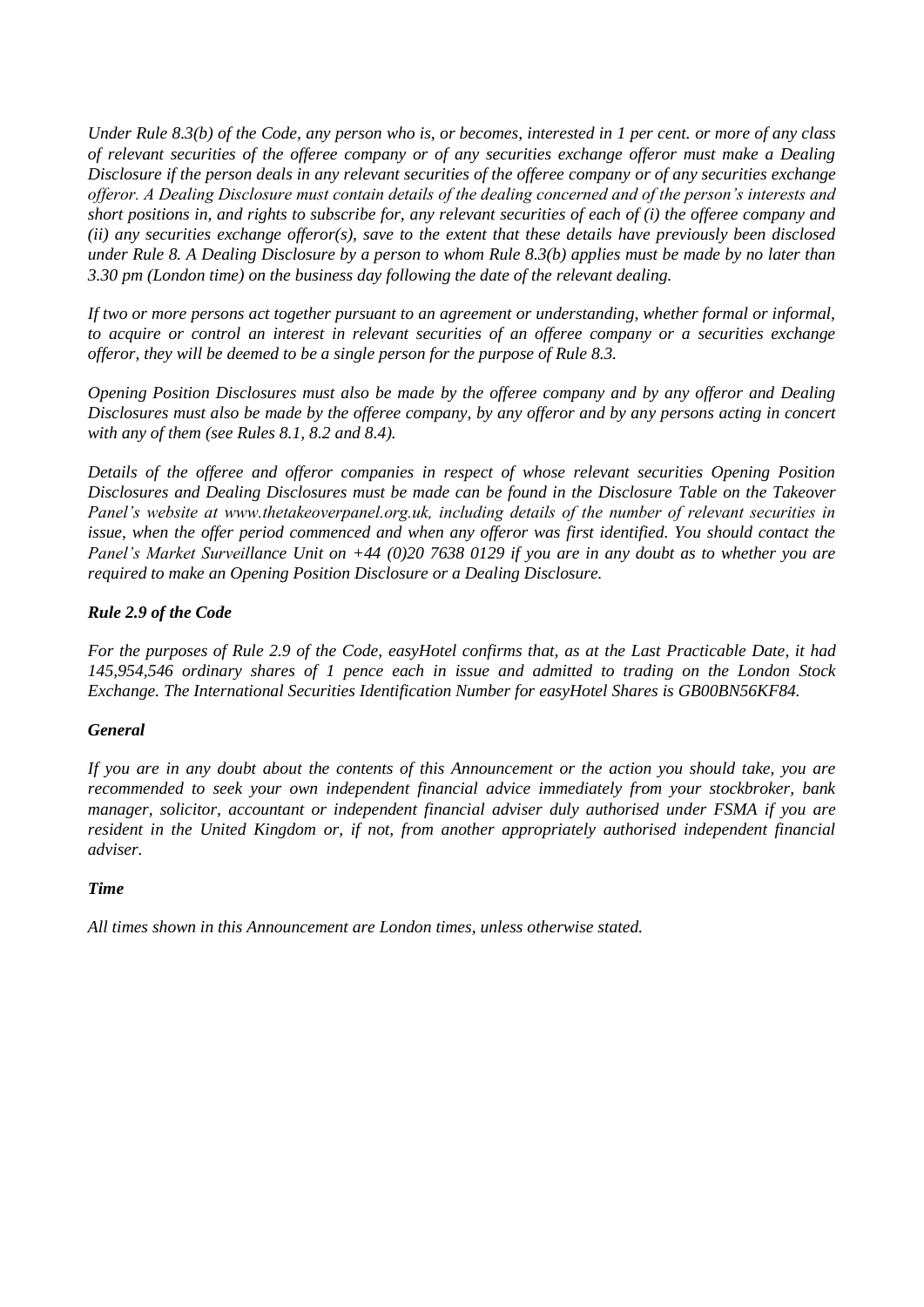# **NOT FOR RELEASE, PUBLICATION OR DISTRIBUTION, IN WHOLE OR IN PART, DIRECTLY OR INDIRECTLY, IN, INTO OR FROM ANY JURISDICTION WHERE TO DO SO WOULD CONSTITUTE A VIOLATION OF THE RELEVANT LAWS OR REGULATIONS OF SUCH JURISDICTION**

#### **THIS ANNOUNCEMENT CONTAINS INSIDE INFORMATION**

### **FOR IMMEDIATE RELEASE**

**5 AUGUST 2019**

#### **RECOMMENDED CASH OFFER**

#### **for**

### **EASYHOTEL PLC**

#### **by**

### **CITRUS UK BIDCO LIMITED**

### **a newly incorporated company owned by a consortium of (i) Ivanhoé Cambridge and (ii) ICAMAP Investments S.à r.l.**

# **1. Introduction**

The board of Citrus UK Bidco Limited (**Bidco**) and the Independent easyHotel Directors are pleased to announce that they have reached agreement on the terms of a recommended cash offer by Bidco, a newly incorporated company owned by a consortium of (i) Cadim Fonds Inc. part of Ivanhoé Cambridge (**Ivanhoé Cambridge**) and (ii) ICAMAP Investments S.à r.l. (**ICAMAP**), for the entire issued and to be issued ordinary share capital of easyHotel which ICAMAP does not already own.

It is intended that the Offer will be implemented by way of a takeover offer under Part 28 of the Companies Act.

### **2. The Offer**

Under the terms of the Offer, which shall be subject to the Conditions and further terms set out in [Appendix 1](#page-26-0) and to the full terms and conditions which will be set out in the Offer Document and accompanying Form of Acceptance, easyHotel Shareholders will be entitled to receive:

#### **for each easyHotel Share 95 pence in cash**

The Offer represents a premium of approximately:

- (a) 34.8 per cent. to the Closing Price of 70.5 pence for each easyHotel Share on 2 August 2019 (being the last Business Day before commencement of the Offer Period); and
- (b) 26.7 per cent. to the six-month daily volume-weighted average price of 75.0 pence for each easyHotel Share for the six months to 2 August 2019 (being the last Business Day before commencement of the Offer Period).

The terms of the Offer value the entire issued and to be issued ordinary share capital of easyHotel at approximately £138.7 million and implies an enterprise value of £126.1 million and a multiple of approximately 36.7x easyHotel's EBITDA of £3.4 million for the twelve months ended 31 March 2019.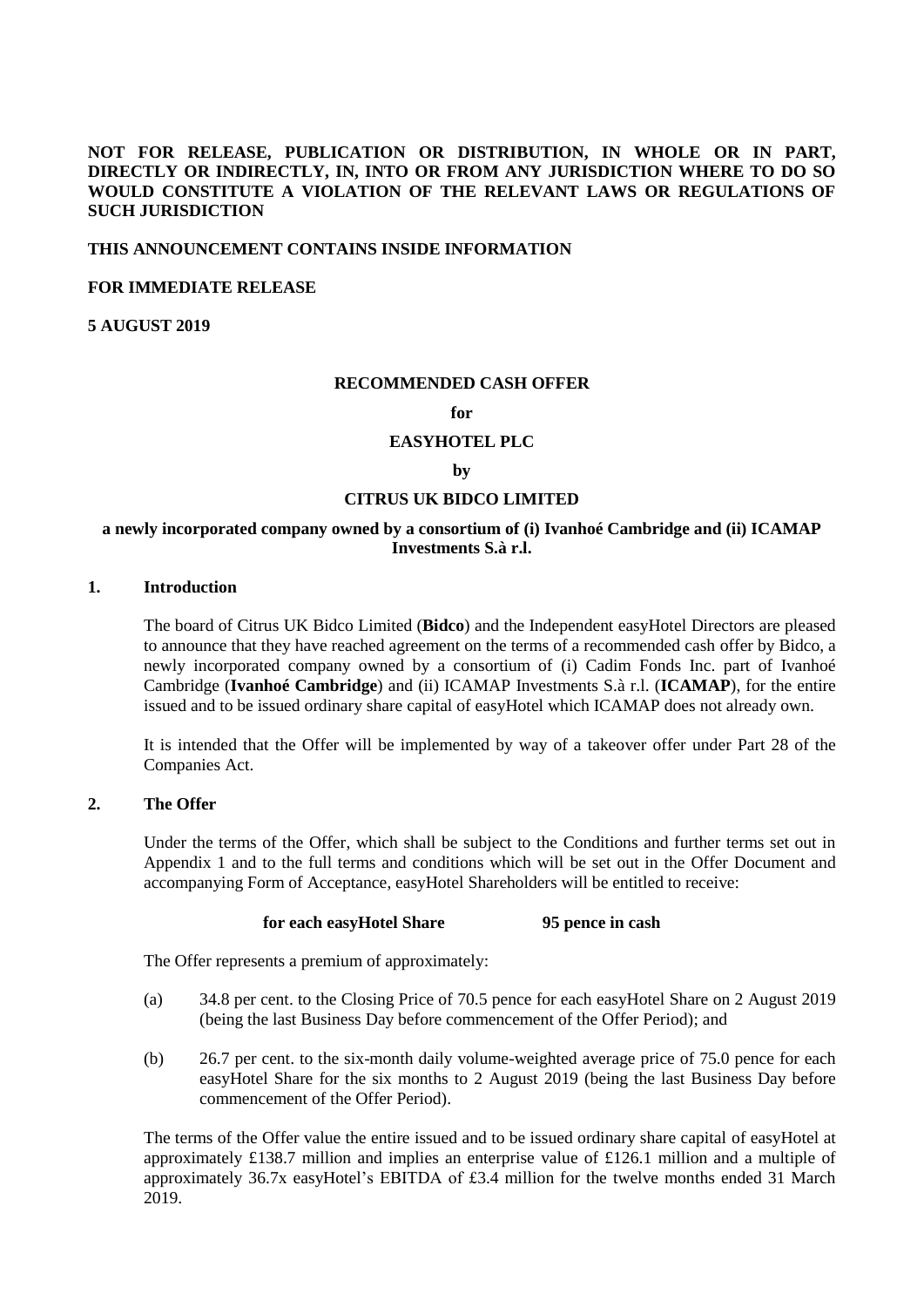If any dividend or other distribution is authorised, declared, made or paid in respect of the easyHotel Shares on or after the date of this Announcement and prior to the Effective Date, Bidco reserves the right to reduce the Offer consideration by the amount of all or part of any such dividend or other distribution, in which case any reference in this Announcement or in the Offer Document to the consideration payable under the terms of the Offer will be deemed to be a reference to the consideration as so reduced.

The Offer will be subject to the Conditions and certain further terms set out in [Appendix 1](#page-26-0) and to the full terms and conditions which will be set out in the Offer Document and Form of Acceptance including, among other things, Bidco securing valid acceptances of the Offer in respect of, or otherwise acquiring or agreeing to acquire (whether pursuant to the Offer or otherwise), easyHotel Shares which carry in aggregate more than 50 per cent. of the voting rights then normally exercisable at a general meeting of easyHotel.

The easyHotel Shares will be acquired by Bidco fully paid and free from all liens, equitable interests, charges, encumbrances, rights of pre-emption and any other third party rights or interests whatsoever and together with all rights existing at the date of this Announcement or thereafter attaching thereto, including (without limitation) voting rights and the right to receive and retain, in full, all dividends and other distributions (if any) declared, made or paid or any other return of capital (whether by way of reduction of share capital or share premium account or otherwise) made on or after the date of this Announcement, other than any dividend or distribution in respect of which Bidco exercises its right under the terms of the Offer to reduce the consideration payable in respect of each easyHotel Share.

The Offer Document and Form of Acceptance will include full details of the Offer and the expected timetable, and will specify the actions to be taken by easyHotel Shareholders in connection with the Offer. It is expected that the Offer Document will be dispatched to easyHotel Shareholders as soon as practicable following the date of this Announcement and, in any event, no later than 28 days after the date of this Announcement, unless extended by Bidco with the consent of the Panel.

### **3. Background to and reasons for the Offer**

ICAMAP is the largest shareholder in easyHotel with 38.65 per cent. of the issued easyHotel Shares, having invested an aggregate of approximately £58 million directly into the Company through two placings in 2016 and 2018, in which it provided most of the capital the Company was seeking to raise. ICAMAP has been represented on the easyHotel Board since March 2018, providing additional support to easyHotel as the Company has sought to expand its network of hotels in key business and tourist destinations across the UK and Europe.

For some time, ICAMAP has believed that finding another equally supportive investor to share its commitment to developing easyHotel should be a priority for the Company. ICAMAP is therefore delighted to have identified Ivanhoé Cambridge, an existing investor in the ICAMAP Fund, to fulfil this role. Ivanhoé Cambridge, like ICAMAP, recognises that easyHotel needs significant investment to ensure it can fulfil its potential as a leading European budget hotel company. In addition to a shared objective to increase investment in easyHotel's business, and to the application of their combined expertise, Ivanhoé Cambridge and ICAMAP share a similar investment horizon. They believe that, with their support, easyHotel will be able to achieve the easyHotel Board's strategic vision for the business more quickly and effectively and deliver an exciting future for easyHotel, its employees and guests.

Ivanhoé Cambridge and ICAMAP believe that the current structure of the Company's shareholder base is ill-suited to attracting the new capital the Company needs to fund its long-term investment programme. Accordingly, Ivanhoé Cambridge and ICAMAP have decided to form a consortium to make the Offer at a price which they believe fully reflects easyHotel's fair value and which provides a very attractive opportunity for easyHotel Shareholders to realise their investments in cash at a substantial premium to the prevailing share price. It is not critical to Ivanhoé Cambridge and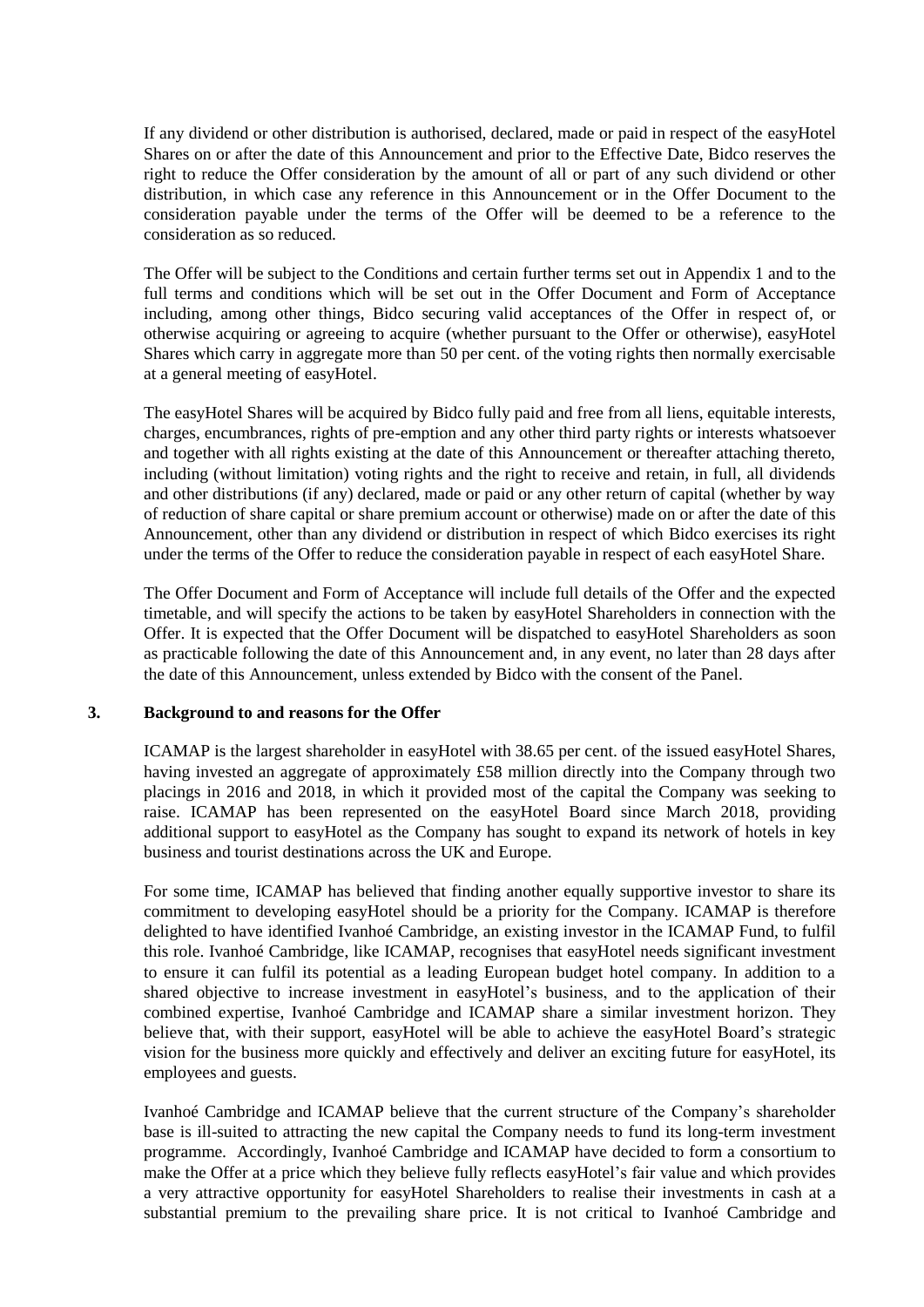ICAMAP that they own the whole of easyHotel, so they have set the acceptance condition for the Offer at only 50 per cent. of the issued share capital of easyHotel. While the Offer gives easyHotel shareholders a compelling opportunity to realise their investment by accepting the Offer, the structure of the Offer may allow easyHotel to continue in its current form, depending on the level of acceptances of the Offer.

Ivanhoé Cambridge and ICAMAP welcome the Independent easyHotel Director's support for the Offer and their unequivocal recommendation to easyHotel Shareholders to accept the Offer.

### **4. Recommendation**

The Independent easyHotel Directors, who have been so advised by Investec as to the financial terms of the Offer, each consider the terms of the Offer to be fair and reasonable. In providing its advice to the Independent easyHotel Directors, Investec has taken into account the commercial assessments of the Independent easyHotel Directors. Investec is providing independent financial advice to the Independent easyHotel Directors for the purposes of Rule 3 of the Code.

Accordingly, the Independent easyHotel Directors intend to recommend unanimously that easyHotel Shareholders accept or procure acceptance of the Offer, as the Independent easyHotel Directors who are interested in easyHotel Shares have irrevocably undertaken to do in respect of their own shareholdings (and/or those of their close family, as relevant) being, in aggregate, 1,020,614 easyHotel Shares, representing, in aggregate, approximately 0.7 per cent. of the issued ordinary share capital of easyHotel on the Last Practicable Date, as more fully described in in [Appendix 3.](#page-39-0)

For the purpose of considering the Offer, the easyHotel Board constituted a committee of the independent easyHotel Directors other than the ICAMAP Director who represents ICAMAP. The ICAMAP Director has not taken part in the recommendation.

### **5. Background to and reasons for the Independent easyHotel Directors' recommendation**

Since its admission to trading on AIM in 2014, easyHotel has consolidated its position as an owner, developer and operator of "super budget" branded hotels with an operating network of twelve owned hotels currently comprising 1,340 rooms, with a further 26 franchised hotels with 2,293 rooms. In line with its growth strategy easyHotel has secured an owned and franchised committed development pipeline, scheduled to open in the next financial year ending 30 September 2020, of 735 rooms across five hotels, with a further 976 rooms expected to open in the following financial year. In order to fund this strategy easyHotel has raised in excess of £113 million of new equity capital (inclusive of its initial public offering) since its admission to AIM.

As announced by easyHotel at the time of its interim results in May 2019, easyHotel delivered its fourth consecutive year of market outperformance across easyHotel's owned hotels. This was despite a weakening trading environment and the hotel market outlook remaining uncertain, particularly in the UK where the ongoing Brexit negotiations continue to dampen consumer confidence. Notwithstanding this, easyHotel believes the opportunity to develop a portfolio of hotels in key European cities is significant. For owned hotels, easyHotel believes there is potential for approximately 12,000 easyHotel rooms primarily in the UK, France and Spain with an additional opportunity for approximately 15,000 franchised easyHotel rooms across the UK, Europe and the Middle East. In order to pursue this strategy of growing its international owned hotel portfolio easyHotel would require additional investment capital.

The Independent easyHotel Directors believe that the Offer represents fair value for easyHotel Shareholders and reflects the quality of easyHotel's hotel portfolio and prospects. In their view, the Offer appropriately balances the longer term opportunities for easyHotel with the operating and trading risks it currently faces. In addition, the Independent easyHotel Directors consider that there may be benefits to easyHotel in being a privately owned or controlled company with a more flexible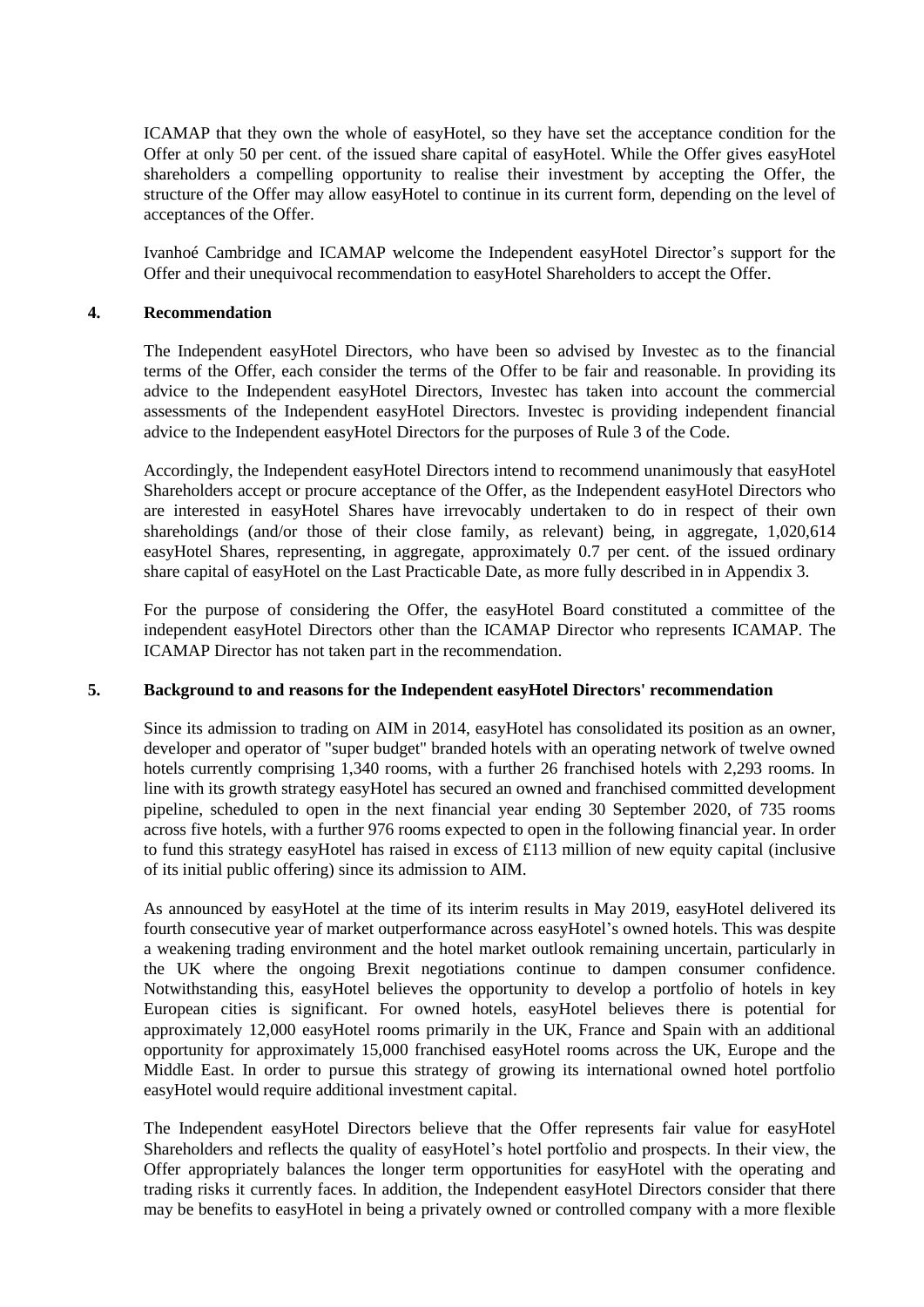operating framework to deliver its hotel portfolio roll-out ambitions. Furthermore, the access to investment capital from Bidco and its two shareholders will allow easyHotel to continue to target new hotel investment opportunities across Europe.

The Independent easyHotel Directors, in recommending the Offer, are conscious that liquidity in the easyHotel Shares is limited, and likely to remain so, and that the Offer enables easyHotel Shareholders to realise in cash the value of their shareholdings at an attractive premium of 34.8 per cent. to the Closing Price of 70.5 pence for each easyHotel Share on 2 August 2019 (being the last Business Day before commencement of the Offer Period)

### <span id="page-13-0"></span>**6. Irrevocable undertakings**

Bidco has received irrevocable undertakings to accept (or procure acceptance of) the Offer from each of the Independent easyHotel Directors who hold easyHotel Shares in respect of their own shareholdings (and/or those of their close family, as relevant) being, in aggregate, 1,020,614 easyHotel Shares, representing approximately 0.7 per cent. of the issued ordinary share capital of easyHotel.

Further details of these irrevocable undertakings (including the circumstances in which the irrevocable undertakings will cease to be binding or otherwise fall away) are set out in [Appendix 3.](#page-39-0)

### **7. Information on Ivanhoé Cambridge, ICAMAP and Bidco**

### *Ivanhoé Cambridge*

Ivanhoé Cambridge and its affiliates develop and invest in high-quality real estate properties, projects and companies that are shaping the urban fabric in dynamic cities around the world. They do so responsibly, with a view to generating long-term performance. Ivanhoé Cambridge and its affiliates are committed to creating living spaces that foster the well-being of people and communities, while reducing its environmental footprint. Vertically integrated in Canada, Ivanhoé Cambridge and its affiliates invest internationally alongside strategic partners and major real estate funds that are leaders in their markets. Through affiliates, subsidiaries and partnerships, Ivanhoé Cambridge holds interests in more than 1,000 buildings, primarily in the industrial and logistics, office, residential and retail sectors.

### *ICAMAP*

ICAMAP is an independent real estate fund manager with a wealth of expertise in real estate, capital markets and private equity. ICAMAP manages approximately  $E1.5$  billion of equity on behalf of leading international, institutional and family office investors. ICAMAP aims to be a long-term capital partner working closely with management, shareholders and other stakeholders and strives to create adaptable capital solutions aimed at delivering growth in value over several years. ICAMAP targets sound businesses with strong potential and all capital investments are aimed at unlocking and accelerating growth in the companies that ICAMAP chooses to support.

### *Bidco*

Bidco is a newly-incorporated company incorporated under the laws of England and Wales and is owned by a consortium of Ivanhoé Cambridge and ICAMAP. Bidco has not traded since its date of incorporation, nor has it entered into any obligation other than in connection with the Offer. It is anticipated that following the date of this Announcement, Bidco will acquire the easyHotel Shares which ICAMAP currently owns.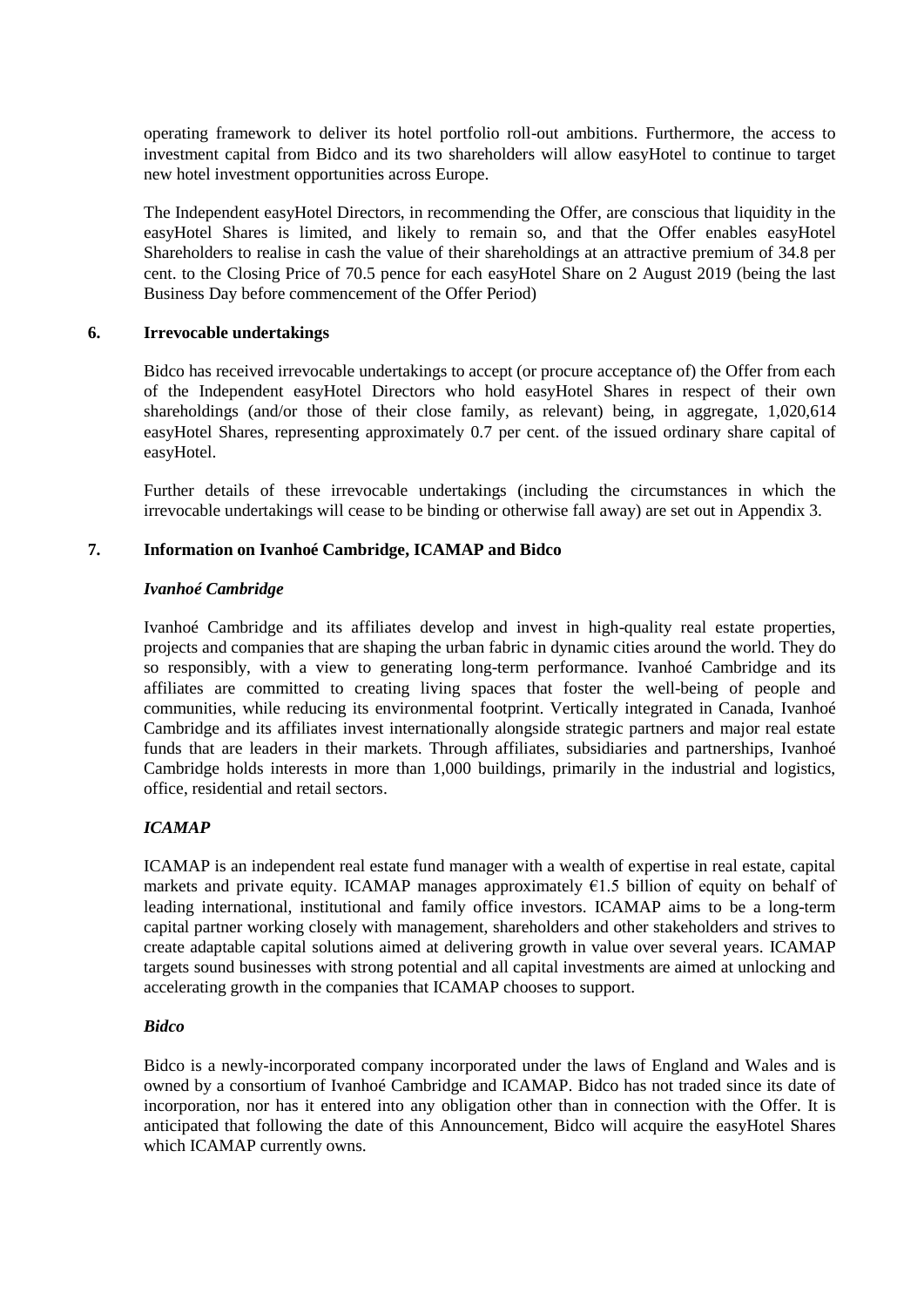# **8. Information on easyHotel**

easyHotel is the owner, developer, operator and franchisor of branded hotels. Its strategy is to target the super budget segment of the hotel industry by marketing "clean, comfortable and safe" hotel rooms to its customers. easyHotel's 12 owned hotels currently comprise 1,340 rooms, and it has a further 26 franchised hotels with 2,293 rooms. easyHotel's committed development pipeline of owned and franchised hotels currently consists of 9 owned hotels and 8 franchised hotels.

# <span id="page-14-0"></span>**9. Strategic plans and intentions with regard to assets, management and employees**

# *Existing employment rights and pensions*

Bidco greatly values the skills, knowledge and expertise of easyHotel's existing management and employees. Bidco does not, therefore, expect to make any material change to the continued employment of the employees and management of easyHotel and its subsidiaries (including in the conditions of employment or in the balance of skills and functions of the employees and management), nor does Bidco intend to initiate any material headcount reductions within the current easyHotel organisation as a result of the Offer, beyond those described below. Given that the Consortium does not have an operating presence in the UK into which easyHotel will be merged, the Consortium foresees only limited rationalisation of employee roles following the completion of the Offer, mainly targeted at corporate and support functions, notably those related to easyHotel's status as a public listed company in the event that easyHotel is delisted. Any such reductions would be subject to appropriate consultation with employees.

However, it is expected that each of the non-executive easyHotel Directors other than the ICAMAP Director will resign as directors of easyHotel on or shortly after the Effective Date.

Bidco does not envisage making any material changes to the existing agreed pension contributions or membership. easyHotel does not offer any defined benefit pension schemes.

Bidco confirms that, following the Effective Date, the existing contractual and statutory employment rights of all easyHotel management and employees will be fully safeguarded, and pension obligations complied with, in accordance with applicable law.

### *Management incentive arrangements*

Following the Effective Date, Bidco intends to review the management, governance and incentive structure of easyHotel. Bidco has not entered into, and has not had discussions on proposals to enter into, any form of incentivisation arrangements with members of easyHotel's management, but may have discussions and enter into such discussions for certain members of the easyHotel management team following the Effective Date.

# *Headquarters, locations, existing assets and development pipeline*

Following the Effective Date, Bidco intends that easyHotel will continue to operate as a standalone business group and Bidco does not currently expect to make any material changes in location of easyHotel's places of business, headquarters and headquarters functions. Furthermore, Bidco expects to continue operating the majority of existing easyHotel hotels and is not intending to dispose of any material part of the easyHotel portfolio. Bidco expects to review the current financing arrangements of the easyHotel Group. In addition, Bidco intends for easyHotel to continue pursuing its current development pipeline.

Bidco intends to continue operating the easyHotel hotels under the 'easyHotel' brand in accordance with the terms of easyHotel's existing brand licence agreement with easyGroup Limited.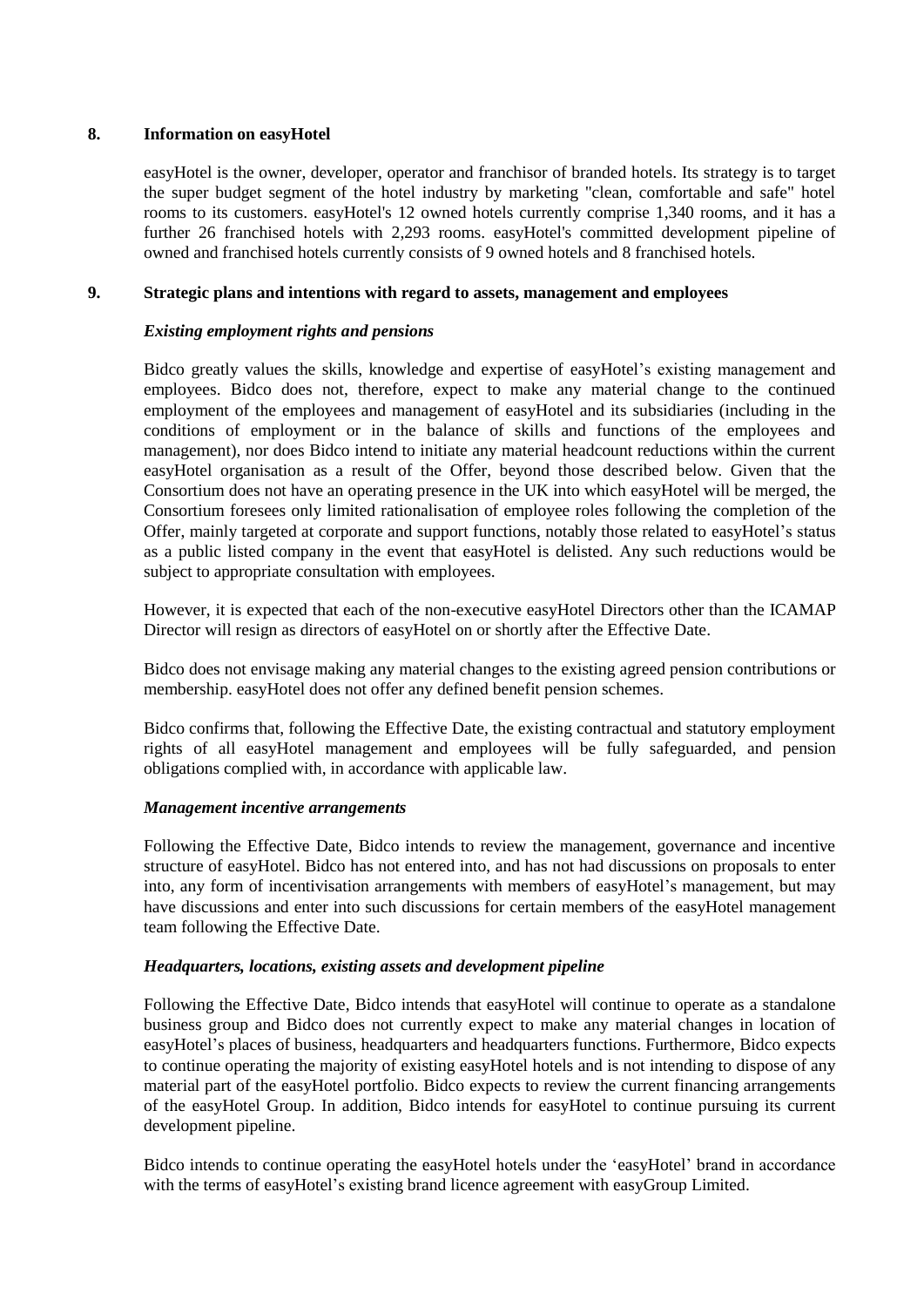Owing to the nature of its business easyHotel does not have a separate research and development function, but to the extent any such activities are currently undertaken, they are not expected to be impacted in a material way by the Offer.

### *Listing*

easyHotel Shares are currently admitted to trading on AIM, a market operated by the London Stock Exchange. As set out in paragraph [15](#page-17-0) below, if the Offer becomes or is declared unconditional in all respects, and Bidco has by virtue of its shareholdings and valid acceptances of the Offer, acquired or agreed to acquire, easyHotel Shares carrying 75 per cent. or more of the voting rights of easyHotel, Bidco intends to make an application to the London Stock Exchange for the cancellation of the admission to trading of the easyHotel Shares on AIM.

No statements in this paragraph [9](#page-14-0) are "post-offer undertakings" for the purposes of Rule 19.5 of the Code.

### **10. easyHotel Share Plans**

The Offer will extend to any easyHotel Shares unconditionally allotted or issued fully paid (or credited as fully paid) to satisfy the exercise of existing options granted under the easyHotel Share Plans whilst the Offer remains open for acceptances.

Appropriate proposals will be made in due course to participants in the easyHotel Share Plans. The proposals will explain the effect of the Offer on the participants' options and the actions they may take in respect of their options.

### <span id="page-15-0"></span>**11. Financing of the Offer**

The cash consideration payable by Bidco pursuant to the Offer will be financed by a combination of equity contributions to Bidco from Ivanhoé Cambridge and the ICAMAP Fund. The respective equity contributions of Ivanhoé Cambridge and the ICAMAP Fund will vary depending on the outcome of the Offer. Further details of the equity funding arrangements agreed between Ivanhoé Cambridge and ICAMAP in respect of Bidco shall be set out in the Offer Document.

Lazard, as financial adviser to Bidco, is satisfied that sufficient financial resources are available to Bidco to enable it to satisfy in full the cash consideration payable to easyHotel Shareholders under the terms of the Offer.

Further details of the financing of the Offer will be set out in the Offer Document.

#### **12. Offer-related arrangements**

#### *Bid Conduct Agreement*

Ivanhoé Cambridge and ICAMAP have entered into the Bid Conduct Agreement, pursuant to which they have agreed certain principles in accordance with which they intend to cooperate in respect of the Offer. The terms of the Bid Conduct Agreement include undertakings from each of Ivanhoé Cambridge and ICAMAP not to take certain steps to frustrate the successful outcome of the Offer. The Bid Conduct Agreement also contains an agreement between Ivanhoé Cambridge and ICAMAP that the joint agreement of the Consortium is required in order for Bidco to take certain material actions in relation to conduct of the Offer, including for invoking Condition 1 of the Offer (as set out in Appendix 1) and declaring the Offer unconditional in all respects.

The Bid Conduct Agreement terminates 14 days after the Offer ceases to be capable of acceptances, upon a competing offer for the easyHotel Shares completing, becoming effective or becoming or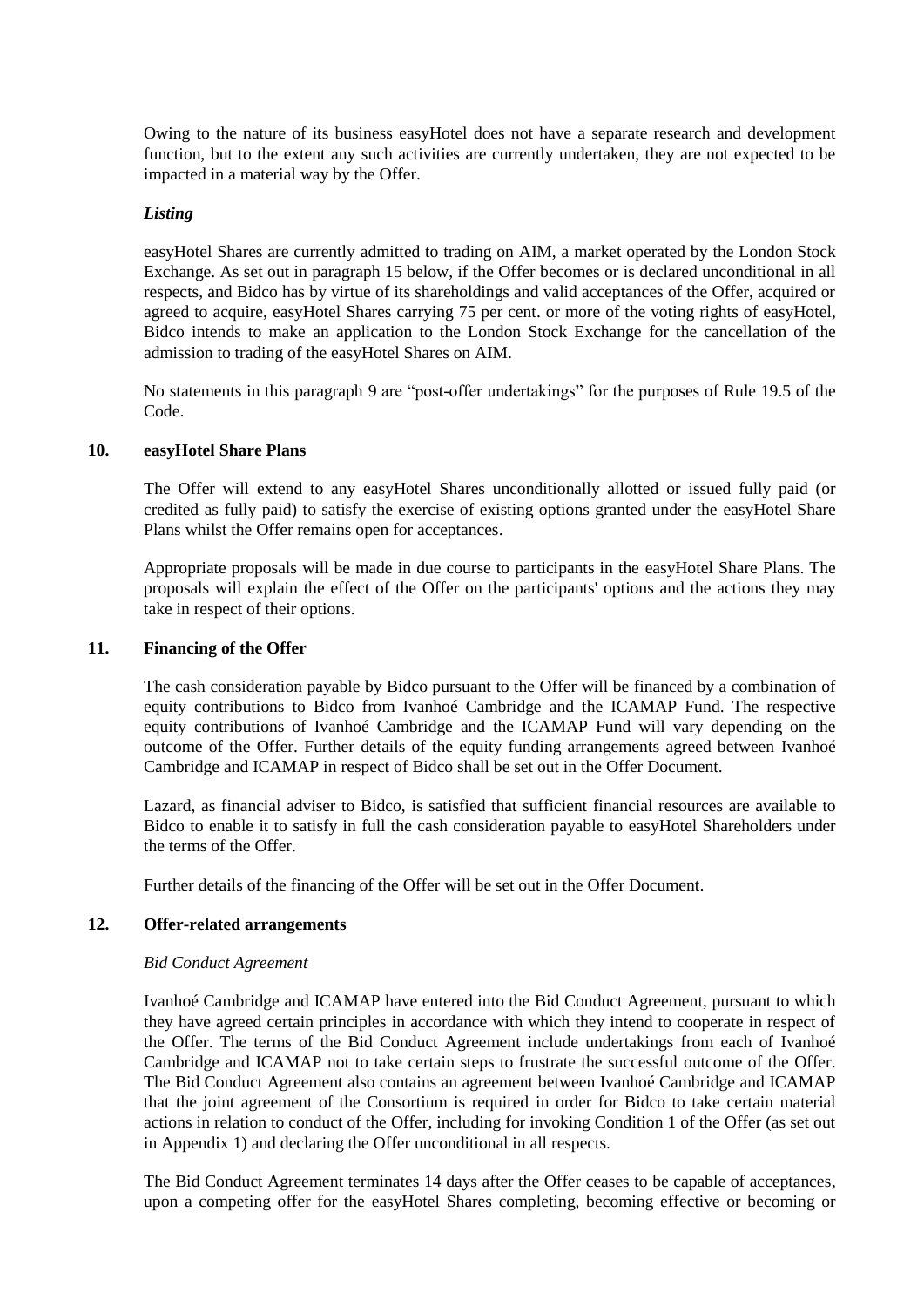being declared unconditional in all respects, if the Offer lapses or is withdrawn, or if agreed in writing between Ivanhoé Cambridge and ICAMAP.

#### *Confidentiality Agreements*

Each of Bidco and ICAMAP has entered into a confidentiality agreement with easyHotel, each dated 4 August 2019 (together, the **Confidentiality Agreements** and each a **Confidentiality Agreement**) pursuant to which each of Bidco and ICAMAP has undertaken to easyHotel to keep certain information relating to the Offer and to the easyHotel Group confidential and not to disclose such information to third parties except to certain permitted disclosees for the purposes of the Offer, unless agreed in writing by easyHotel in advance or if required by applicable law, rule, requirement or official request of a regulatory or governmental authority. The confidentiality obligations of Bidco and ICAMAP under the Confidentiality Agreement terminate two years after the date of the relevant Confidentiality Agreement.

Each Confidentiality Agreement also contains undertakings from Bidco and ICAMAP (as applicable) that for a period of 12 months from the date of the relevant Confidentiality Agreement, subject to certain exceptions, neither it nor any of its disclosees under the Confidentiality Agreement (other than finance providers or professional advisers) shall solicit, engage or employ a director, officer or senior employee of the easyHotel Group or solicit clients or customers of the easyHotel Group in relation to the supply of similar goods or services, subject to customary carve-outs.

### **13. Structure of and conditions to the Offer**

It is intended that the Offer will be implemented by way of a takeover offer under Part 28 of the Companies Act and under the Code.

easyHotel Shareholders are urged to read the Offer Document and the accompanying Form of Acceptance when they are sent to them because they will contain important information. An indicative timetable setting out the expected dates for implementation of the Offer will be included in the Offer Document.

Subject to the Offer becoming or being declared unconditional in all respects, the cash consideration payable under the Offer will be despatched to those easyHotel Shareholders who have validly accepted the Offer within 14 days of the Offer becoming or being declared unconditional in all respects or, in relation to valid acceptances received after that date, within 14 days of that acceptance.

### *Conditions to the Offer*

The Offer is conditional on Bidco securing valid acceptances of the Offer in respect of, or otherwise acquiring or agreeing to acquire (whether pursuant to the Offer or otherwise), easyHotel Shares which carry in aggregate more than 50 per cent. of the voting rights then normally exercisable at a general meeting of easyHotel. This acceptance condition is not waivable by Bidco, except in certain exceptional cases. In addition, the Offer is subject to the Conditions and further terms set out in [Appendix 1](#page-26-0) and to be set out in the Offer Document.

### **14. Right to switch to a Scheme**

Subject to obtaining the consent of the Panel, Bidco reserves the right to elect to implement the Offer by way of a Scheme. In such event, the Offer will be implemented on the same terms and conditions, so far as applicable, as those which would apply to the Offer (subject to appropriate amendments for an acquisition being made by way of a Scheme, including, without limitation, requiring the approval of a majority in number of the easyHotel Shareholders who are subject to the Scheme present and voting (and entitled to vote), either in person or by proxy, at the Court Meeting representing not less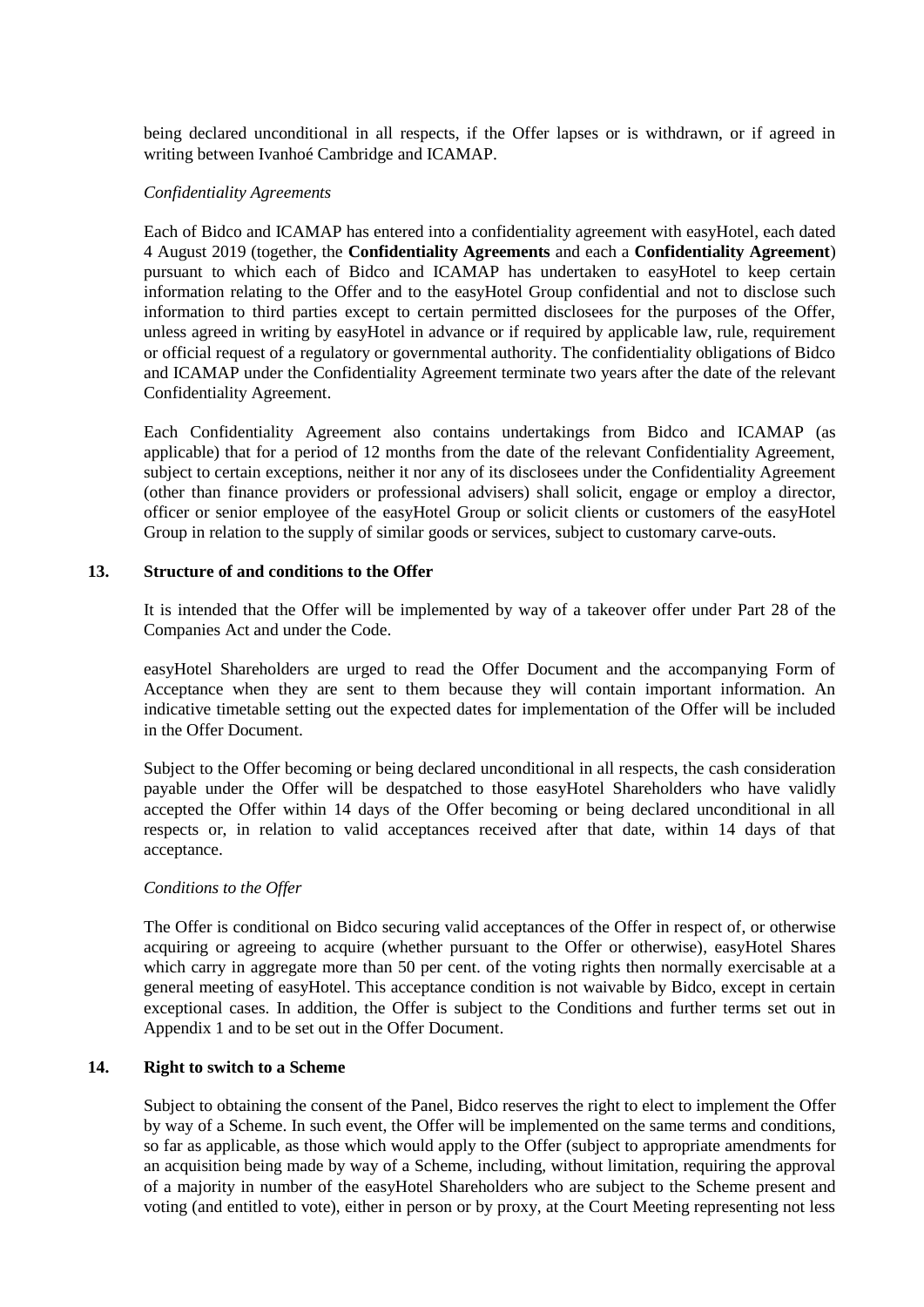than 75 per cent. of the easyHotel Shares held by such easyHotel Shareholders who are subject to the Scheme).

### <span id="page-17-0"></span>**15. Compulsory acquisition, delisting and re-registration**

If the Offer becomes, or is declared, unconditional in all respects and Bidco has by virtue of its shareholdings and valid acceptances of the Offer acquired, or agreed to acquire, issued share capital carrying 75 per cent. or more of the voting rights of easyHotel, Bidco intends to procure that easyHotel will make an application to the London Stock Exchange for the cancellation of the admission to trading of the easyHotel Shares on AIM. A notice period of not less than 20 Business Days before the cancellation will commence on the date on which the Offer becomes or is declared unconditional in all respects provided Bidco has attained 75 per cent. or more of the voting rights as described above or otherwise as soon as Bidco attains 75 per cent. or more of the voting rights of easyHotel as described above.

In the event that the easyHotel Shares are delisted, Bidco will seek to re-register easyHotel as a private limited company as soon as possible after the cancellation of the admission to trading of the easyHotel Shares on AIM.

In the event that the Offer becomes or is declared unconditional in all respects but Bidco has not acquired easyHotel Shares carrying 75 per cent. or more of the voting rights of easyHotel, the easyHotel Shares would remain admitted to AIM but Bidco would be the majority shareholder of easyHotel. In this scenario, it is expected that the liquidity and marketability of easyHotel Shares held by minority shareholders would be limited. Bidco may also consider other options over time for seeking the delisting of easyHotel and easyHotel Shareholders should therefore be aware that easyHotel Shares may be delisted in any event at some point.

Delisting of the easyHotel Shares and the re-registration of easyHotel as a private limited company would significantly reduce the liquidity and marketability of any easyHotel Shares in respect of which the Offer has not been accepted at that time. Any remaining easyHotel Shareholders would become minority shareholders in a majority controlled private limited company and may therefore be unable to sell their easyHotel Shares. There can be no certainty that easyHotel would pay any further dividends or other distributions or that such minority easyHotel Shareholders would again be offered an opportunity to sell their easyHotel Shares on terms which are equivalent to or no less advantageous than those under the Offer.

If sufficient acceptances are received and/or sufficient easyHotel Shares are otherwise acquired or agreed to be acquired, and assuming that all of the other Conditions have been satisfied or waived (if capable of being waived), Bidco intends to apply the provisions of Chapter 3 of Part 28 of the Companies Act to acquire compulsorily any easyHotel Shares not acquired or agreed to be acquired by or on behalf of Bidco pursuant to the Offer or otherwise on the same terms as the Offer.

### <span id="page-17-1"></span>**16. Disclosure of interests in easyHotel**

As at the close of business on the Last Practicable Date, ICAMAP was the registered holder of 56,413,136 easyHotel Shares, representing approximately 38.65 per cent. of easyHotel's issued share capital.

As at the close of business on the Last Practicable Date, other than: (a) the disclosures set out in this paragraph [16](#page-17-1) of this Announcement; and (b) the irrevocable undertakings referred to in paragraph [6](#page-13-0) of this Announcement, none of Bidco or any of its directors or, so far as Bidco is aware, any person acting, or deemed to be acting, in concert with Bidco, had:

(a) an interest in, or right to subscribe for, relevant securities of easyHotel;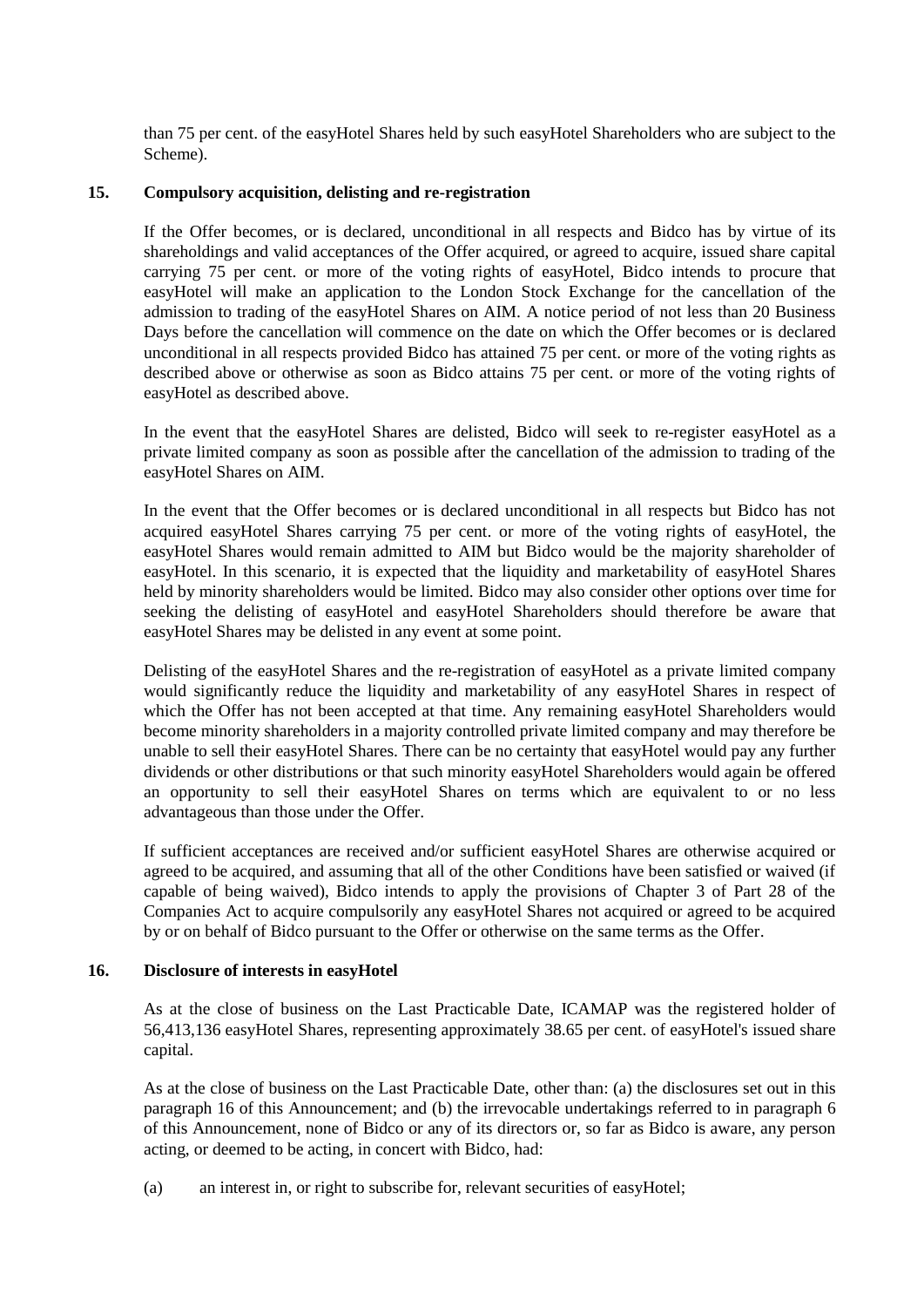- (b) any short position in (whether conditional or absolute and whether in the money or otherwise), including any short position under a derivative, any agreement to sell or any delivery obligation or right to require another person to purchase or take delivery of, relevant securities of easyHotel;
- (c) procured an irrevocable commitment or letter of intent to accept the terms of the Offer in respect of relevant securities of easyHotel; or
- (d) borrowed, lent or entered into any financial collateral arrangements or dealing arrangements in respect of any easyHotel Shares.

Other than the irrevocable undertakings described in paragraph [6](#page-13-0) of this Announcement, no arrangement exists between Bidco or easyHotel or any person acting in concert with Bidco or easyHotel in relation to easyHotel Shares. For these purposes, an arrangement includes any indemnity or option arrangement, any agreement or any understanding, formal or informal, of whatever nature, relating to easyHotel Shares which may be an inducement to deal or refrain from dealing in such securities.

In the interests of secrecy prior to this Announcement, Bidco has not made any enquiries in respect of the matters referred to in this paragraph [16](#page-17-1) of certain parties who may be deemed by the Panel to be acting in concert with Bidco for the purposes of the Offer. Enquiries of such parties will be made as soon as practicable following the date of this Announcement, and Bidco confirms that further disclosure in accordance with Rule 8.1(a) and Note  $2(a)(i)$  on Rule 8 of the Code will be made as soon as possible and, in any event, by no later than 12 noon on the date falling 10 business days after the date of this Announcement.

### **17. Overseas shareholders**

The availability of the Offer and the distribution of this Announcement to persons resident in, or citizens of, or otherwise subject to, jurisdictions outside the United Kingdom may be affected by the laws of the relevant jurisdictions. Such persons should inform themselves of, and observe, any applicable legal or regulatory requirements of their jurisdiction. Further details in relation to Overseas Shareholders will be contained in the Offer Document. easyHotel Shareholders who are in any doubt regarding such matters should consult an appropriate independent professional adviser in the relevant jurisdiction without delay.

This Announcement is not intended to, and does not, constitute or form part of any offer to sell or to subscribe for, or any invitation to purchase or subscribe for, or the solicitation of any offer to purchase or otherwise subscribe for, any securities. easyHotel Shareholders are advised to read carefully the Offer Document and the accompanying Form of Acceptance once these have been despatched.

# **18. General**

In deciding whether or not to accept the Offer in respect of their easyHotel Shares, easyHotel Shareholders should rely on the information contained, and follow the procedures described, in the Offer Document and the Form of Acceptance.

This summary should be read in conjunction with, and is subject to, the full text of this Announcement and its Appendices.

The Offer will be made subject to the Conditions and further terms set out in Appendix 1 and to the full terms and conditions which will be set out in the Offer Document and the Form of Acceptance. The bases and sources of certain financial information contained in this Announcement are set out in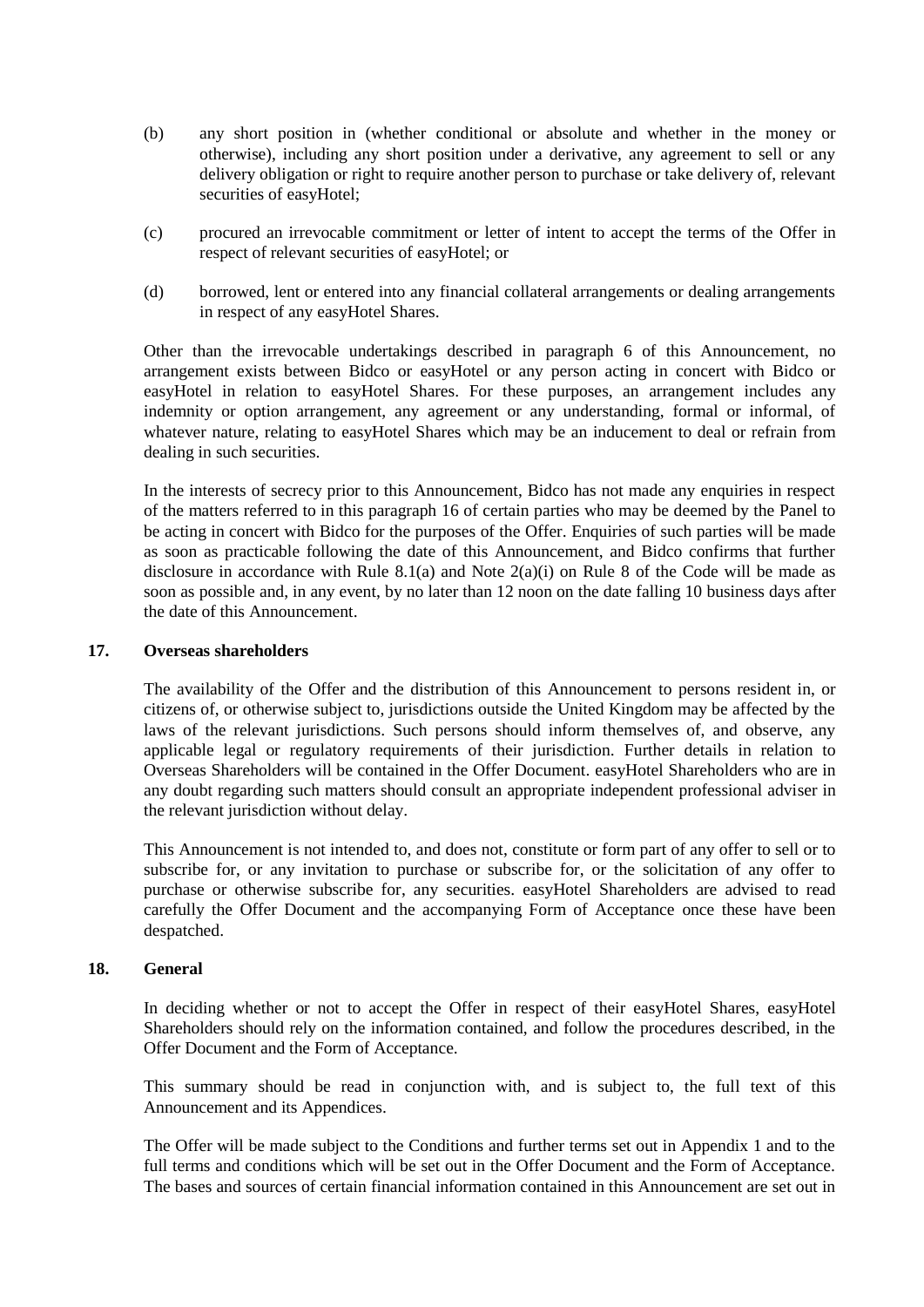Appendix 2. Details of the irrevocable undertakings given in relation to the Offer are set out in Appendix 3. Certain definitions and terms used in this Announcement are set out in Appendix 4.

Lazard and Investec have each given and not withdrawn their consent to the publication of this Announcement with the inclusion herein of the references to their names in the form and context in which they appear.

### **19. Documents available on website**

Copies of the following documents will, by no later than 12 noon on the Business Day following the date of this Announcement, be made available on Bidco's website at https://www.icamap.com/media and easyHotel's website at ir.easyhotel.com until the end of the Offer Period:

- (a) this Announcement;
- (b) the Bid Conduct Agreement;
- (c) the irrevocable undertakings referred to in paragraph [6](#page-13-0) above and summarised in [Appendix 3](#page-39-0) to this Announcement;
- (d) the Confidentiality Agreements; and
- (e) the documents relating to the financing of the Offer referred to in paragraph [11](#page-15-0) of this Announcement.

#### **Enquiries:**

| <b>Ivanhoé Cambridge</b><br><b>Public Affairs</b>                                                                                  | Tel: $+ 15148474171$  |
|------------------------------------------------------------------------------------------------------------------------------------|-----------------------|
| <b>ICAMAP</b><br>Harm Meijer<br>Hubert Buiatti                                                                                     | Tel: $+442034341006$  |
| Lazard & Co., Limited (Financial adviser to Bidco)<br>Patrick Long<br><b>William Lawes</b>                                         | Tel: +44 20 7187 2000 |
| <b>Tulchan Group (PR adviser to Bidco)</b><br>Tom Murray<br>Will Smith                                                             | Tel: $+442073534200$  |
| easyHotel<br>Guy Parsons, Chief Executive Officer<br>Gary Burton, Chief Financial Officer                                          |                       |
| <b>Invested Bank plc (Financial adviser, Nomad and Broker</b><br>to easyHotel)<br>Chris Treneman<br>David Anderson<br>Neil Coleman | Tel: +44 20 7597 5970 |
| <b>Houston PR (PR adviser to easyHotel)</b><br>Kate Hoare<br>Polly Fairbank                                                        | Tel: +44 20 3701 7660 |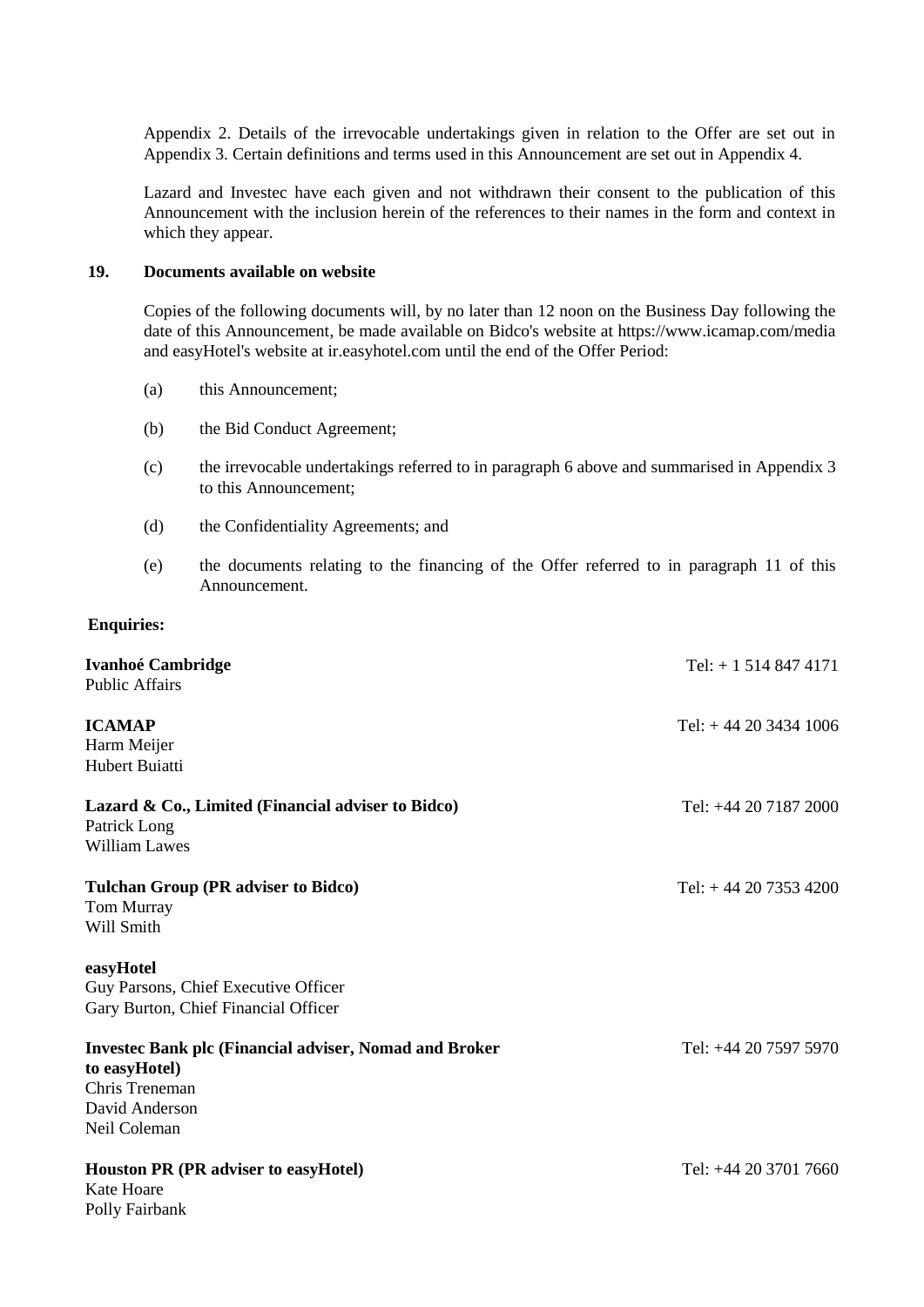Allen & Overy LLP are retained as legal adviser to ICAMAP and Bidco. Cleary Gottlieb Steen & Hamilton LLP are retained as legal adviser to Ivanhoé Cambridge. Stephenson Harwood LLP are retained as legal adviser to easyHotel.

### *Important notices relating to financial advisers*

*Lazard & Co., Limited (Lazard), which is authorised by and regulated by the FCA in the United Kingdom, is acting exclusively as financial adviser to Bidco and no one else in connection with the Offer and other matters set out in this Announcement and will not be responsible to anyone other than Bidco for providing the protections afforded to clients of Lazard nor for providing advice in relation to the Offer, the content of this Announcement or any other matter referred to herein. Neither Lazard nor any of its affiliates owes or accepts any duty, liability or responsibility whatsoever (whether direct or indirect, whether in contract, in tort, under statute or otherwise) to any person who is not a client of Lazard in connection with this Announcement, any statement contained herein or otherwise.*

*Investec, which is authorised by the PRA and regulated in the United Kingdom by the FCA and the PRA, is acting exclusively as for easyHotel and no one else in relation to the Offer and/or other matters set out in this Announcement and will not be responsible to anyone other than easyHotel for providing the protections afforded to the clients of Investec, or for providing advice in relation to the Offer, the contents of this Announcement or any other matter referred to herein. Neither Investec nor any of its subsidiaries, branches or affiliates owes or accepts any duty, liability or responsibility whatsoever (whether direct or indirect, whether in contract, in tort, under statute or otherwise) to any person who is not a client of Investec in connection with the Offer for this Announcement, any statement contained herein or otherwise.*

### *Further information*

*This Announcement is for information purposes only and is not intended to, and does not, constitute or form part of any offer or invitation to purchase, otherwise acquire or subscribe for or dispose of any securities or the solicitation of any vote or approval in any jurisdiction pursuant to the Offer or otherwise. The Offer will be made solely through the Offer Document and the Form of Acceptance accompanying the Offer Document (or, in the event that the Offer is to be implemented by means of a Scheme, the Scheme Document), which will contain the full terms and conditions of the Offer, including details of how to accept the Offer. Any voting decision or response in relation to the Offer should be made solely on the basis of information contained in the Offer Document and the accompanying Form of Acceptance. easyHotel Shareholders are advised to read the formal documentation in relation to the Offer carefully once it has been dispatched.*

*This Announcement does not constitute a prospectus or a prospectus equivalent document.*

*This Announcement has been prepared for the purpose of complying with English law and the Code and the information disclosed may not be the same as that which would have been disclosed if this Announcement had been prepared in accordance with the laws of jurisdictions outside England.*

*Bidco reserves the right to elect, with the consent of the Panel (where necessary), to implement the Offer by way of a Scheme. In such event, the Scheme will be implemented on substantially the same terms, so far as applicable, as those which would apply to the Offer, subject to appropriate amendments to reflect the change in method of reflecting the Offer.*

### *Overseas shareholders*

*The release, publication or distribution of this Announcement in jurisdictions other than the United Kingdom may be restricted by law and therefore any persons who are not resident in the United Kingdom or who are subject to the laws of any jurisdiction other than the United Kingdom (including Restricted Jurisdictions) should inform themselves about, and observe, any applicable legal or regulatory requirements. In particular, the ability of persons who are not resident in the United Kingdom or who are subject to the laws of another*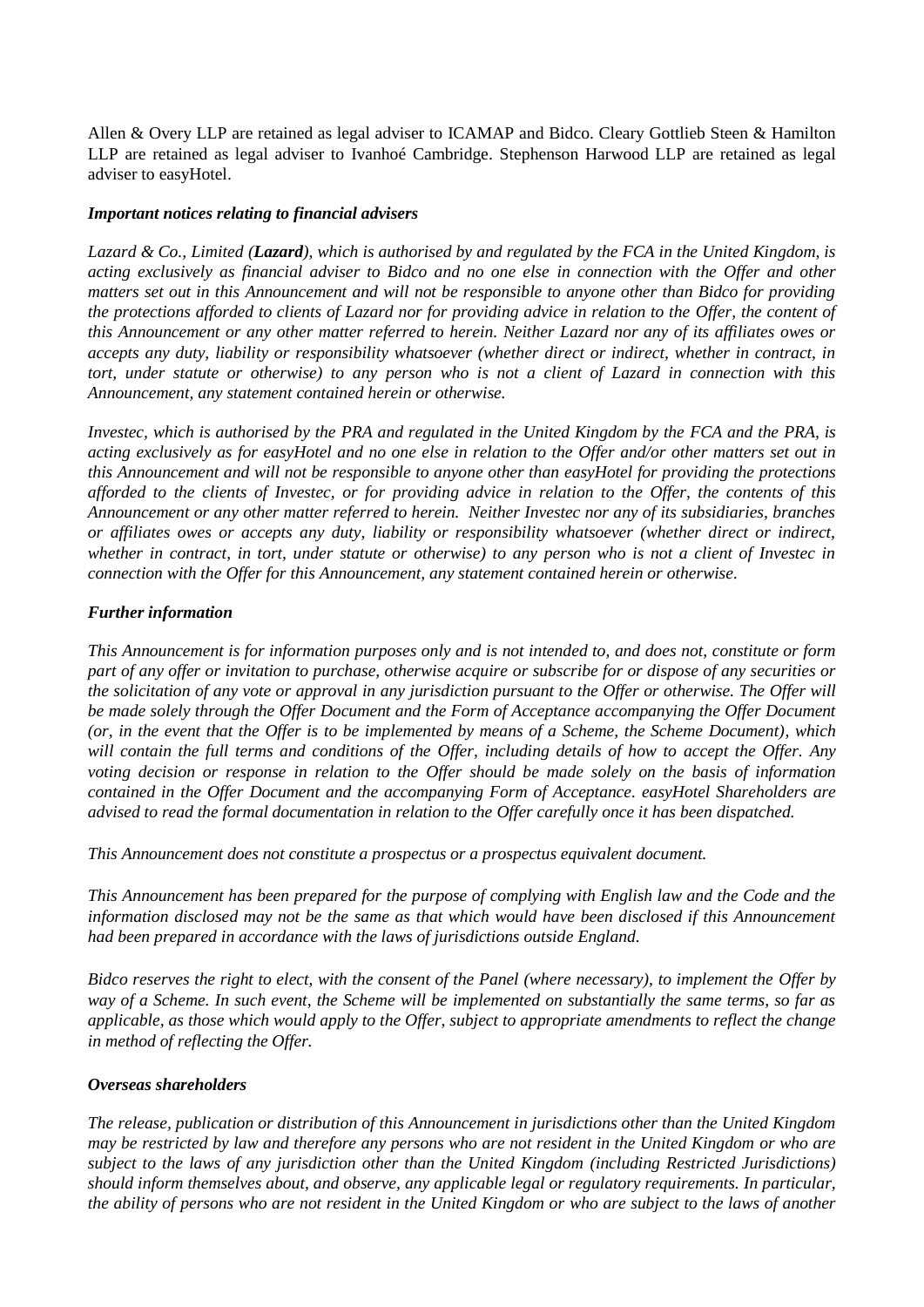*jurisdiction to participate in the Offer or to accept or procure the acceptance of the Offer, may be affected by the laws of the relevant jurisdictions in which they are located or to which they are subject. Any failure to comply with applicable legal or regulatory requirements of any jurisdiction may constitute a violation of securities laws in that jurisdiction. To the fullest extent permitted by applicable law, the companies and persons involved in the Offer disclaim any responsibility or liability for the violation of such restrictions by any person.*

*Unless otherwise determined by Bidco or required by the Code, and permitted by applicable law and regulation, the Offer is not being, and shall not be, made available, directly or indirectly, in, into or from or by use of the mails or any other means or instrumentality (including, without limitation, facsimile, e-mail or other electronic transmission, telex or telephone) of interstate or foreign commerce of, or any facility of a national, state or other securities exchange of, any Restricted Jurisdiction where to do so would violate the laws in that jurisdiction and no person may accept or procure the acceptance of the Offer by use, means, instrumentality of, or from within, a Restricted Jurisdiction or any other jurisdiction if to do so would constitute a violation of the laws of that jurisdiction.*

*The Offer will be subject to the applicable requirements of English law, the Code, the Panel and AIM.*

*Copies of this Announcement and any formal documentation relating to the Offer are not being, and must not be, directly or indirectly, mailed or otherwise forwarded, distributed or sent in, into or from any Restricted Jurisdiction or any jurisdiction where to do so would constitute a violation of the laws of such jurisdiction and persons receiving such documents (including custodians, nominees and trustees) must not mail or otherwise forward, distribute or send them in, into or from any Restricted Jurisdiction. Doing so may render invalid any related purported acceptance of the Offer.*

*If the Offer is implemented by way of a Scheme (unless otherwise permitted by applicable law and regulation), the Scheme may not be made, directly or indirectly, in or into, or by use of the mails or any other means or instrumentality (including, without limitation, facsimile, e-mail or other electronic transmission, telex or telephone) of interstate or foreign commerce of, or any facility of a national, state or other securities exchange of, any Restricted Jurisdiction and no person may vote in favour of the Scheme by use, means, instrumentality of, or from within, a Restricted Jurisdiction or any other jurisdiction if to do so would constitute a violation of the laws of that jurisdiction.*

*The availability of the Offer to easyHotel Shareholders who are not resident in the United Kingdom may be affected by the laws of the relevant jurisdictions in which they are resident. Persons who are not resident in the United Kingdom should inform themselves of, and observe, any applicable requirements.*

*Further details in relation to easyHotel Shareholders in overseas jurisdictions will be contained in the Offer Document.*

### *Notice to US investors in easyHotel*

*The Offer is being made to holders of easyHotel Shares resident in the United States in reliance on, and compliance with, Section 14(e) of the Exchange Act, and Regulation 14E thereunder. The Offer is being made in the United States by Bidco and no one else.*

*The Offer is being made for the securities of an English company with a listing on AIM and the Offer is subject to UK disclosure requirements, which are different from certain United States disclosure requirements. Furthermore, the payment and settlement procedure with respect to the Offer will comply with the relevant United Kingdom rules, which differ from US payment and settlement procedures, particularly with regard to the date of payment of consideration.*

*The receipt of cash pursuant to the Offer by US easyHotel Shareholders as consideration for the cancellation of easyHotel Shares pursuant to the Offer may be a taxable transaction for US federal income tax purposes and under applicable US state and local, as well as foreign and other, tax laws. Each easyHotel Shareholder*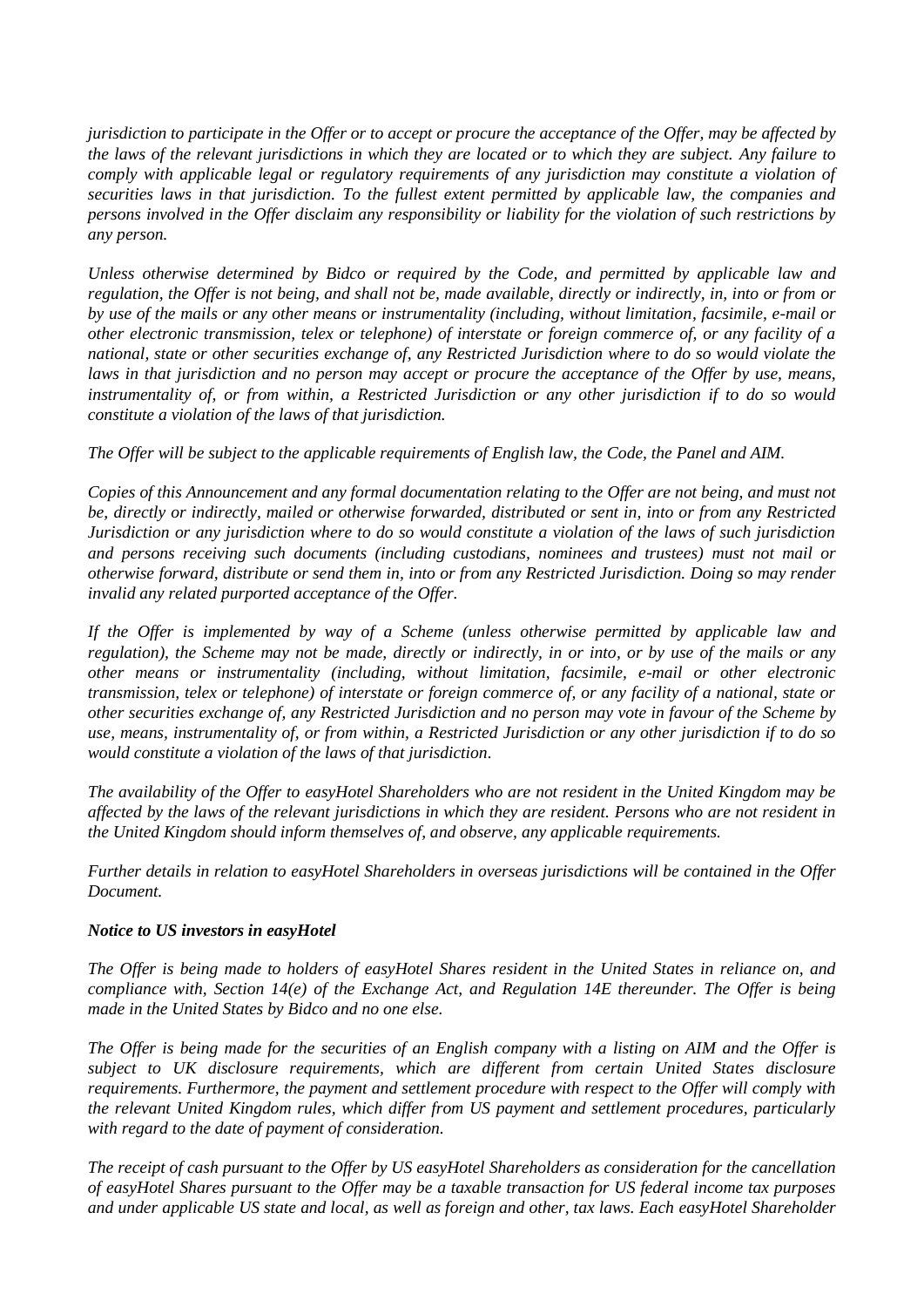*(including US easyHotel Shareholders) is urged to consult their own independent professional adviser immediately regarding the legal and tax consequences of the Offer.*

*Neither the SEC nor any US state securities commission has approved or disproved or passed judgment upon the fairness or the merits of the Offer or determined if this Announcement is adequate, accurate or complete. Any representation to the contrary is a criminal offence in the US.*

*easyHotel and Bidco are incorporated under the laws of England. In addition, some or all of their officers and directors reside outside the US, and some or all of its assets are or may be located in jurisdictions outside the US. Therefore, investors may have difficulty effecting service of process within the US upon those persons or recovering against easyHotel or Bidco or their respective officers or directors on judgments of US courts, including judgments based upon the civil liability provisions of US federal securities laws. Further, it may be difficult to compel a non-US company and its affiliates to subject themselves to a US court's judgment. It may not be possible to sue easyHotel or Bidco or their respective officers or directors in a non-US court for violations of US securities laws.*

*In accordance with normal United Kingdom practice and pursuant to Rule 14e-5(b) of the US Exchange Act, Bidco or its nominees or brokers (acting as agents) may from time to time make certain purchases of, or arrangements to purchase, easyHotel Shares outside the United States, other than pursuant to the Offer, before or during the period in which the Offer remains open for acceptance, in compliance with applicable law, including the US Exchange Act. These purchases may occur either in the open market at prevailing prices or in private transactions at negotiated prices. Any information about such purchases will be disclosed as required in the United Kingdom and will be reported to the Regulatory News Service of the London Stock Exchange and will be available on the AIM website at: http://www.londonstockexchange.com/companies-and-advisors/aim/aim/aim.htm.*

#### *Forward-looking statements*

*This Announcement contains certain forward-looking statements with respect to Ivanhoé Cambridge, ICAMAP, Bidco and easyHotel. These forward-looking statements can be identified by the fact that they do not relate only to historical or current facts. Forward-looking statements often use words such as, without limitation, "anticipate", "target", "expect", "estimate", "intend", "plan", "goal", "believe", "aim", "will", "may", "hope", "continue", "would", "could" or "should" or other words of similar meaning or the negative thereof. Forward-looking statements include, but are not limited to, statements relating to the following: (i) future capital expenditures, expenses, revenues, economic performance, financial conditions, dividend policy, losses and future prospects, (ii) business and management strategies and the expansion and growth of the operations of Bidco or easyHotel, and (iii) the effects of government regulation on the business of Bidco or easyHotel. There are many factors which could cause actual results to differ materially from those expressed or implied in forward-looking statements. Among such factors are changes in global, political, economic, business, competitive, market and regulatory forces, future exchange and interest rates, changes in tax rates and future business combinations or disposals. Such statements are qualified in their entirety by the inherent risks and uncertainties surrounding future expectations.*

*These forward-looking statements are based on numerous assumptions regarding the present and future business strategies of such persons and the environment in which each will operate in the future. Except as expressly provided in this Announcement, neither they nor any other statements have been reviewed by the auditors of Ivanhoé Cambridge, ICAMAP, Bidco or easyHotel. By their nature, these forward-looking statements involve known and unknown risks, and uncertainties because they relate to events and depend on circumstances that will occur in the future. The factors described in the context of such forward-looking statements in this Announcement may cause the actual results, performance or achievements of any such person, or industry results and developments, to be materially different from any results, performance or achievements expressed or implied by such forward-looking statements. No assurance can be given that such expectations will prove to have been correct and persons reading this Announcement are therefore cautioned not to place undue reliance on these forward-looking statements which speak only as at the date of this Announcement. None of Ivanhoé Cambridge, ICAMAP, Bidco, easyHotel, or their respective members,*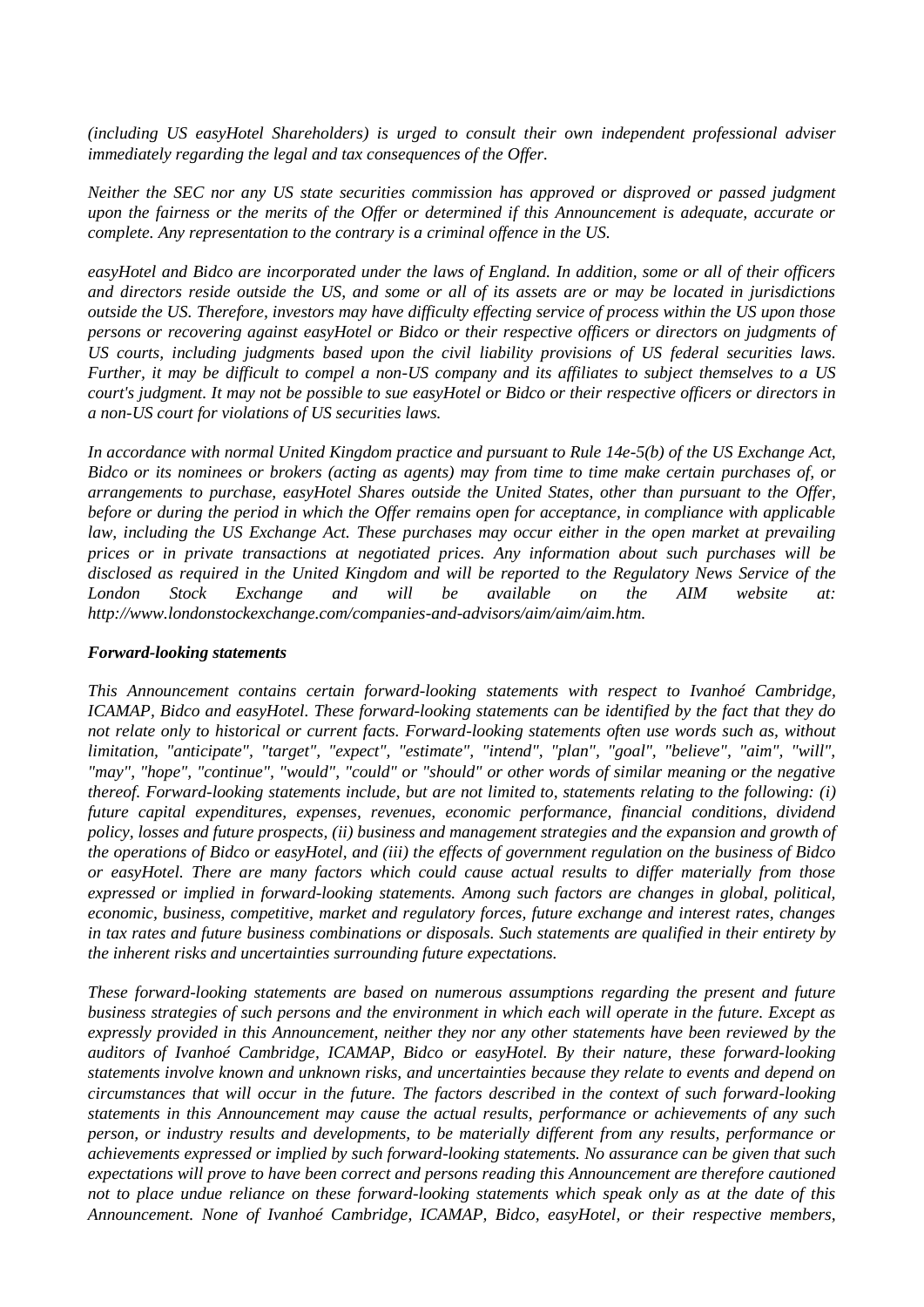*directors, officers, employees, advisers or any person acting on behalf of one or more of them, provides any representation, assurance or guarantee that the occurrence of the events expressed or implied in any forward-looking statements in this Announcement will actually occur.* 

*None of Ivanhoé Cambridge, ICAMAP, Bidco, easyHotel, or their respective members, directors, officers, employees, advisers or any person acting on behalf of one or more of them, has any intention or accepts any obligation to update publicly or revise forward-looking statements, whether as a result of new information, future events or otherwise, except to the extent legally required. All subsequent oral or written forwardlooking statements attributable to Ivanhoé Cambridge, ICAMAP, Bidco or easyHotel or any persons acting on their behalf are expressly qualified in their entirety by the cautionary statement above.*

*None of Ivanhoé Cambridge, ICAMAP, Bidco, easyHotel, or their respective members, directors, officers, employees, advisers or any person acting on behalf of one or more of them, provides any representation, assurance or guarantee that the occurrence of the events expressed or implied in any forward-looking statements in this Announcement will actually occur.*

### *No profit forecasts or estimates*

*No statement in this Announcement is intended as a profit forecast or estimate for Ivanhoé Cambridge, ICAMAP, Bidco or easyHotel for any period and no statement in this Announcement should be interpreted to mean that cash flow from operations, earnings, or earnings per share or income of those persons (where relevant) for the current or future financial years would necessarily match or exceed the historical published cash flow from operations, earnings, earnings per share or income of those persons (as appropriate).*

### *Publication on a website*

*A copy of this Announcement and the documents required to be published pursuant to Rule 26.1 and Rule 26.2 of the Code will be made available (subject to certain restrictions relating to persons resident in Restricted Jurisdictions), free of charge, on easyHotel's website at ir.easyhotel.com and on Bidco's website at https://www.icamap.com/media by no later than 12 noon on the Business Day following the date of this Announcement.*

*Neither the content of these websites nor the content of any other website accessible from hyperlinks on such websites is incorporated into, or forms part of, this Announcement.*

### *Requesting hard copy documents*

*In accordance with Rule 30.3 of the Code, a person so entitled may request a copy of this Announcement (and any information incorporated into it by reference to another source) in hard copy form free of charge. A person may also request that all future documents, announcements and information sent to that person in relation to the Offer should be in hard copy form. For persons who have received a copy of this Announcement in electronic form or via a website notification, a hard copy of this Announcement will not be sent to you unless you have previously notified easyHotel in accordance with applicable legal or regulatory provisions that you wished to receive all documents in hard copy form or unless requested in accordance with the procedure set out below.*

*If you would like to request a hard copy of this Announcement from easyHotel please contact Guy Parsons, easyHotel, by emailing: guy.parsons@easyhotel.com. Please note that easyHotel cannot provide any financial, legal or tax advice and calls may be recorded and monitored for security and training purposes.*

#### *Information relating to easyHotel Shareholders*

*Please be aware that addresses, electronic addresses and certain other information provided by easyHotel Shareholders, persons with information rights and other relevant persons for the receipt of communications*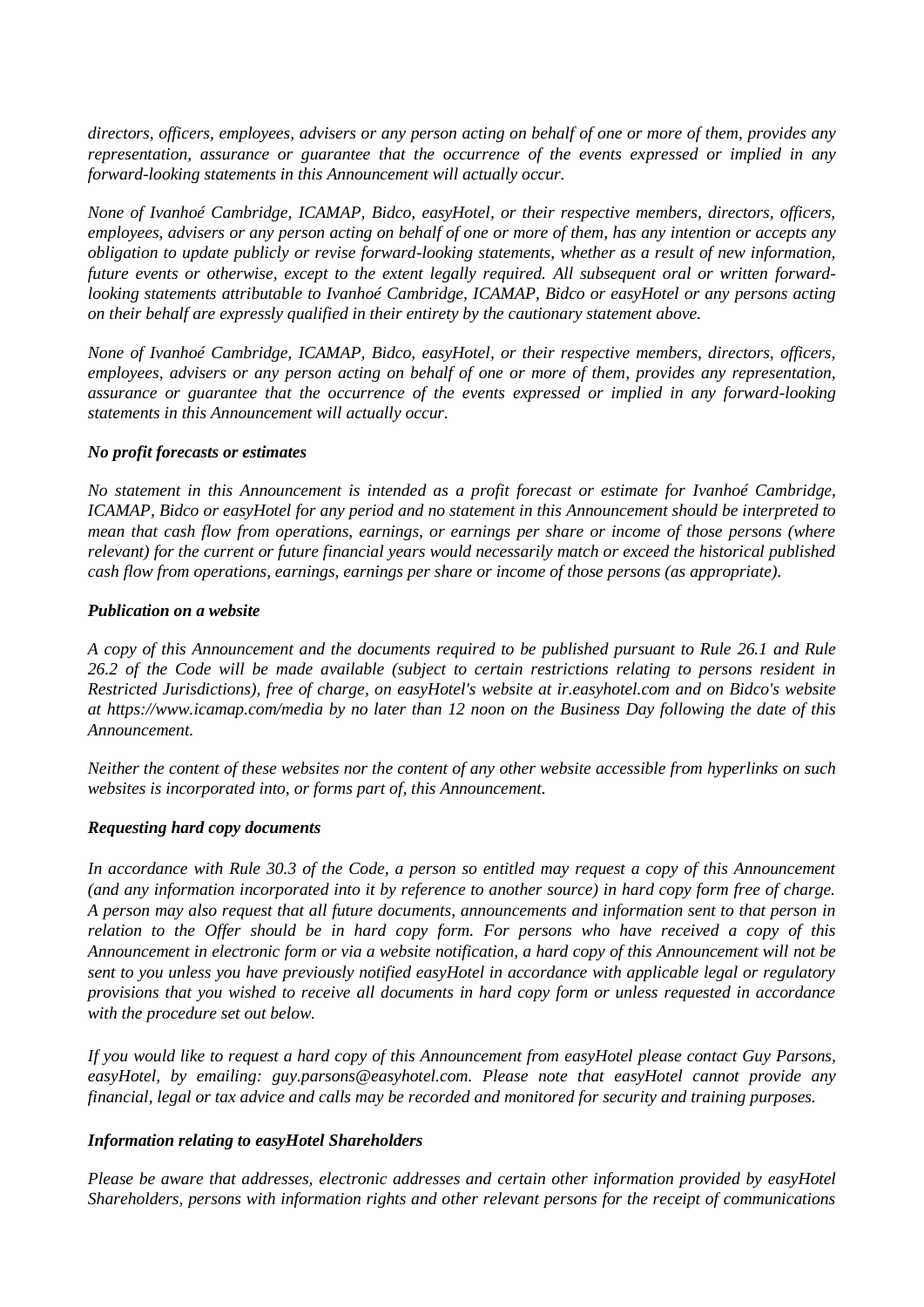*from easyHotel may be provided to Bidco during the Offer Period as required under Section 4 of Appendix 4 to the Code.*

### *Rounding*

*Certain figures included in this Announcement have been subjected to rounding adjustments. Accordingly, figures shown for the same category presented in different tables may vary slightly and figures shown as totals in certain tables may not be an arithmetic aggregation of the figures that precede them.*

### *Disclosure requirements of the Code*

*Under Rule 8.3(a) of the Code, any person who is interested in 1 per cent. or more of any class of relevant securities of an offeree company or of any securities exchange offeror (being any offeror other than an offeror in respect of which it has been announced that its offer is, or is likely to be, solely in cash) must make an Opening Position Disclosure following the commencement of the offer period and, if later, following the announcement in which any securities exchange offeror is first identified. An Opening Position Disclosure must contain details of the person's interests and short positions in, and rights to subscribe for, any relevant securities of each of (i) the offeree company and (ii) any securities exchange offeror(s). An Opening Position Disclosure by a person to whom Rule 8.3(a) applies must be made by no later than 3.30 pm (London time) on the 10th business day following the commencement of the offer period and, if appropriate, by no later than 3.30 pm (London time) on the 10th business day following the announcement in which any securities exchange offeror is first identified. Relevant persons who deal in the relevant securities of the offeree company or of a securities exchange offeror prior to the deadline for making an Opening Position Disclosure must instead make a Dealing Disclosure.*

*Under Rule 8.3(b) of the Code, any person who is, or becomes, interested in 1 per cent. or more of any class of relevant securities of the offeree company or of any securities exchange offeror must make a Dealing Disclosure if the person deals in any relevant securities of the offeree company or of any securities exchange offeror. A Dealing Disclosure must contain details of the dealing concerned and of the person's interests and short positions in, and rights to subscribe for, any relevant securities of each of (i) the offeree company and (ii) any securities exchange offeror(s), save to the extent that these details have previously been disclosed under Rule 8. A Dealing Disclosure by a person to whom Rule 8.3(b) applies must be made by no later than 3.30 pm (London time) on the business day following the date of the relevant dealing.* 

*If two or more persons act together pursuant to an agreement or understanding, whether formal or informal, to acquire or control an interest in relevant securities of an offeree company or a securities exchange offeror, they will be deemed to be a single person for the purpose of Rule 8.3.*

*Opening Position Disclosures must also be made by the offeree company and by any offeror and Dealing Disclosures must also be made by the offeree company, by any offeror and by any persons acting in concert with any of them (see Rules 8.1, 8.2 and 8.4).*

*Details of the offeree and offeror companies in respect of whose relevant securities Opening Position Disclosures and Dealing Disclosures must be made can be found in the Disclosure Table on the Takeover Panel's website at www.thetakeoverpanel.org.uk, including details of the number of relevant securities in issue, when the offer period commenced and when any offeror was first identified. You should contact the Panel's Market Surveillance Unit on +44 (0)20 7638 0129 if you are in any doubt as to whether you are required to make an Opening Position Disclosure or a Dealing Disclosure.*

### *Rule 2.9 of the Code*

*For the purposes of Rule 2.9 of the Code, easyHotel confirms that, as at the Last Practicable Date, it had 145,954,546 ordinary shares of 1 pence each in issue and admitted to trading on the London Stock Exchange. The International Securities Identification Number for easyHotel Shares is GB00BN56KF84.*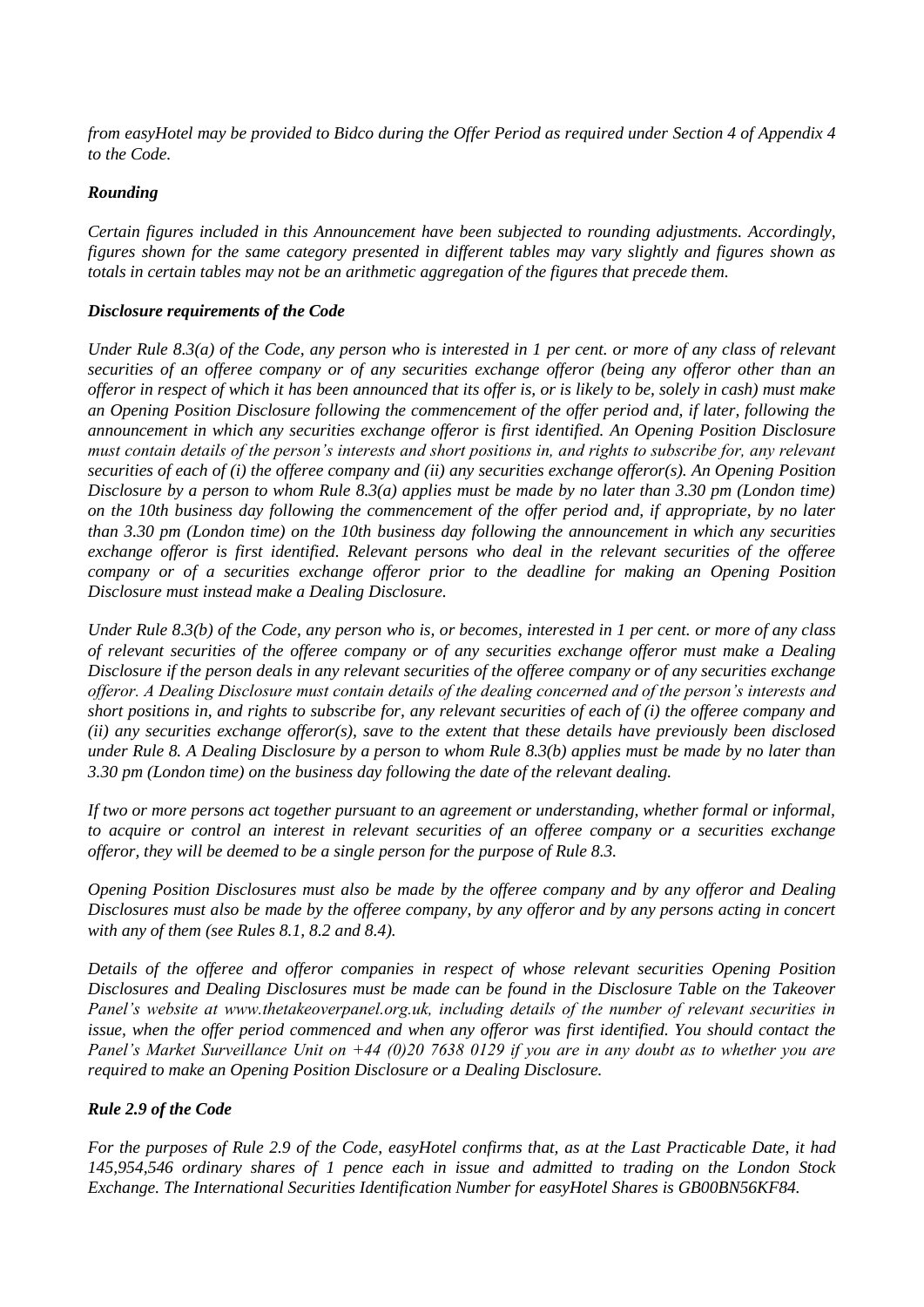# *General*

*If you are in any doubt about the contents of this Announcement or the action you should take, you are recommended to seek your own independent financial advice immediately from your stockbroker, bank manager, solicitor, accountant or independent financial adviser duly authorised under FSMA if you are resident in the United Kingdom or, if not, from another appropriately authorised independent financial adviser.*

# *Time*

*All times shown in this Announcement are London times, unless otherwise stated.*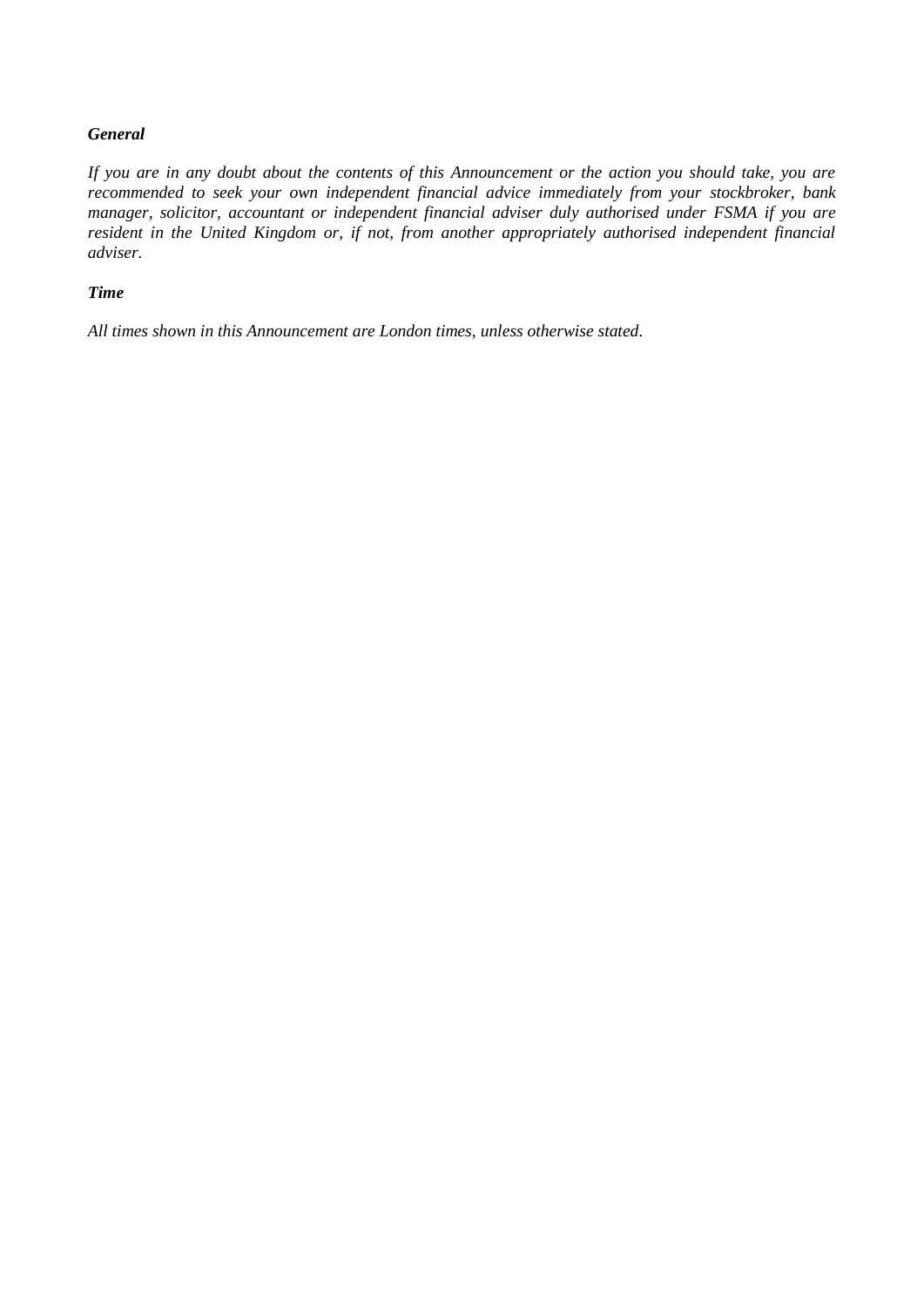### **CONDITIONS TO AND FURTHER TERMS OF THE OFFER**

<span id="page-26-1"></span><span id="page-26-0"></span>The Offer will be subject to the Conditions and terms set out in this Appendix 1 and in the Offer Document and accompanying Form of Acceptance.

# **Part A**

### **Conditions to the Offer**

1. Valid acceptances of the Offer having been received (and not, where permitted, withdrawn) by no later than 1.00 p.m. (London time) on the first closing date of the Offer (or such later time(s) and/or dates(s) as Bidco may, with the consent of the Panel or in accordance with the Code, decide) in respect of easyHotel Shares to which the Offer relates which, taken together with all other easyHotel Shares which Bidco has acquired or agreed to acquire (whether pursuant to the Offer or otherwise), carry more than 50 per cent. of the voting rights normally exercisable at a general meeting of easyHotel.

For the purposes of this Condition 1:

- (a) easyHotel Shares which have been unconditionally allotted but not issued before the Offer becomes or is declared unconditional as to acceptances, whether pursuant to the exercise of any outstanding subscription or conversion rights or otherwise, shall be deemed to carry the voting rights they will carry on issue;
- (b) valid acceptances shall be deemed to have been received in respect of easyHotel Shares which are treated for the purposes of Part 28 of the Companies Act as having been acquired or contracted to be acquired by Bidco, whether by virtue of acceptance of the Offer or otherwise;
- (c) the expression "easyHotel Shares to which the Offer relates" should be construed in accordance with Chapter 3 of Part 28 of the Companies Act; and
- (d) all percentages of voting rights and share capital are to be calculated by reference to the percentage held and in issue outside treasury.
- 2. In addition, the Offer will also be conditional upon the following Conditions and, accordingly, the Offer will not become or be declared wholly unconditional unless the following Conditions (as amended if appropriate) have been satisfied or, where relevant, waived:

### **General Third Party clearances**

(a) the waiver (or non-exercise within any applicable time limits) by any relevant government or governmental, quasigovernmental, supranational, statutory, regulatory, administrative, environmental, professional or investigative body, court, trade agency, association, institution, any entity owned or controlled by any relevant government or state, or any other body or person whatsoever in any jurisdiction (each a **Third Party**) of any termination right, right of pre-emption, first refusal or similar right arising as a result of or in connection with the Offer including, without limitation, its implementation and financing or the proposed direct or indirect acquisition of any shares or other securities in, or control of, easyHotel by Bidco or any member of the Bidco Group;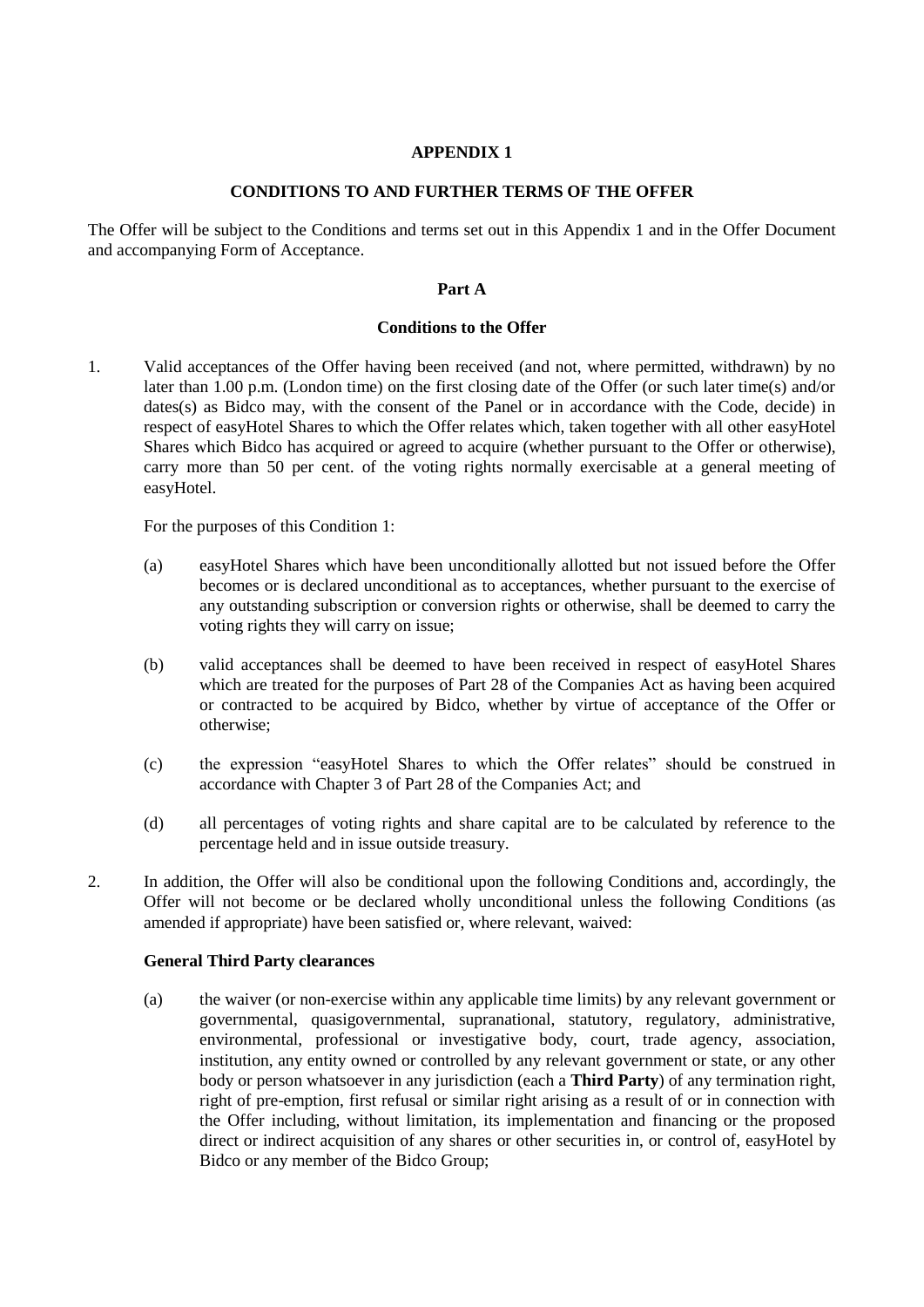- (b) other than in relation to the competition law and regulatory approvals referred to in paragraph (a) above, no Third Party having decided to take, institute, implement or threaten any action, proceeding, suit, investigation, enquiry or reference, or enacted, made or proposed any statute, regulation, decision or order, or having taken any other steps which would or might reasonably be expected to (in each case which is material in the context of the Wider easyHotel Group taken as a whole):
	- (i) require, prevent or delay the divestiture, or alter the terms envisaged for any proposed divestiture, by any member of the Wider Bidco Group or any member of the Wider easyHotel Group of all or any portion of their respective businesses, assets or property or impose any limitation on the ability of any of them to conduct their respective businesses (or any of them) or to own, control or manage any of their respective assets or properties or any part thereof;
	- (ii) require, prevent or delay, or alter the terms envisaged for, any proposed divestiture by any member of the Wider Bidco Group of any shares or other securities in easyHotel;
	- (iii) impose any limitation on, or result in a delay in, the ability of any member of the Wider Bidco Group directly or indirectly to acquire or to hold or to exercise effectively, directly or indirectly, all or any rights of ownership in respect of shares or loans or securities convertible into shares or any other securities (or the equivalent) in any member of the Wider easyHotel Group or to exercise management control over any such member;
	- (iv) otherwise adversely affect the business, assets, profits or prospects of any member of the Wider Bidco Group or of any member of the Wider easyHotel Group;
	- (v) make the Offer or its implementation or the acquisition or proposed acquisition by Bidco or any member of the Wider Bidco Group of any shares or other securities in, or control of, easyHotel void, illegal, and/or unenforceable under the laws of any relevant jurisdiction, or otherwise, directly or indirectly, restrain, restrict, prohibit, delay or otherwise adversely interfere with the same, or impose additional conditions or obligations with respect thereto, or otherwise challenge or interfere therewith;
	- (vi) require (save as envisaged in the Offer) any member of the Wider Bidco Group or the Wider easyHotel Group to offer to acquire any shares or other securities (or the equivalent) or interest in any member of the Wider easyHotel Group or the Wider Bidco Group owned by any third party;
	- (vii) impose any limitation on or result in any delay in the ability of any member of the Wider Bidco Group to integrate or co-ordinate its business, or any part of it, with the businesses or any part of the businesses of any other member of the Wider easyHotel Group; or
	- (viii) result in any member of the Wider easyHotel Group ceasing to be able to carry on business under any name under which it presently does so,

and all applicable waiting and other time periods (including extensions thereof) during which any such Third Party could institute, implement or threaten any action, proceeding, suit, investigation, enquiry or reference or any other step under the laws of any jurisdiction in respect of the Offer or the acquisition or proposed acquisition of any easyHotel Shares having expired, lapsed or been terminated;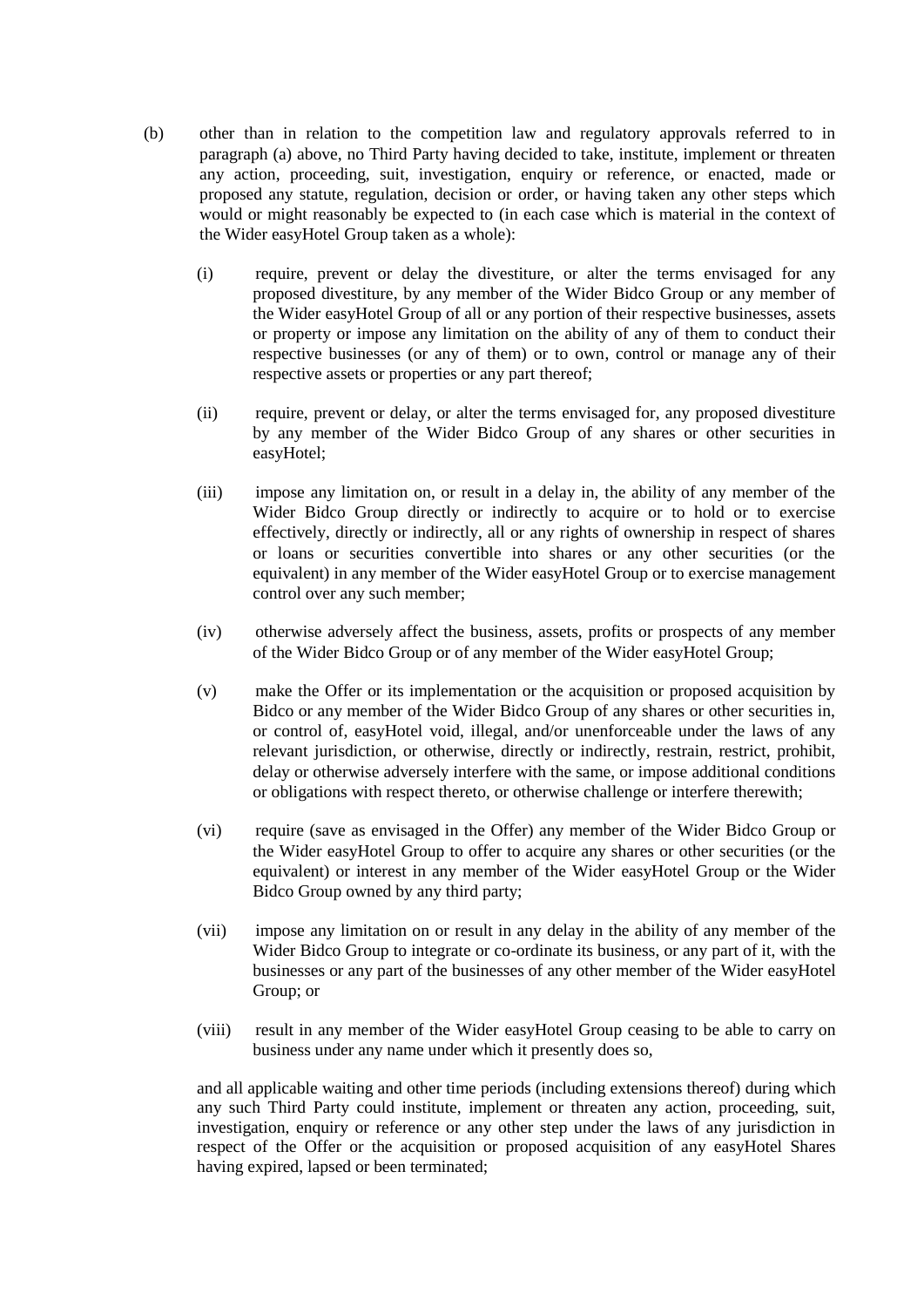- (c) in addition to the competition law and regulatory approvals referred to in paragraph (a) above, all material filings, applications and/or notifications which are necessary or considered appropriate by Bidco (acting reasonably) having been made in connection with the Offer and all relevant waiting periods and other time periods (including any extensions thereof) under any applicable legislation or regulation of any jurisdiction having expired, lapsed or been terminated and all applicable statutory or regulatory obligations in any jurisdiction having been complied with in connection with the Offer or the acquisition by any member of the Wider Bidco Group of any shares or other securities in, or control or management of, easyHotel or any member of the Wider easyHotel Group or the carrying on by any member of the Wider easyHotel Group of its business;
- (d) in addition to the competition law and regulatory approvals referred to in paragraph (a) above, all material authorisations, orders, recognitions, grants, consents, licences, confirmations, clearances, permissions and approvals for the proposed acquisition of any shares or other securities in, or control of, easyHotel by any member of the Wider Bidco Group having been obtained in terms and in a form reasonably satisfactory to Bidco from all necessary Third Parties or persons with whom any member of the Wider easyHotel Group has entered into contractual arrangements or other material business relationships, and all such authorisations, orders, recognitions, grants, consents, licences, confirmations, clearances, permissions and approvals together with all authorisations orders, recognitions, grants, licences, confirmations, clearances, permissions and approvals necessary or appropriate to carry on the business of any member of the Wider easyHotel Group, remaining in full force and effect and all material filings necessary for such purpose have been made and there being no notice or intimation of any intention to revoke, suspend, restrict, modify or not to renew any of the same at the time at which the Offer becomes otherwise unconditional and all necessary statutory or regulatory obligations in any jurisdiction having been complied with;

### **Certain matters arising as a result of any arrangement, agreement etc.**

- (e) except as Disclosed, there being no provision of any agreement, arrangement, licence, permit or other instrument to which any member of the Wider easyHotel Group is a party or by or to which any such member or any of its assets are or may be bound, entitled or subject, which, in each case as a consequence of the Offer or the proposed acquisition of any shares or other securities in easyHotel or because of a change in the control or management of easyHotel or otherwise, would or would reasonably be expected to result in (in each case to an extent which is material in the context of the Wider easyHotel Group as a whole, or in the context of the Offer):
	- (i) any monies borrowed by or any other indebtedness or liabilities (actual or contingent) of, or grant available to any such member, being or becoming repayable or capable of being declared repayable immediately or earlier than their or its stated maturity date or repayment date or the ability of any such member to borrow monies or incur any indebtedness being withdrawn or inhibited or being capable of becoming or being withdrawn or inhibited;
	- (ii) any such agreement, arrangement, licence, permit or instrument or the rights, liabilities, obligations or interests of any such member thereunder being terminated or adversely affected or any onerous obligation or liability arising or any action being taken or arising thereunder;
	- (iii) any assets or interests of any such member being or falling to be disposed of or charged or ceasing to be available to any such member or any right arising under which any such asset or interest would be reasonably likely to be required to be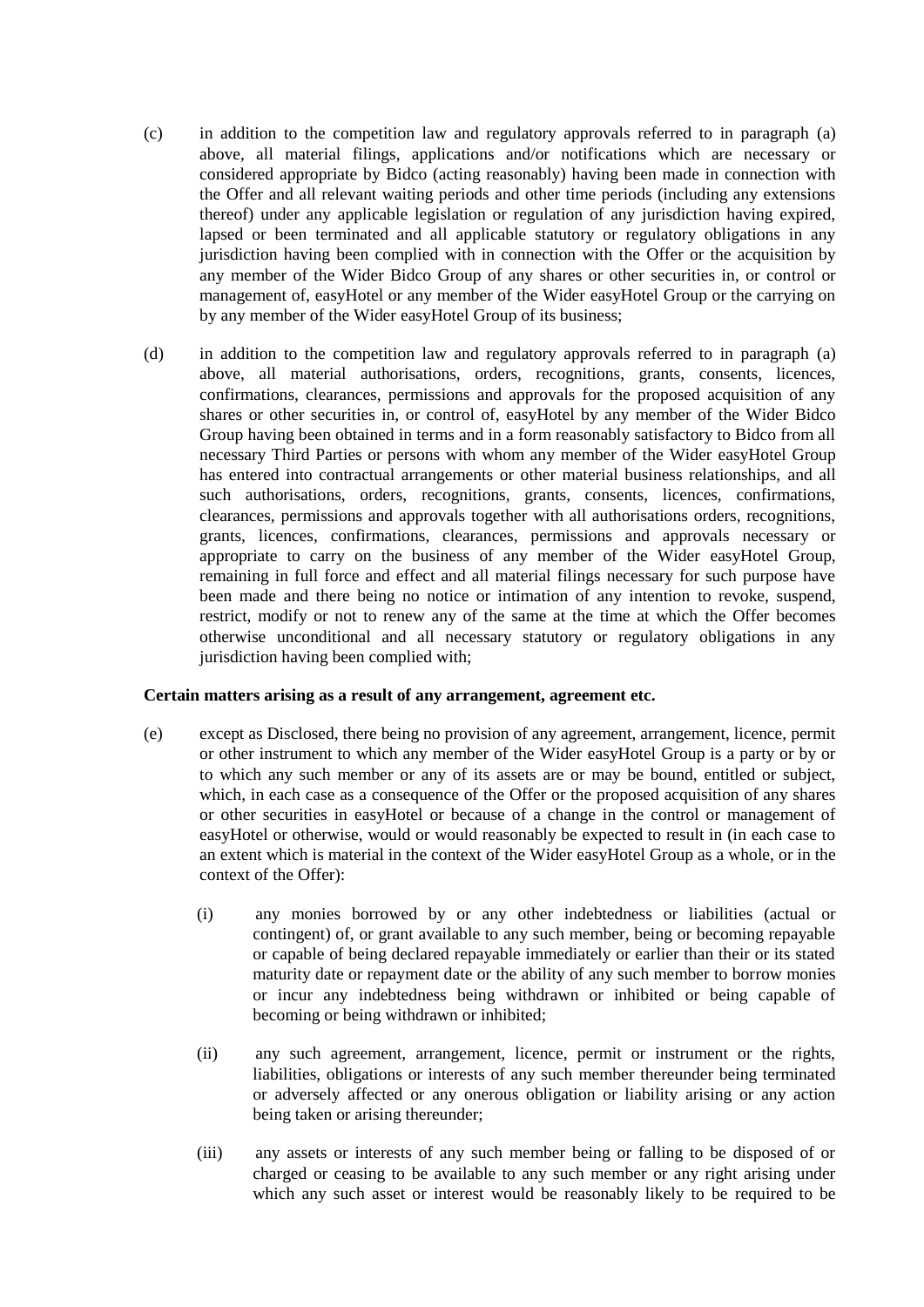disposed of or charged or would be reasonably likely to cease to be available to any such member other than in the ordinary course of business;

- (iv) the creation or enforcement of any mortgage, charge or other security interest over the whole or any part of the business, property or assets of any such member or any such mortgage, charge or other security interest (whenever arising or having arisen) becoming enforceable;
- (v) the rights, liabilities, obligations or interests of any such member in, or the business of any such member with, any person, firm or body (or any arrangement or arrangements relating to any such interest or business) being terminated, adversely modified or affected;
- (vi) the value of any such member or its financial or trading position or prospects being prejudiced or adversely affected;
- (vii) any such member ceasing to be able to carry on business under any name under which it presently does so;
- (viii) the creation of any liability, actual or contingent, by any such member, other than trade creditors or other liabilities incurred in the ordinary course of business; or
- (ix) any requirement on any such member to acquire, subscribe, pay up or repay any shares or other securities (or the equivalent),

and no event having occurred which, under any provision of any agreement, arrangement, licence, permit or other instrument to which any member of the Wider easyHotel Group is a party or by or to which any such member or any of its assets may be bound, entitled or subject, would or might reasonably be expected to result in any of the events or circumstances as are referred to in sub-paragraphs (i) to (ix) of this Condition;

# **No material transactions, claims or changes in the conduct of the business of the easyHotel Group**

- (f) except as Disclosed, no member of the Wider easyHotel Group having, since 30 September 2018:
	- (i) save as between easyHotel and the Wider easyHotel Group, or for easyHotel Shares issued pursuant to the exercise of options granted under the easyHotel Share Plans before the date of this Announcement, issued, agreed to issue, authorised or proposed the issue of additional shares of any class or securities convertible into shares of any class or rights, warrants or options to subscribe for, or acquire, any such shares or convertible securities;
	- (ii) other than to another member of the Wider easyHotel Group, sold (or agreed to transfer or sell) any treasury shares;
	- (iii) other than to another member of the easyHotel Group, recommended, declared, paid or made or proposed to recommend, declare, pay or make any bonus, dividend or other distribution whether payable in cash or otherwise;
	- (iv) save for intra-Wider easyHotel Group transactions, authorised or implemented any merger or demerger with any body corporate or acquired or disposed of or transferred, mortgaged or charged or created any security interest over any assets or any right, title or interest in any asset (including shares and trade investments) or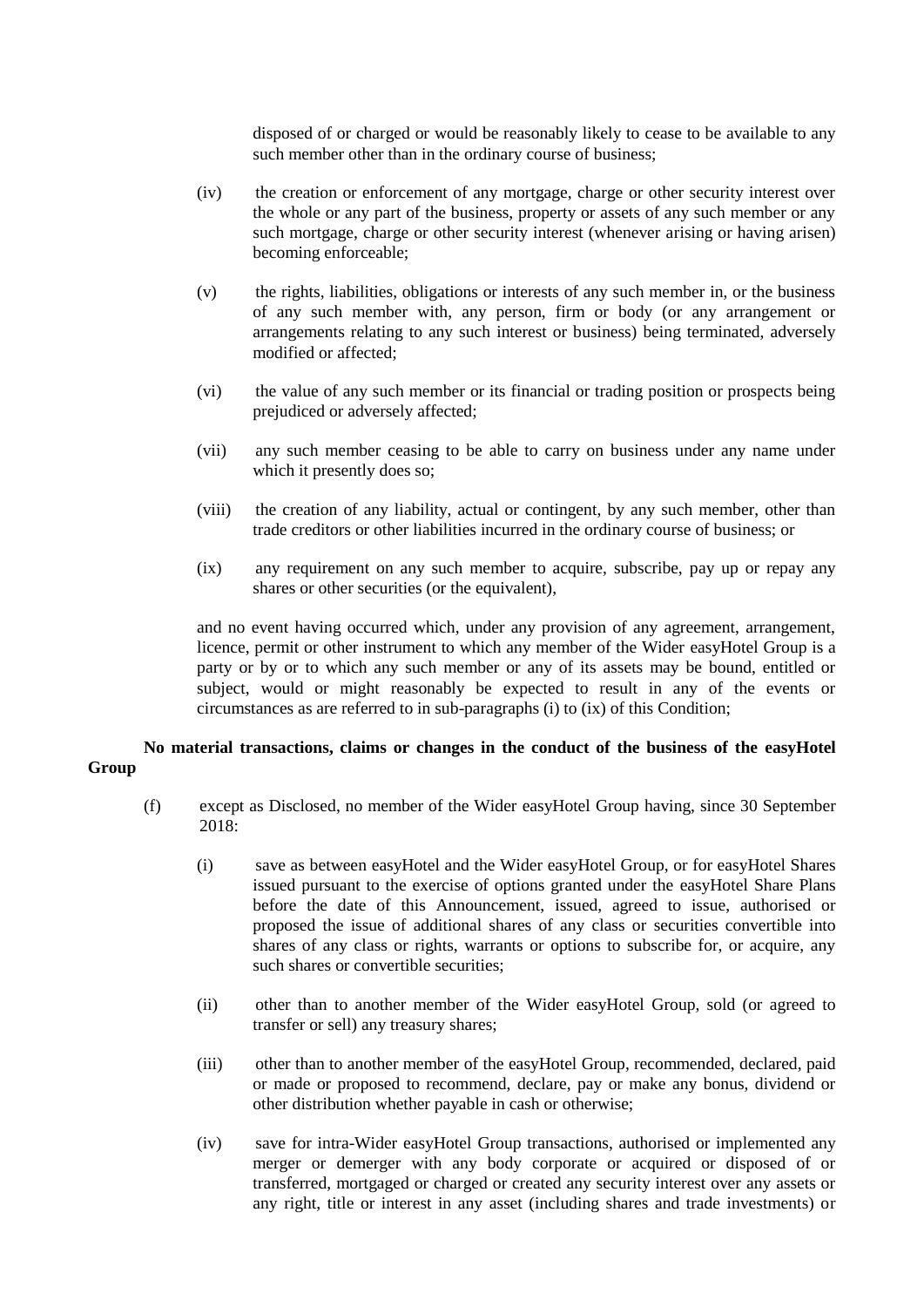authorised or proposed or announced any intention to propose any merger, demerger, acquisition or disposal, transfer, mortgage, charge or security interest, in each case other than in the ordinary course of business;

- (v) save for intra-Wider easyHotel Group transactions, made or authorised or proposed or announced an intention to propose any material change in its loan capital or issued or authorised the issue of any debentures or incurred or increased any indebtedness or contingent liability;
- (vi) issued, authorised or proposed the issue of any debentures or (save for intra-Wider easyHotel Group transactions), save in the ordinary course of business, incurred or increased any indebtedness or become subject to any liability (actual or contingent);
- (vii) purchased, redeemed or repaid or announced any proposal to purchase, redeem or repay any of its own shares or other securities or reduced or, save in respect to the matters mentioned in sub-paragraph (i) above, made any other change to any part of its share capital;
- (viii) implemented, or authorised, proposed or announced its intention to implement, any reconstruction, amalgamation, scheme, commitment or other transaction or arrangement otherwise than in the ordinary course of business or entered into or changed the terms of any contract with any director or senior executive;
- (ix) entered into or varied or authorised, proposed or announced its intention to enter into or vary any contract, transaction or commitment (whether in respect of capital expenditure or otherwise) which is of a long-term, onerous or unusual nature or magnitude or which is or would be reasonably likely to be materially restrictive on the businesses of any member of the Wider easyHotel Group or the Wider Bidco Group or which involves an obligation of such a nature or magnitude or which is other than in the ordinary course of business and which, in any such case, is material in the context of the Wider easyHotel Group taken as a whole;
- (x) been unable or deemed unable, or admitted in writing that it is unable, to pay its debts as they fall due or having stopped or suspended (or threatened to stop or suspend) payment of its debts generally or ceased or threatened to cease carrying on all or a substantial part of its business;
- (xi) (other than in respect of a member of the Wider easyHotel Group which is dormant and was solvent at the relevant time) taken any corporate action or had any legal proceedings started or threatened against it for its winding-up (voluntary or otherwise), dissolution or reorganisation or for the appointment of a receiver, administrative receiver, administrator, trustee or similar officer of all or any of its assets or revenues or any analogous proceedings in any jurisdiction or had any such person appointed;
- (xii) commenced negotiations with any of its creditors or taken any step with a view to rescheduling or restructuring any of its indebtedness or entered into a composition, compromise, assignment or arrangement with any of its creditors whether by way of a voluntary arrangement, scheme of arrangement, deed of compromise or otherwise;
- (xiii) entered into any contract, transaction or arrangement which would be restrictive on the business of any member of the Wider easyHotel Group or the Wider Bidco Group other than to a nature and extent which is normal in the context of the business concerned;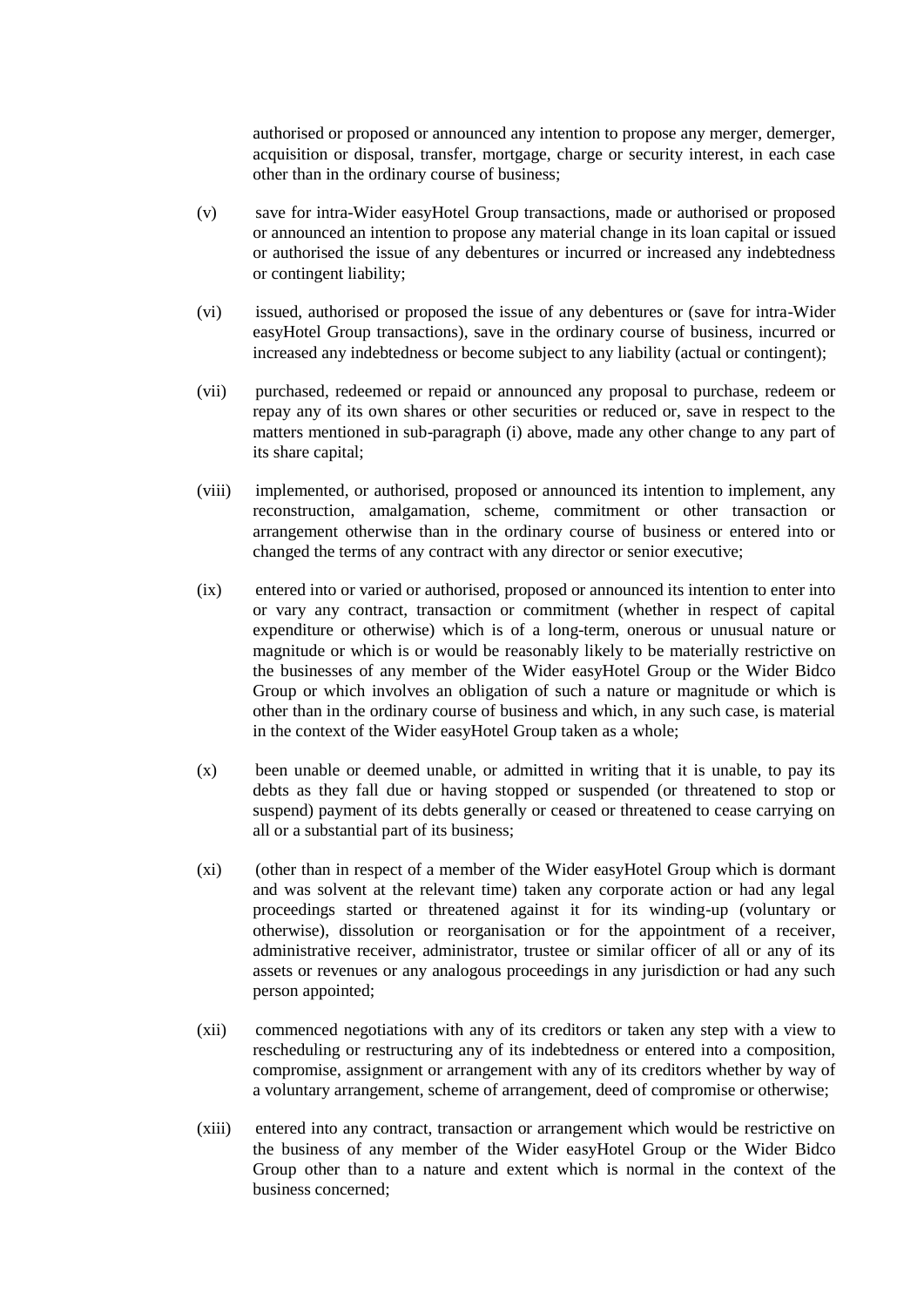- (xiv) waived, settled, abandoned or compromised any claim or admitted any dispute, claim or counter-claim whether made or potential and whether by or against any member of the Wider easyHotel Group (otherwise than in the ordinary course of business) and which is material in the context of the Wider easyHotel Group taken as a whole;
- (xv) entered into any contract, commitment, arrangement or agreement otherwise than in the ordinary course of business or passed any resolution or made any offer (which remains open for acceptance) with respect to or announced any intention to, or to propose to, effect any of the transactions, matters or events referred to in this condition and which is material in the context of the Wider easyHotel Group taken as a whole;
- (xvi) other than in connection with the Offer, made any alteration to its constitutional documents which is material in the context of the Offer;
- (xvii) having made or agreed or consented to any change to:
	- (A) the terms of the trust deeds constituting the pension scheme(s) established by any member of the Wider easyHotel Group for its directors, employees or their dependents;
	- (B) the contributions payable to any such scheme(s) or to the benefits which accrue or to the pensions which are payable thereunder;
	- (C) the basis on which qualification for, or accrual or entitlement to, such benefits or pensions are calculated or determined; or
	- (D) the basis upon which the liabilities (including pensions) of such pension schemes are funded, valued or made,

in each case, to an extent which is material in the context of the Wider easyHotel Group taken as a whole;

- (xviii) proposed, agreed to provide or modified the terms of any share option scheme, incentive scheme or other benefit relating to the employment or termination of employment of any person employed by the Wider easyHotel Group and in each case which is material in the context of the Wider easyHotel Group taken as a whole; or
- (xix) having taken (or agreed or proposed to take) any action which requires, or would require, the consent of the Panel or the approval of easyHotel Shareholders in a general meeting in accordance with, or as contemplated by, Rule 21.1 of the Code (save where any such approval is obtained);

#### **No adverse change, litigation or regulatory enquiry**

- (g) except as Disclosed, since 30 September 2018:
	- (i) no adverse change or deterioration having occurred in the business, assets, financial or trading position or profits or prospects of any member of the Wider easyHotel Group which is material in the context of the Wider easyHotel Group taken as a whole;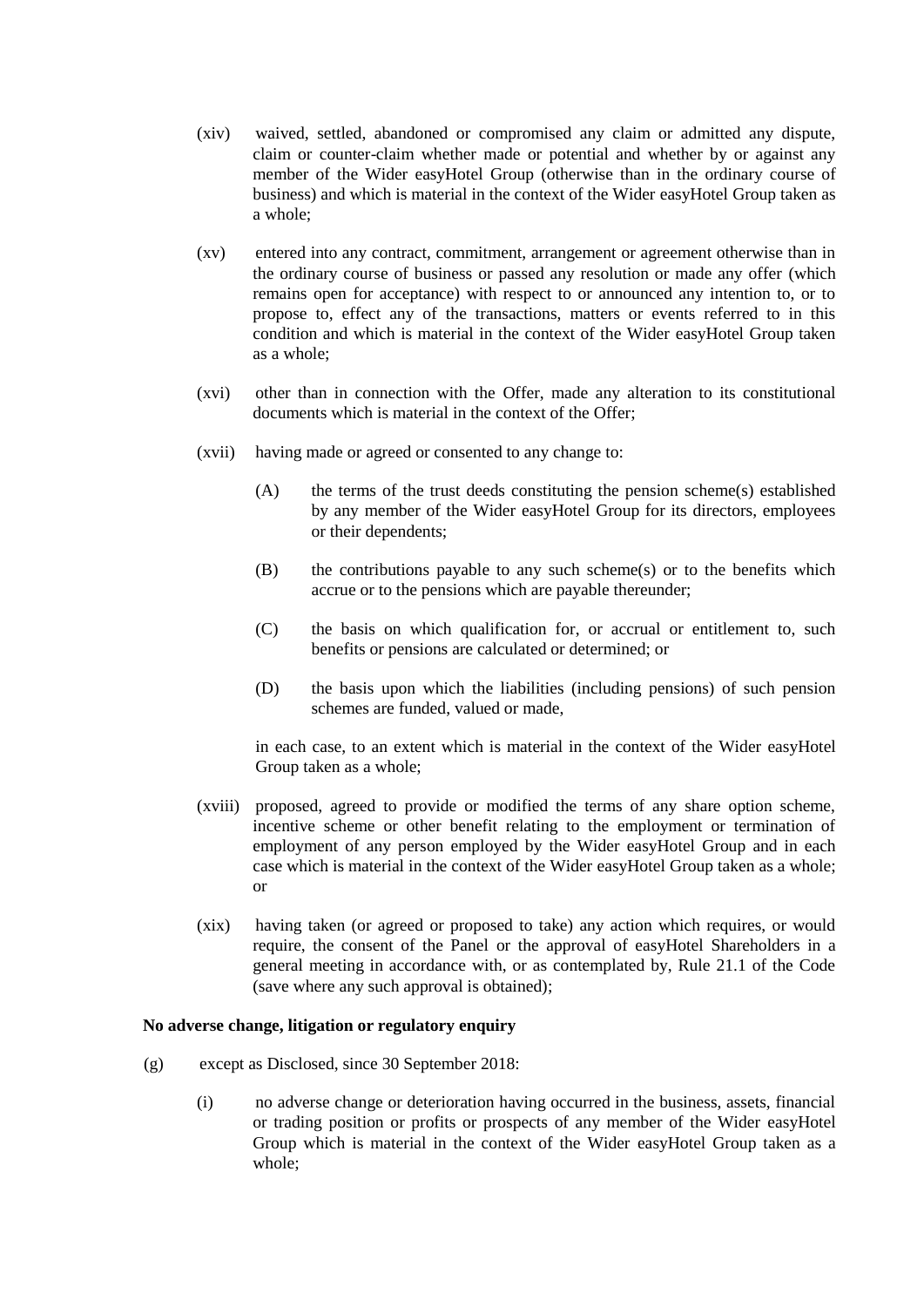- (ii) no litigation, arbitration proceedings, prosecution or other legal or regulatory proceedings to which any member of the Wider easyHotel Group is or may become a party (whether as a claimant, defendant or otherwise) and no investigation by any Third Party against or in respect of any member of the Wider easyHotel Group having been instituted, announced or threatened by or against or remaining outstanding in respect of any member of the Wider easyHotel Group, in each case which is material in the context of the Wider easyHotel Group taken as a whole;
- (iii) no contingent or other liability having arisen or become apparent to Bidco which would be reasonably likely to adversely affect any member of the Wider easyHotel Group, taken as a whole;
- (iv) no steps having been taken which are likely to result in the withdrawal, cancellation, termination or modification of any material licence held by any member of the Wider easyHotel Group which is necessary for the proper carrying on of its business; and
- (v) no member of the Wider easyHotel Group having conducted its business in breach of any applicable laws and regulations which in any case is material in the context of the Wider easyHotel Group taken as a whole;

### **No discovery of certain matters**

- (h) except as Disclosed, Bidco not having discovered:
	- (i) that any financial, business or other information concerning the Wider easyHotel Group as contained in the information publicly disclosed before the date of this Announcement by or on behalf of any member of the Wider easyHotel Group is misleading, contains a misrepresentation of fact or omits to state a fact necessary to make that information not misleading and which was not subsequently corrected before the date of this Announcement by disclosure by or on behalf of the Wider easyHotel Group through the publication of an announcement via a Regulatory Information Service or otherwise; or
	- (ii) that any member of the Wider easyHotel Group is subject to any liability (actual or contingent) which is not disclosed in the annual report and accounts of easyHotel for the financial year ended 30 September 2018,

in each case, to the extent which is material in the context of the Wider easyHotel Group taken as a whole;

- (i) except as Disclosed, Bidco not having discovered that:
	- (i) any past or present member of the Wider easyHotel Group has failed to comply with any and/or all applicable legislation or regulations of any jurisdiction with regard to the use, storage, carriage, disposal, spillage, release, discharge, leak or emission of any waste or hazardous substance or any substance likely to impair materially the environment (including property) or harm human health or animal health or otherwise relating to environmental matters or the health and safety of humans, or that there has otherwise been any such storage, carriage, disposal, spillage, release, discharge, leak or emission (whether or not the same constituted a non-compliance by any person with any such legislation or regulations, and wherever the same may have taken place) any of which storage, carriage, disposal, spillage, release, discharge, leak or emission would be likely to give rise to any liability (actual or contingent) on the part of any member of the Wider easyHotel Group;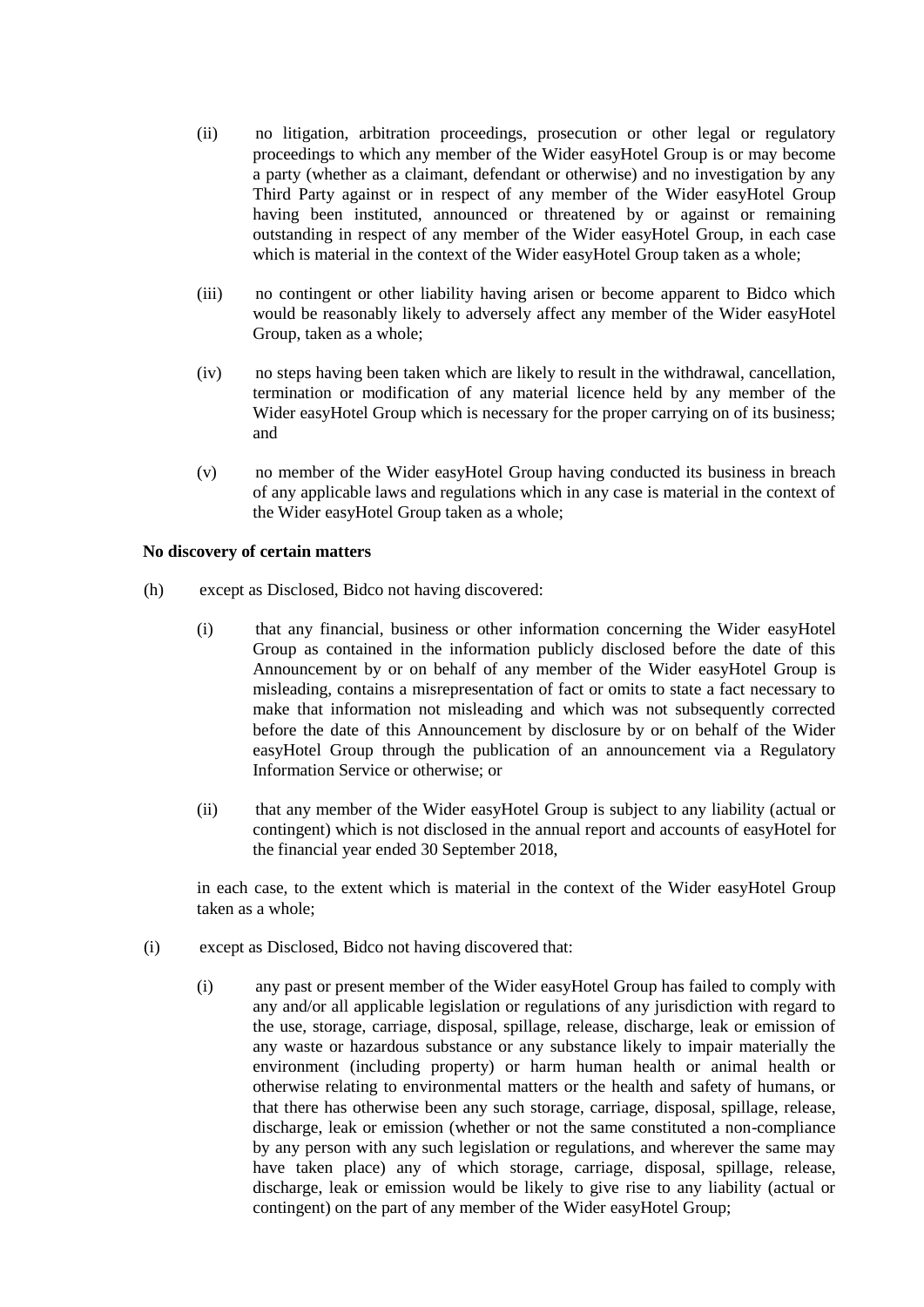(ii) there is, or is likely to be, for that or any other reason whatsoever, any liability (actual or contingent) of any past or present member of the Wider easyHotel Group to make good, repair, reinstate or clean up any property now or previously owned, occupied, operated or made use of or controlled by any such past or present member of the Wider easyHotel Group, under any environmental legislation, regulation, notice, circular or order of any government, governmental, quasigovernmental, state or local government, supranational, statutory or other regulatory body, agency, court, association or any other person or body in any jurisdiction

in each case, to the extent which is material in the context of the Wider easyHotel Group taken as a whole;

### **Anti-corruption, sanctions and criminal property**

- (j) except as Disclosed, Bidco not having discovered that:
	- (i) any past or present member, director, officer or employee of the Wider easyHotel Group is or has at any time engaged in any activity, practice or conduct which would constitute an offence under the Bribery Act 2010, the US Foreign Corrupt Practices Act of 1977 or any other applicable anti-corruption legislation or any person that performs or has performed services for or on behalf of the Wider easyHotel Group is or has at any time engaged in any activity, practice or conduct in connection with the performance of such services which would constitute an offence under the Bribery Act 2010, the US Foreign Corrupt Practices Act of 1977 or any other applicable anticorruption legislation;
	- (ii) any asset of any member of the Wider easyHotel Group constitutes criminal property as defined by section 340(3) of the Proceeds of Crime Act 2002 (but disregarding paragraph (b) of that definition);
	- (iii) any past or present member, director, officer or employee of the Wider easyHotel Group, or any other person for whom any such person may be liable or responsible, has engaged in any business with, made any investments in, made any funds or assets available to or received any funds or assets from: (a) any government, entity or individual in respect of which US or European Union persons, or persons operating in those territories, are prohibited from engaging in activities or doing business, or from receiving or making available funds or economic resources, by US or European Union laws or regulations, including the economic sanctions administered by the US Office of Foreign Assets Control, or HM Treasury in the United Kingdom; or (b) any government, entity or individual targeted by any of the economic sanctions of the United Nations, the US, the European Union or any of its member states; or
	- (iv) any member of the easyHotel Group has engaged in any transaction which would cause Bidco to be in breach of any law or regulation upon its acquisition of easyHotel, including the economic sanctions of the US Office of Foreign Assets Control, or HM Treasury & Customs in the United Kingdom, or any government, entity or individual targeted by any of the economic sanctions of the United Nations, the US, the European Union or any of its member states.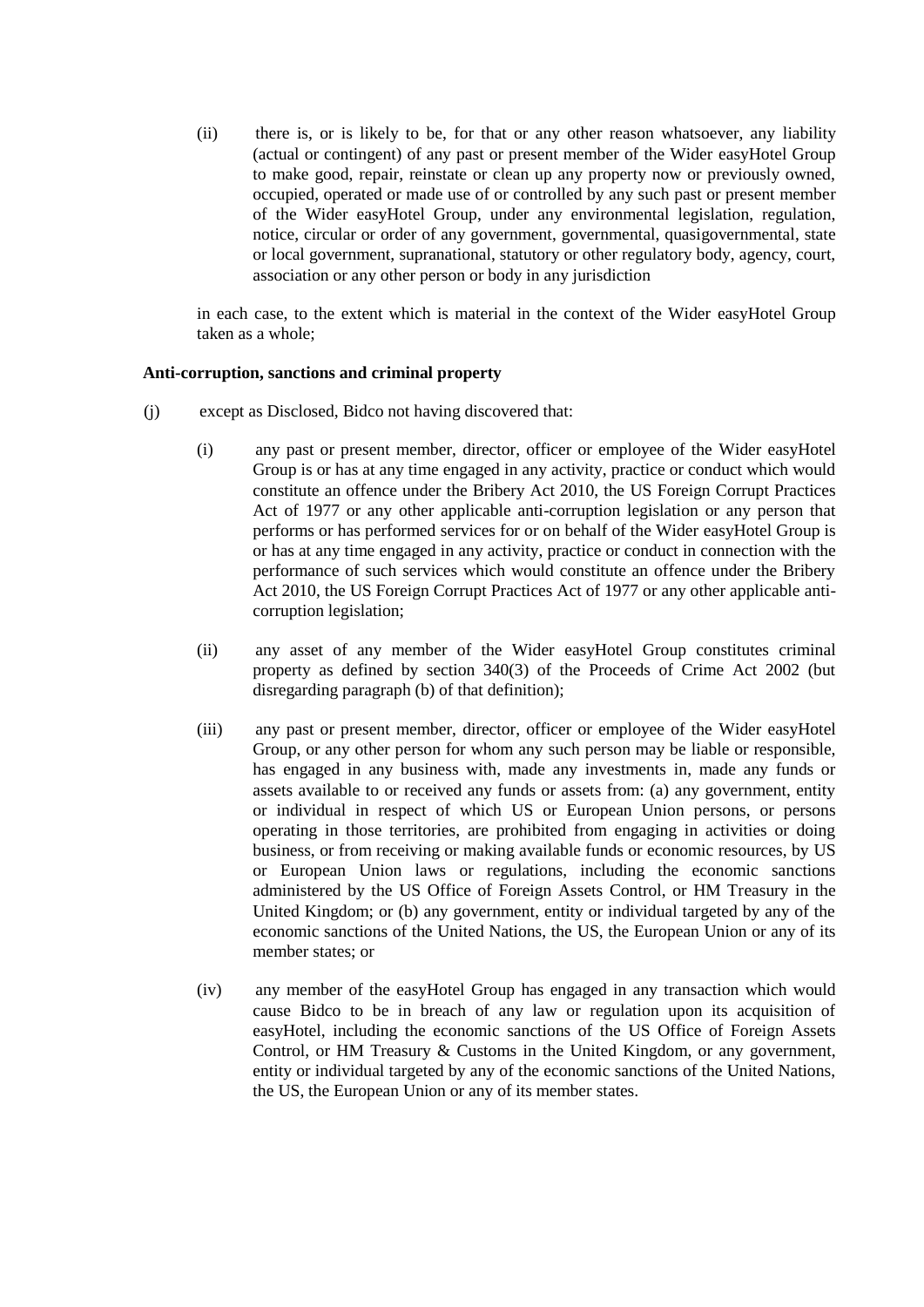### **Part B**

### **Waiver and invocation of the Conditions**

- 1. To the extent permitted by law and subject to the requirements of the Panel in accordance with the Code, Bidco reserves the right to waive, in whole or in part, all or any of the Conditions in Part A above. Condition 1 is only waivable in certain exceptional cases under the Code.
- 2. The Offer will be subject to the satisfaction (or waiver, if permitted) of the Conditions in Part A above, and to certain further terms set out in Part D below, and to the full terms and conditions which will be set out in the Offer Document and accompanying Form of Acceptance.
- 3. The Offer will lapse, and will not proceed, unless all of the Conditions relating to the Offer have been fulfilled or (if capable of waiver) waived by, or, where appropriate, have been determined by Bidco to be and remain satisfied by, midnight on the twenty-first day after the later of:
	- (a) the first closing date of the Offer; or
	- (b) the date on which the Offer becomes or is declared unconditional as to acceptances,

or such later date as Bidco may, with the consent of the Panel, decide. Bidco shall be under no obligation to waive or treat as satisfied any Condition by a date earlier than the latest date specified above for its satisfaction even though the other Conditions of the Offer may, at such earlier date, have been waived or fulfilled and there are, at such earlier date, no circumstances indicating that any such Conditions may not be capable of fulfilment.

4. Under Rule 13.5 of the Code, Bidco may not invoke any Condition so as to cause the Offer not to proceed, to lapse or to be withdrawn, unless the circumstances which give rise to the right to invoke the Condition are of material significance to Bidco in the context of the Offer. The Condition contained in paragraph 1 of Part A and, if applicable, the Scheme approval condition referred to in paragraph 2 of Part C (in the event the Offer is implemented by way of a Scheme) is not subject to this provision of the Code.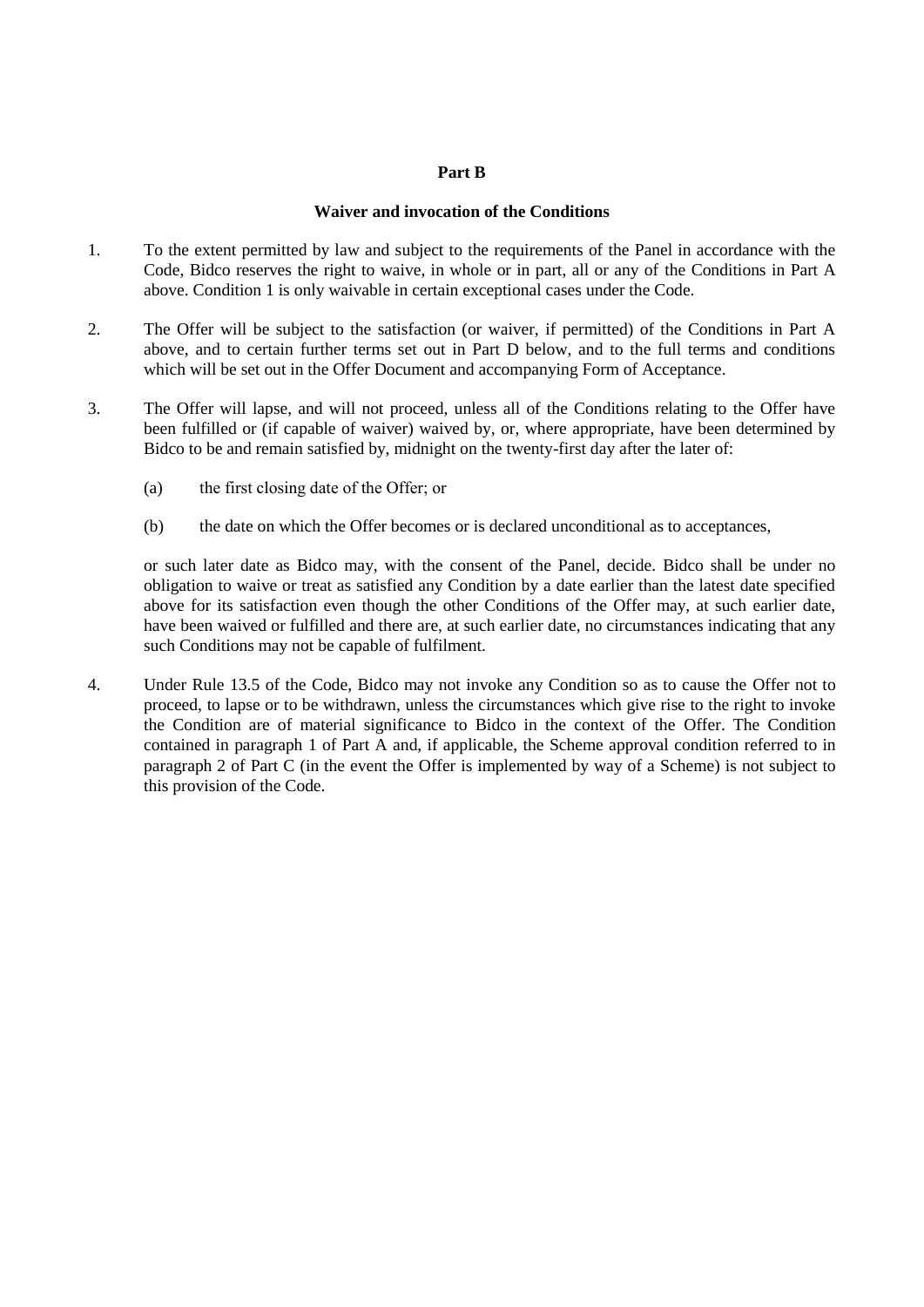# **Part C**

#### **Implementation by way of a Scheme**

- 1. Subject to obtaining the consent of the Panel, Bidco reserves the right to elect to implement the Offer by way of a Scheme.
- 2. In such event, such Scheme will be implemented on the same terms and conditions, so far as applicable, as those which would apply to the Offer (subject to appropriate amendments for an acquisition being made by way of a Scheme, including, without limitation, requiring the approval of a majority in number of the easyHotel Shareholders who are subject to the Scheme present and voting (and entitled to vote), either in person or by proxy, at the Court Meeting representing not less than 75 per cent. of the easyHotel Shares held by such easyHotel Shareholders who are subject to the Scheme).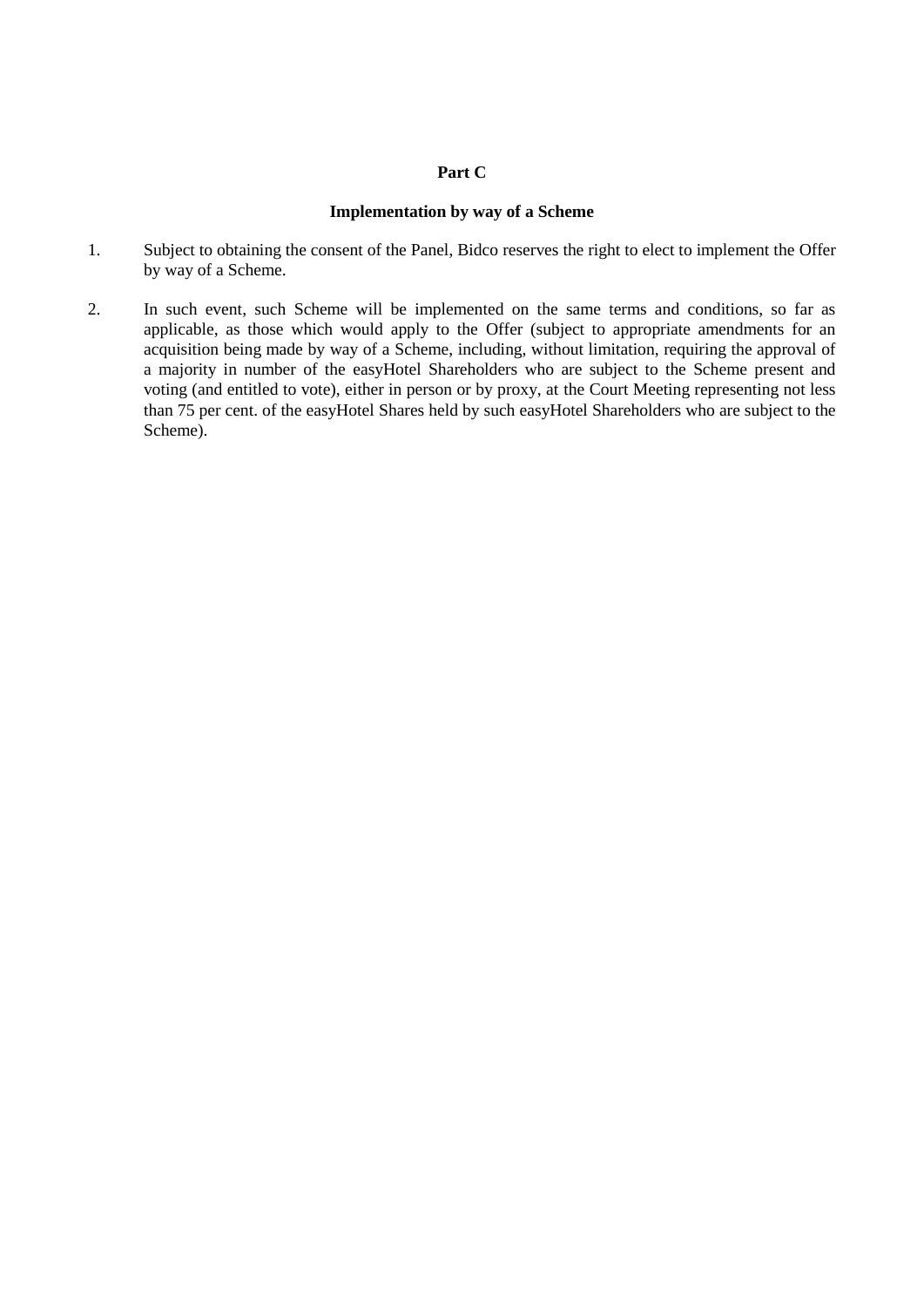### **Part D**

# **Certain further terms of the Offer**

- 1. If Bidco is required by the Panel to make an offer for easyHotel Shares under the provisions of Rule 9 of the Code, Bidco may make such alterations to any of the above Conditions and terms of the Offer as are necessary to comply with the provisions of that Rule.
- 2. The Offer shall lapse if:
	- (a) in so far as the Offer constitutes, or is deemed to constitute, a concentration with an EU dimension within the scope of the EU Merger Regulation, the European Commission either initiates proceedings under Article 6(1)(c) of the EU Merger Regulation or makes a referral to the CMA under Article 9(1) of the EU Merger Regulation and then the Offer or matter arising from or relating to it becomes subject to a CMA Phase 2 Reference; or
	- (b) the Offer or any matter arising from or relating to it becomes subject to a CMA Phase 2 Reference,

before 1.00 p.m. (London time) on the first closing date or the time and date on which the Offer becomes or is declared unconditional as to acceptances (whichever is the later).

- 3. If the Offer lapses, it will cease to be capable of further acceptance and persons accepting the Offer and Bidco shall thereupon cease to be bound by acceptances submitted at or before the time the Offer lapses.
- 4. The availability of the Offer to persons resident in, or citizens of, or otherwise subject to, jurisdictions outside the United Kingdom may be affected by the laws of the relevant jurisdictions. Such persons should inform themselves of, and observe, any applicable legal or regulatory requirements of their jurisdiction. easyHotel Shareholders who are in any doubt regarding such matters should consult an appropriate independent professional adviser in the relevant jurisdiction without delay.
- 5. Each of the Conditions shall be regarded as a separate Condition and shall not be limited by reference to any other Condition.
- 6. If any dividend or other distribution is authorised, declared, made or paid in respect of the easyHotel Shares on or after the date of this Announcement and prior to the Effective Date, Bidco reserves the right to reduce the Offer consideration by the amount of all or part of any such dividend or other distribution, in which case any reference in this Announcement or in the Offer Document to the consideration payable under the terms of the Offer will be deemed to be a reference to the consideration as so reduced, provided that, to the extent that such dividend or distribution is cancelled, the consideration shall not be subject to change.
- 7. The easyHotel Shares will be acquired by Bidco fully paid and free from all liens, equitable interests, charges, encumbrances, rights of pre-emption and any other third party rights or interests whatsoever and together with all rights existing at the date of this Announcement or thereafter attaching thereto, including (without limitation) voting rights and the right to receive and retain, in full, all dividends and other distributions (if any) declared, made or paid or any other return of capital (whether by way of reduction of share capital or share premium account or otherwise) made on or after the date of this Announcement, other than any dividend or distribution in respect of which Bidco exercises its right under the terms of the Offer to reduce the consideration payable in respect of each easyHotel Share.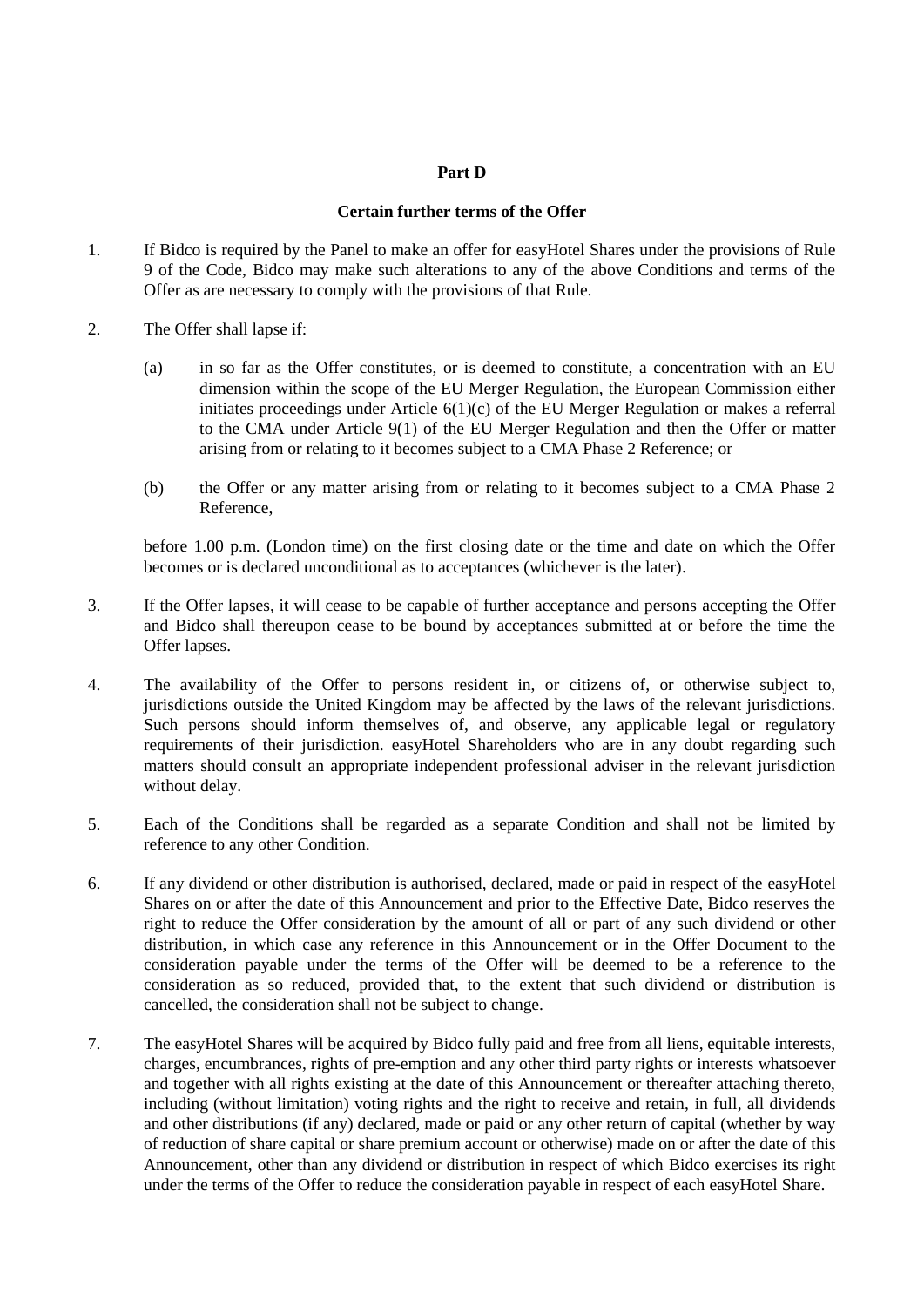- 8. Bidco reserves the right for any other entity directly or indirectly owned by Bidco from time to time to implement the Offer.
- 9. Unless otherwise determined by Bidco or required by the Code, the Offer is not being made, directly or indirectly, in or into, or by use of the mails or any other means or instrumentality (including, without limitation, facsimile, e-mail or other electronic transmission, telex or telephone) of interstate or foreign commerce of, or any facility of a national, state or other securities exchange of, any Restricted Jurisdiction and shall not be capable of acceptance by any such use, means, instrumentality or facility or from within any Restricted Jurisdiction. This Announcement should not be forwarded or transmitted in or into any jurisdiction in which such act would constitute a violation of the relevant laws in such jurisdiction.
- 10. This Offer and any acceptance thereof will be governed by English law and be subject to the jurisdiction of the English courts and to the Conditions set out herein and in the Offer Document and Form of Acceptance. The Offer will also be subject to the applicable requirements of the Code, the Panel and AIM, as well as the applicable requirements of US federal securities laws.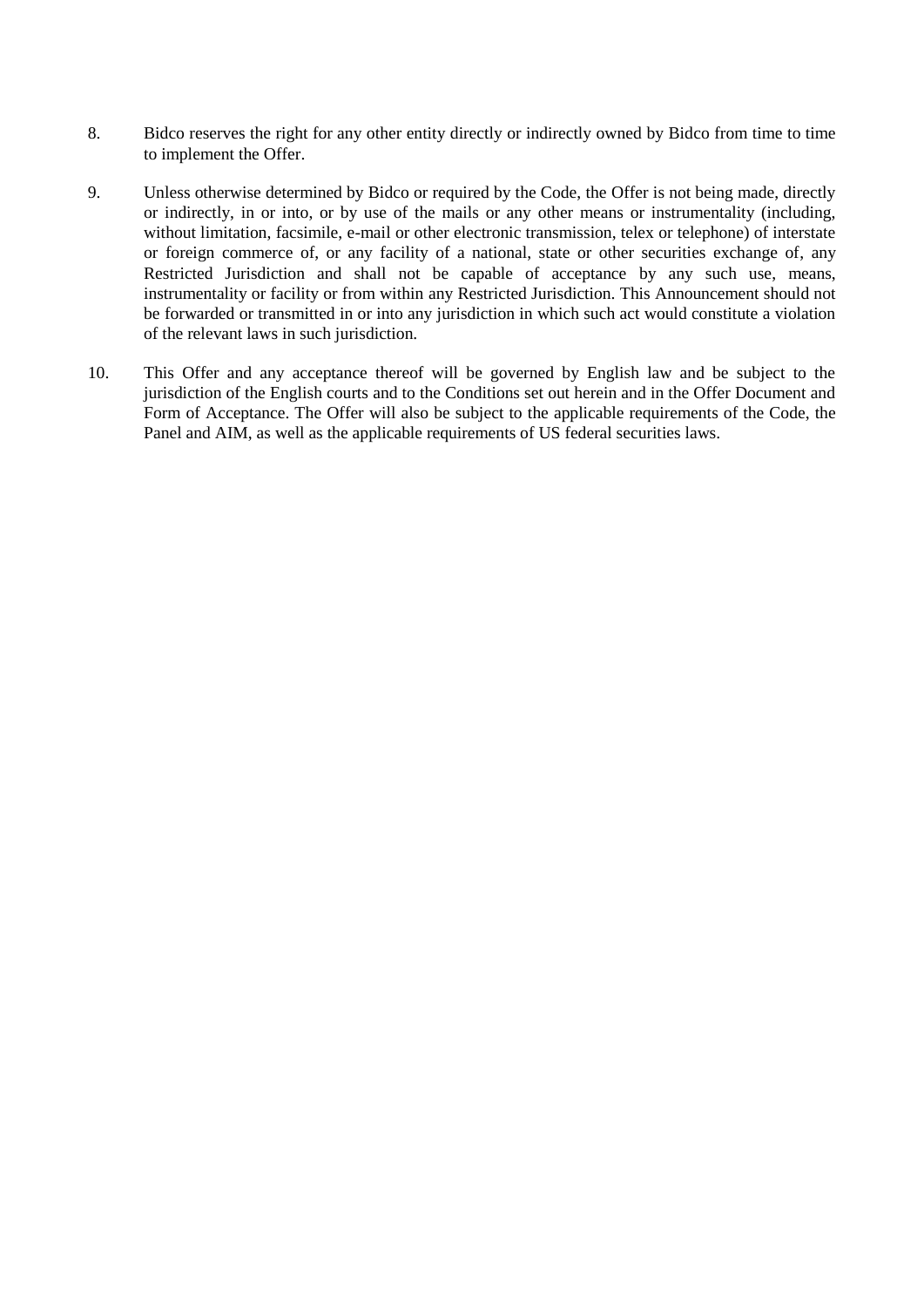# **SOURCES OF INFORMATION AND BASES OF CALCULATION**

- <span id="page-38-1"></span><span id="page-38-0"></span>1. The value attributed to the fully diluted issued share capital of easyHotel is based on:
	- (a) 145,954,546 easyHotel Shares in issue as at close of business on the Last Practicable Date; and
	- (b) 1,046,145 easyHotel Shares which may be issued on or after the date of this Announcement to satisfy the exercise of options outstanding under the easyHotel Share Plans as at the Last Practicable Date, calculated using the treasury method; less
	- (c) 981,115 easyHotel Shares as at the Last Practicable Date held by the easyHotel Employee Benefit Trust which can be used to satisfy the exercise of options granted under the easyHotel Share Plans.
- <span id="page-38-2"></span>2. The value attributed to the entire issued and to be issued ordinary share capital of easyHotel is based upon the consideration of 95 pence for each easyHotel Share, multiplied by the fully diluted share capital of easyHotel set out in paragraph [1](#page-38-1) above.
- 3. The premium calculations to the price for each easyHotel Share have been calculated by reference to:
	- (a) the Closing Price of 70.5 for each easyHotel Share on 2 August 2019 (being the last Business Day before commencement of the Offer Period); and
	- (b) the six-month daily volume-weighted average price of 75.0 for each easyHotel Share on 2 August 2019 (being the last Business Day before commencement of the Offer Period).
- 4. The implied enterprise value is based on upon the value of the entire issued and to be issued share capital of easyHotel set out in paragraph [2](#page-38-2) above less net cash of approximately £12.6 million as at 31 March 2019, and the implied multiple of 36.7x EBITDA is based on EBITDA of approximately £3.4 million for the twelve month period ended 31 March 2019 (calculated using EBITDA of approximately £2.0 million for the six months ended 30 September 2018, plus EBITDA of approximately £1.5 million for the six months ended 31 March 2019).
- 5. Unless otherwise stated, all prices quoted for easyHotel Shares are Closing Prices.
- 6. Volume-weighted average prices have been derived from Bloomberg and have been rounded to the nearest decimal place.
- 7. Unless otherwise stated, the financial information relating to easyHotel has been extracted from easyHotel's annual report and accounts for the year ended 30 September 2018 and easyHotel's interim results for the six months ended 31 March 2019.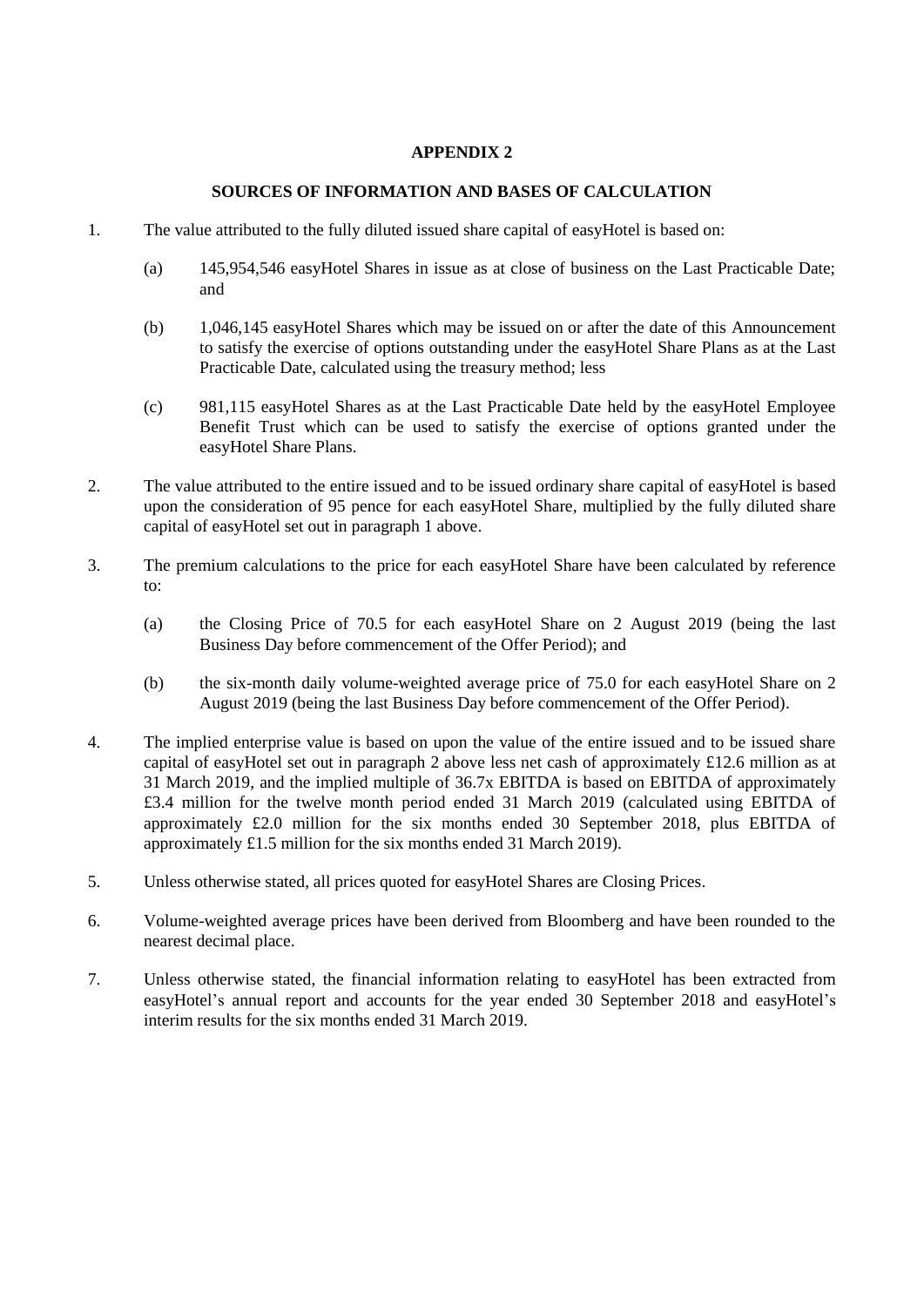# **IRREVOCABLE UNDERTAKINGS**

#### <span id="page-39-0"></span>1. **Independent easyHotel Directors' irrevocable undertakings**

The following Independent easyHotel Directors have each given an irrevocable undertaking to accept or procure the acceptance of the Offer (or, in the event that the Offer is implemented by way of a Scheme, to vote or procure that the registered holder votes in favour of the resolutions relating to the Scheme at the Meetings):

| <b>Name</b>           | <b>Number of easyHotel Shares in</b><br>respect of which undertaking is<br>given | <b>Percentage of easyHotel's</b><br>issued share capital |
|-----------------------|----------------------------------------------------------------------------------|----------------------------------------------------------|
| Jonathan Lane         | 650,000                                                                          | 0.4%                                                     |
| <b>Guy Parsons</b>    | 254,158                                                                          | 0.2%                                                     |
| <b>Scott Christie</b> | 116,456                                                                          | 0.1%                                                     |
| Total                 | 1,020,614                                                                        | 0.7%                                                     |

The irrevocable undertakings from the individuals listed above will lapse if: (i) Bidco announces, with the consent of the Panel, that it does not intend to make or proceed with the Offer; (ii) if the Offer Document is not posted to easyHotel Shareholders within the permitted period under the Code; or (iii) if the Offer is withdrawn, lapses or otherwise terminates in accordance with its terms.

These irrevocable undertakings will prevent each of the individuals listed above from: (i) exercising any right of withdrawal of any acceptance of the Offer where such a right is otherwise exercisable under the Code; or (ii) otherwise selling all or any part of their respective easyHotel Shares into the market.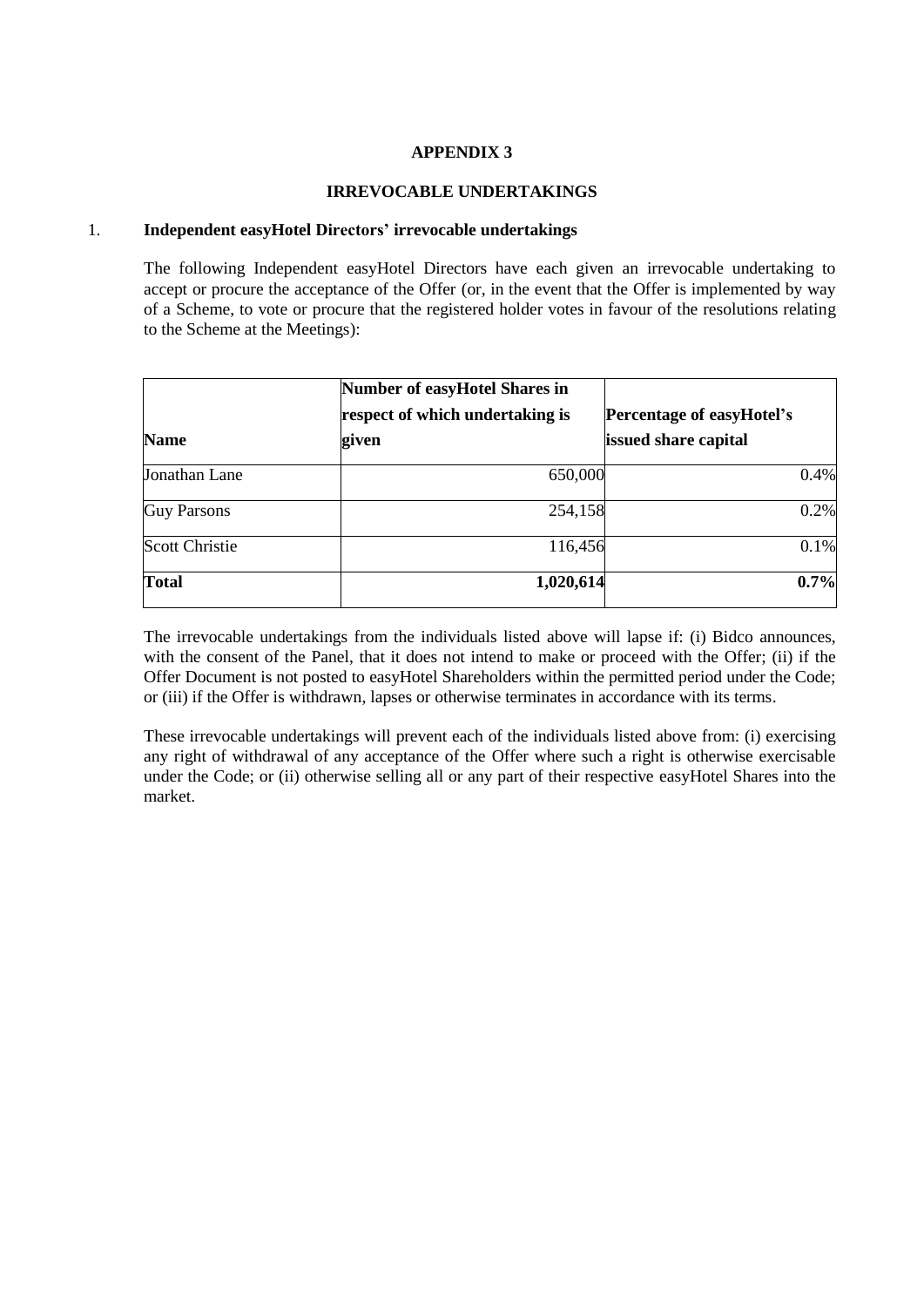# **DEFINITIONS**

<span id="page-40-0"></span>The following definitions apply throughout this Announcement unless the context otherwise requires:

| <b>AIM</b>                   | the AIM Market operated by the London Stock<br>Exchange;                                                                                                                                                                                                                                    |
|------------------------------|---------------------------------------------------------------------------------------------------------------------------------------------------------------------------------------------------------------------------------------------------------------------------------------------|
| Announcement                 | this announcement made in accordance with Rule 2.7 of<br>the Code;                                                                                                                                                                                                                          |
| associated undertaking       | shall be construed in accordance with paragraph 19 of<br>Schedule 6 to The Large and Medium-sized Companies<br>and Groups (Accounts and Reports) Regulations 2008<br>(SI 2008/410)<br>but<br>for<br>this<br>purpose<br>ignoring<br>paragraph $19(1)(b)$ of Schedule 6 to those regulations; |
| <b>Bidco</b>                 | Citrus UK Bidco Limited, a company incorporated in<br>England and Wales with registered number 12137070;                                                                                                                                                                                    |
| <b>Bid Conduct Agreement</b> | the agreement between Ivanhoé Cambridge<br>and<br>ICAMAP relating to bid conduct in connection with the<br>Offer;                                                                                                                                                                           |
| <b>Bidco Group</b>           | Bidco and its subsidiary undertakings from time to time;                                                                                                                                                                                                                                    |
| <b>Business Day</b>          | a day, not being a public holiday, Saturday or Sunday,<br>on which banks in London are open for normal business;                                                                                                                                                                            |
| <b>Closing Price</b>         | the closing price of a easyHotel Share as derived from<br>AIM;                                                                                                                                                                                                                              |
| <b>CMA</b>                   | the Competition and Markets Authority of the United<br>Kingdom (or any successor body or bodies carrying out<br>the same functions in the United Kingdom from time to<br>time);                                                                                                             |
| <b>CMA Phase 2 Reference</b> | a reference pursuant to sections 22, 33, 45 or 62 of the<br>Enterprise Act 2002 (as amended) of the Offer to the<br>chair of the CMA for the constitution of a group under<br>Schedule 4 to the Enterprise and Regulatory Reform Act<br>2013;                                               |
| Code                         | the City Code on Takeovers and Mergers;                                                                                                                                                                                                                                                     |
| <b>Companies Act</b>         | the Companies Act 2006 (as amended);                                                                                                                                                                                                                                                        |
| <b>Conditions</b>            | the conditions to the Offer, as set out in Part A of<br>Appendix 1, and to be set out in the Offer Document;                                                                                                                                                                                |
| <b>Consortium</b>            | means Ivanhoé Cambridge and ICAMAP;                                                                                                                                                                                                                                                         |
| Court                        | the High Court of Justice in England and Wales;                                                                                                                                                                                                                                             |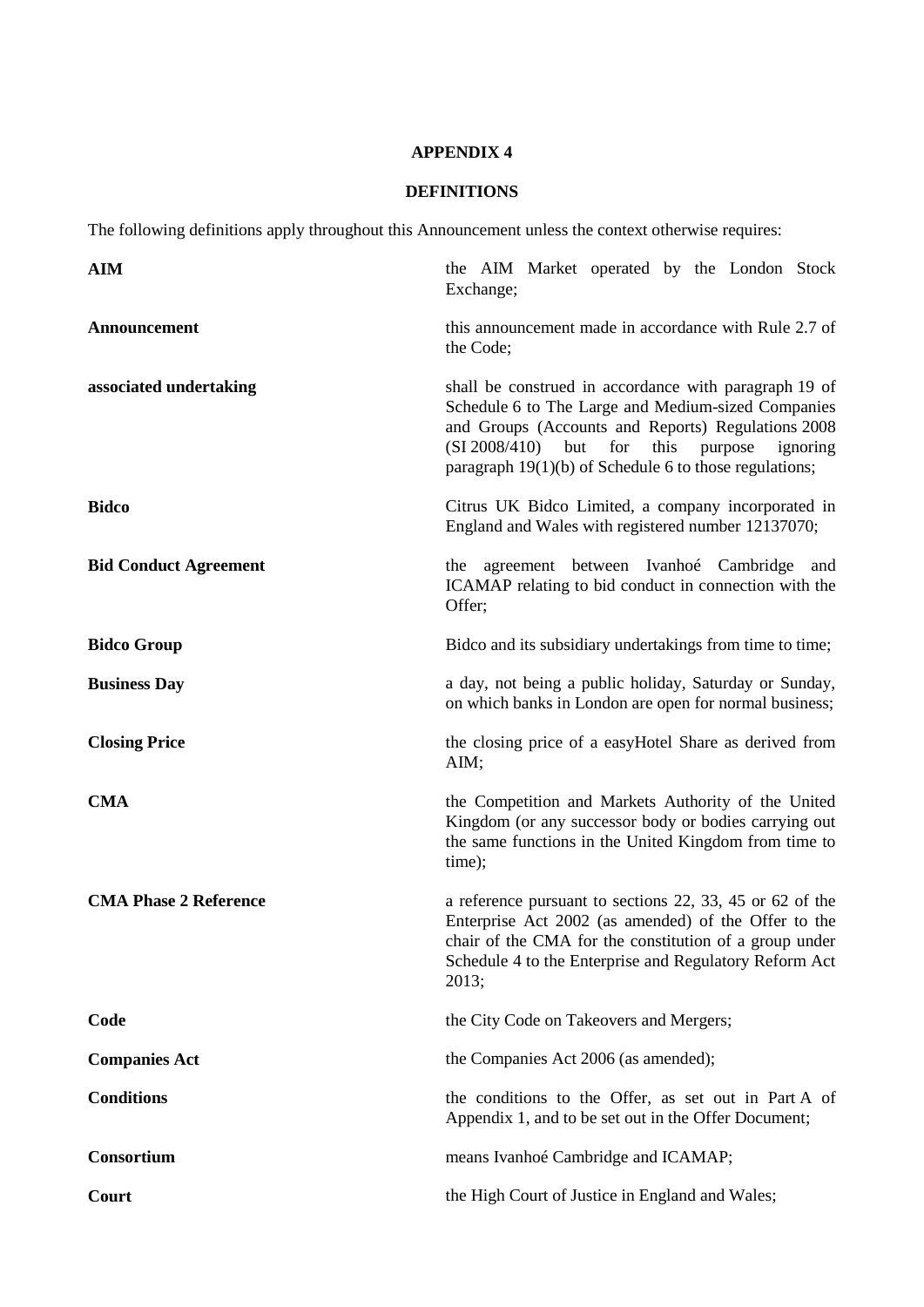| <b>Court Meeting</b>             | in the event of a switch to a Scheme, the meeting or<br>meetings of the easyHotel Shareholders who are subject<br>to the Scheme to be convened by order of the Court<br>pursuant to Part 26 of the Companies Act for the<br>purpose of considering and, if thought fit, approving the<br>Scheme (with or without amendment approved or<br>imposed by the Court and agreed to by Bidco and<br>easyHotel) including any adjournment, postponement or<br>reconvention of any such meeting, notice of which shall<br>be contained in the Scheme Document; |
|----------------------------------|-------------------------------------------------------------------------------------------------------------------------------------------------------------------------------------------------------------------------------------------------------------------------------------------------------------------------------------------------------------------------------------------------------------------------------------------------------------------------------------------------------------------------------------------------------|
| <b>CREST</b>                     | the system for the paperless settlement of trades in<br>securities and the holding of uncertificated securities<br>operated by Euroclear in accordance with the relevant<br>system (as defined in the CREST Regulations) of which<br>Euroclear is the Operator (as defined in the CREST<br>Regulations);                                                                                                                                                                                                                                              |
| <b>CREST Regulations</b>         | the Uncertified Securities Regulations 2001 (S.I.<br>2001/3755), as amended from time to time;                                                                                                                                                                                                                                                                                                                                                                                                                                                        |
| <b>Dealing Disclosure</b>        | an announcement pursuant to Rule 8 of the Code<br>containing details of dealings in relevant securities of a<br>party to an offer;                                                                                                                                                                                                                                                                                                                                                                                                                    |
| <b>Disclosed</b>                 | the information which has been fairly disclosed: (i) in<br>the annual report and accounts of the easyHotel for the<br>financial year ended 30 September 2018; (ii) the interim<br>report for the six month period ended 31 March 2019;<br>(iii) in this Announcement; or (iv) in any other public<br>announcement made by easyHotel via a Regulatory<br>Information Service prior to the date of this<br>Announcement;                                                                                                                                |
| easyHotel or the Company         | easyHotel plc, a company registered in England and<br>Wales with registered number 09035738 and whose<br>registered office is at 2 Grosvenor Gardens, London,<br>SW1W 0AU;                                                                                                                                                                                                                                                                                                                                                                            |
| easyHotel Board                  | the board of directors of easyHotel;                                                                                                                                                                                                                                                                                                                                                                                                                                                                                                                  |
| easyHotel Directors              | the directors of easyHotel as at the date of this<br>Announcement or, where the context so requires, the<br>directors of easyHotel from time to time;                                                                                                                                                                                                                                                                                                                                                                                                 |
| easyHotel Employee Benefit Trust | the easyHotel Employee Benefit Trust established on 25<br>June 2014 and made between the Company and Sanne<br>Fiduciary Services Limited;                                                                                                                                                                                                                                                                                                                                                                                                             |
| easyHotel Group                  | easyHotel and its subsidiary undertakings from time to<br>time and, where the context permits, each of them;                                                                                                                                                                                                                                                                                                                                                                                                                                          |
| easyHotel Share(s)               | the ordinary shares of 1 pence each in the capital of<br>easyHotel;                                                                                                                                                                                                                                                                                                                                                                                                                                                                                   |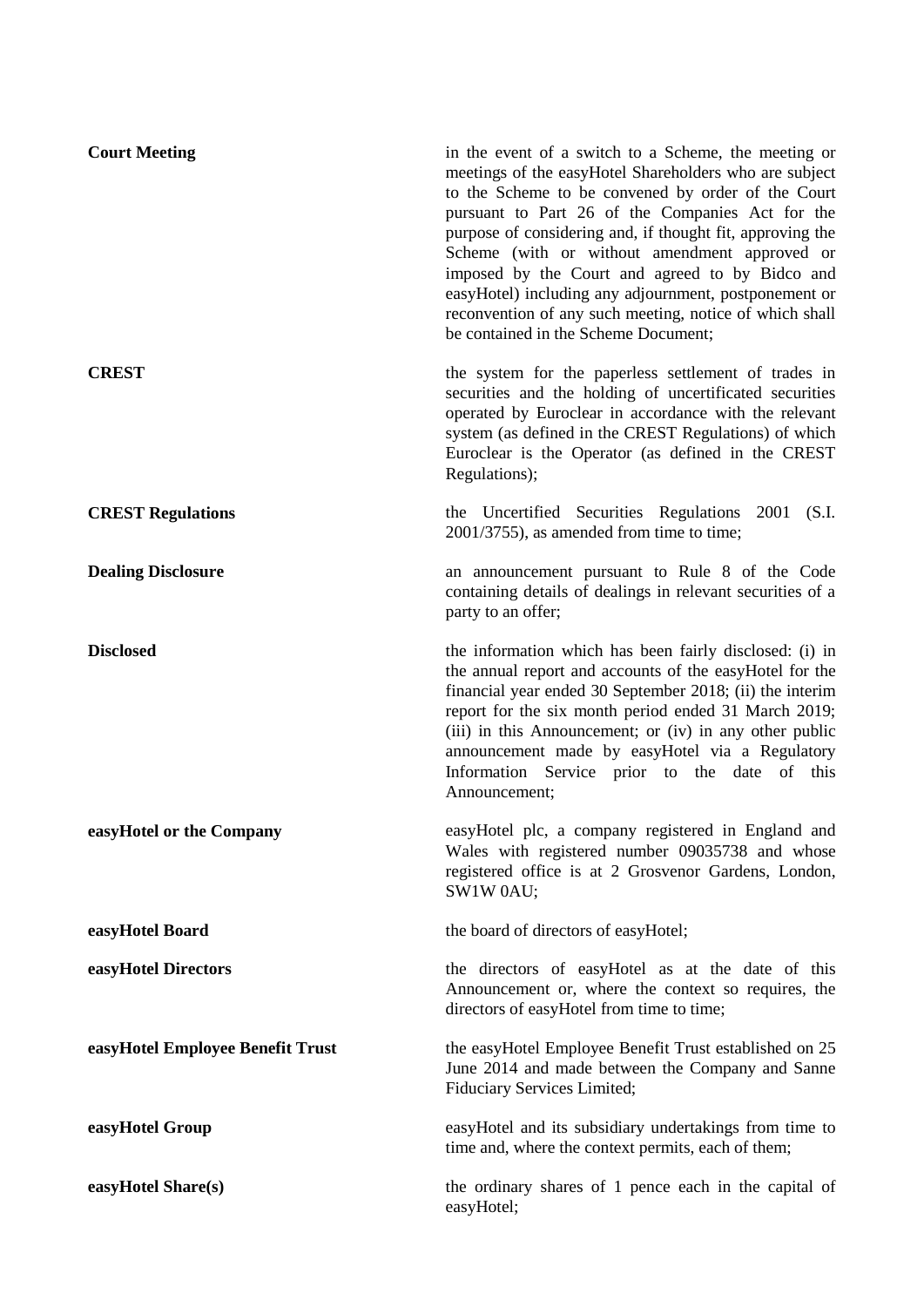| easyHotel Shareholders                 | holders of easyHotel Shares;                                                                                                                                                                                                                                                                                                                                      |
|----------------------------------------|-------------------------------------------------------------------------------------------------------------------------------------------------------------------------------------------------------------------------------------------------------------------------------------------------------------------------------------------------------------------|
| easyHotel Share Plans                  | the easyHotel 2015 Performance Share Plan and the<br>easyHotel 2017 Sharesave Plan;                                                                                                                                                                                                                                                                               |
| <b>Effective Date</b>                  | the date on which the Offer becomes or is declared<br>unconditional in all respects (or, if the Offer is<br>implemented as a Scheme, the date on which the<br>Scheme becomes effective in accordance with its terms);                                                                                                                                             |
| <b>EU Merger Regulation</b>            | Council Regulation (EC) No. 139/2004;                                                                                                                                                                                                                                                                                                                             |
| Euroclear                              | Euroclear UK & Ireland Limited, incorporated in<br>England and Wales with registered number 02878738;                                                                                                                                                                                                                                                             |
| <b>FCA</b>                             | Financial Conduct Authority or its successor from time<br>to time;                                                                                                                                                                                                                                                                                                |
| <b>Form of Acceptance</b>              | the form of acceptance and authority relating to the<br>Offer accompanying the Offer Document for use by the<br>easyHotel Shareholders in connection with the Offer;                                                                                                                                                                                              |
| <b>FSMA</b>                            | the Financial Services and Markets Act 2000 (as<br>amended from time to time);                                                                                                                                                                                                                                                                                    |
| <b>General Meeting</b>                 | in the event of a switch to a Scheme, the general meeting<br>of easyHotel Shareholders (including any adjournment,<br>postponement or reconvention thereof) to be convened<br>for the purpose of considering and, if thought fit,<br>approving the resolutions necessary to implement the<br>Offer, notice of which shall be contained in the Scheme<br>Document; |
| <b>ICAMAP</b>                          | ICAMAP Investments S.à r.l.;                                                                                                                                                                                                                                                                                                                                      |
| <b>ICAMAP Director</b>                 | Harm Meijer in his capacity as non-executive director of<br>easyHotel;                                                                                                                                                                                                                                                                                            |
| <b>ICAMAP Fund</b>                     | ICAMAP Investors SLP-SIF;                                                                                                                                                                                                                                                                                                                                         |
| <b>Independent easyHotel Directors</b> | the easyHotel Directors other than the ICAMAP<br>Director;                                                                                                                                                                                                                                                                                                        |
| <b>Investec</b>                        | Invested Bank plc;                                                                                                                                                                                                                                                                                                                                                |
| <b>Irrevocable Undertakings</b>        | the irrevocable undertakings to accept or procure<br>acceptance of the Offer (or in the event that the Offer is<br>implemented by way of a Scheme, to vote or procure<br>votes in favour of the Scheme at the Court Meeting and<br>the resolutions to be passed at the General Meeting), as<br>detailed in Appendix 3 to this Announcement;                       |
| <b>Ivanhoé Cambridge</b>               | Cadim Fonds Inc.;                                                                                                                                                                                                                                                                                                                                                 |
| <b>Last Practicable Date</b>           | 2 August 2019;                                                                                                                                                                                                                                                                                                                                                    |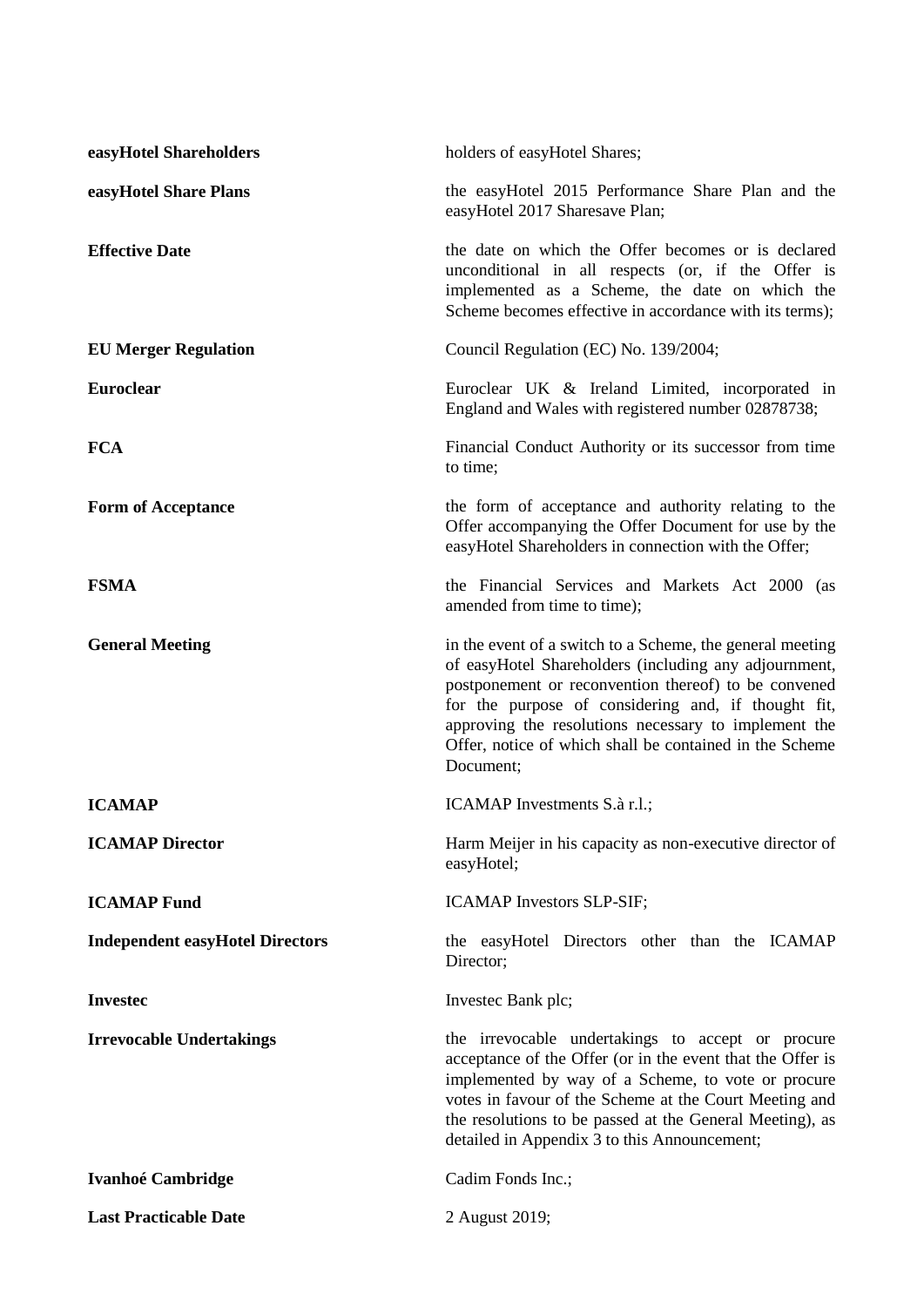| <b>London Stock Exchange</b>          | London Stock Exchange plc or its successor;                                                                                                                                                                                                                                                                                                                                                                                                                                                                                                                                                                                                                      |
|---------------------------------------|------------------------------------------------------------------------------------------------------------------------------------------------------------------------------------------------------------------------------------------------------------------------------------------------------------------------------------------------------------------------------------------------------------------------------------------------------------------------------------------------------------------------------------------------------------------------------------------------------------------------------------------------------------------|
| <b>Meetings</b>                       | the Court Meeting and the General Meeting;                                                                                                                                                                                                                                                                                                                                                                                                                                                                                                                                                                                                                       |
| <b>Lazard</b>                         | Lazard & Co., Limited;                                                                                                                                                                                                                                                                                                                                                                                                                                                                                                                                                                                                                                           |
| <b>Offer</b>                          | the proposed cash acquisition by Bidco of the entire<br>issued and to be issued share capital of easyHotel (other<br>than the easyHotel Shares already held by Bidco or any<br>person acting in concert with Bidco) to be implemented<br>by means of a takeover offer, on the terms and subject to<br>the Conditions set out in this Announcement and to be<br>set out in the Offer Document (or by a Scheme, under<br>described<br>in<br>certain<br>circumstances<br>this<br>as<br>Announcement);                                                                                                                                                               |
| <b>Offer Document</b>                 | the document to be sent to easyHotel Shareholders<br>which will contain the terms and conditions of the Offer<br>and certain information about easyHotel, Ivanhoé<br>Cambridge, ICAMAP and Bidco;                                                                                                                                                                                                                                                                                                                                                                                                                                                                |
| <b>Offer Period</b>                   | period<br>commencing<br>the<br>date<br>of this<br>the<br>on<br>Announcement and ending on (a) the earlier of the date<br>on which the Offer has become or has been declared<br>unconditional as to acceptances and/or the date on which<br>the Offer lapses or is withdrawn (or such other date as<br>the Panel may decide), other than where such lapsing or<br>withdrawal is a result of Bidco exercising its right to<br>implement the Offer by way of a Scheme, or (b) the<br>earlier of the date on which the Scheme<br>becomes<br>effective and/or the date on which the Scheme<br>lapses or is withdrawn (or such other date as the Panel<br>may decide); |
| <b>Opening Position Disclosure</b>    | an announcement pursuant to Rule 8 of the Code<br>containing details on interests or short positions in, or<br>rights to subscribe for, any relevant securities of a party<br>to an offer;                                                                                                                                                                                                                                                                                                                                                                                                                                                                       |
| Panel                                 | the UK Panel on Takeovers and Mergers;                                                                                                                                                                                                                                                                                                                                                                                                                                                                                                                                                                                                                           |
| <b>PRA</b>                            | Prudential Regulation Authority;                                                                                                                                                                                                                                                                                                                                                                                                                                                                                                                                                                                                                                 |
| <b>Regulatory Information Service</b> | an information service authorised from time to time by<br>the FCA for the purposes of disseminating regulatory<br>announcements;                                                                                                                                                                                                                                                                                                                                                                                                                                                                                                                                 |
| <b>Relevant Authority</b>             | central<br>bank,<br>ministry,<br>governmental,<br>any<br>supranational<br><i>(including)</i><br>quasigovernmental,<br>the<br>European Union), statutory, regulatory or investigative<br>body, authority or tribunal (including any national or<br>supranational antitrust, competition or merger control<br>authority, any sectoral ministry or regulator and any<br>foreign investment review body), national,<br>state,                                                                                                                                                                                                                                        |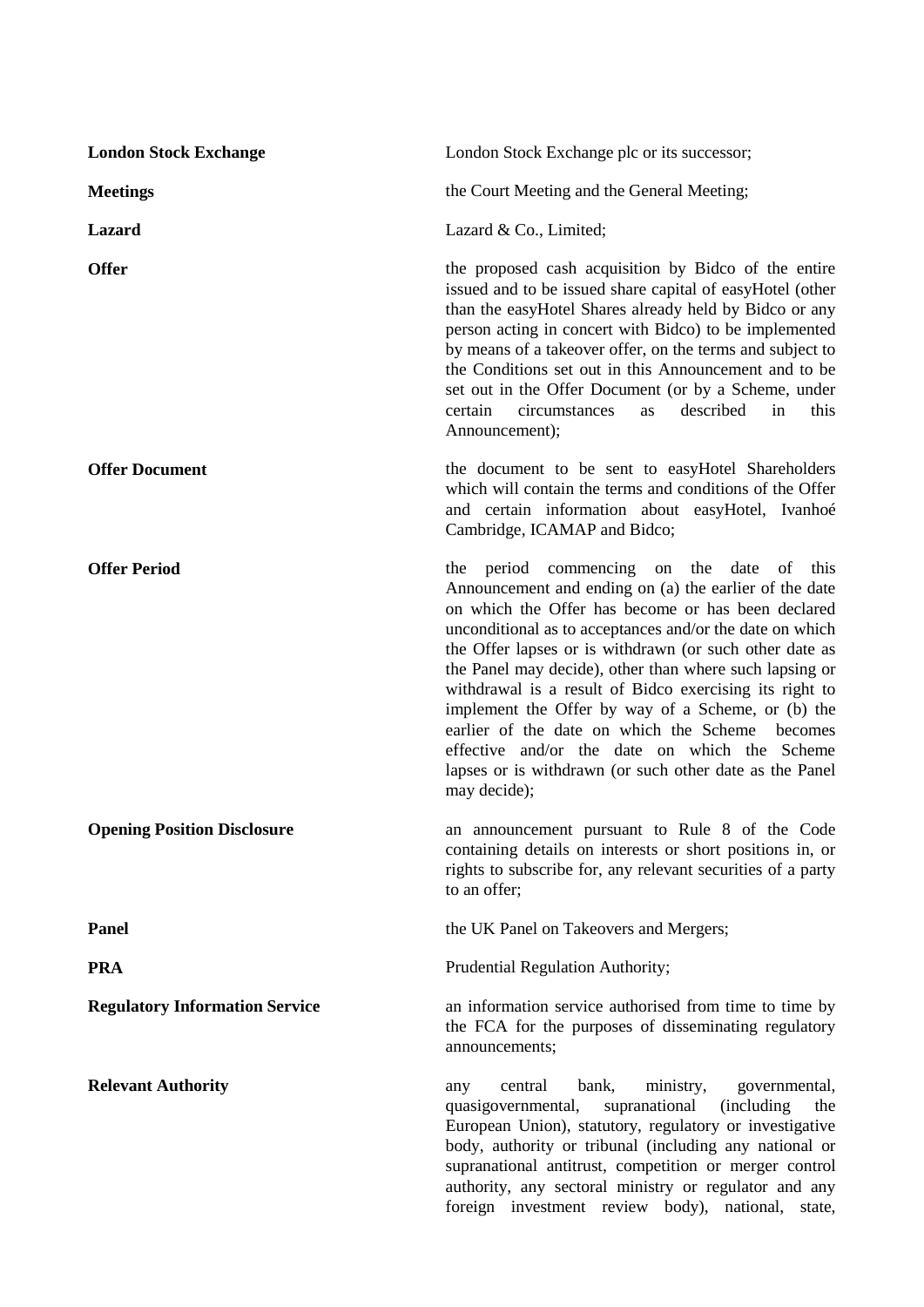|                                                                | municipal or local government (including<br>any<br>subdivision, court, tribunal, administrative agency or<br>commission or other authority thereof), any entity<br>owned or controlled by them, any private body<br>exercising any regulatory, taxing, importing or other<br>authority, trade agency, association, institution or<br>professional or environmental body in any jurisdiction;                    |
|----------------------------------------------------------------|-----------------------------------------------------------------------------------------------------------------------------------------------------------------------------------------------------------------------------------------------------------------------------------------------------------------------------------------------------------------------------------------------------------------|
| relevant securities                                            | shall be construed in accordance with the Code;                                                                                                                                                                                                                                                                                                                                                                 |
| <b>Restricted Jurisdiction(s)</b>                              | any jurisdiction where local laws or regulations may<br>result in a significant risk of civil, regulatory or criminal<br>exposure if information concerning the Offer is sent or<br>made available to easyHotel Shareholders in that<br>jurisdiction;                                                                                                                                                           |
| <b>Scheme</b>                                                  | if the Offer is to be implemented by way of a scheme of<br>arrangement under Part 26 of the Companies Act<br>between easyHotel and the holders of the easyHotel<br>Shares to which the Scheme would apply, the scheme of<br>arrangement to be made (with or subject to any<br>modification, addition or condition which Bidco and<br>easyHotel may agree and the Court may impose or, if<br>required, approve); |
| <b>Scheme Document</b>                                         | in the event of a switch to a Scheme, a document to be<br>despatched to easyHotel Shareholders including, among<br>other things, the Scheme, an explanatory statement and<br>the notices convening the Court Meeting and the<br>General Meeting;                                                                                                                                                                |
| <b>SEC</b>                                                     | US Securities and Exchange Commission;                                                                                                                                                                                                                                                                                                                                                                          |
| <b>Significant Interest</b>                                    | in relation to an undertaking, a direct or indirect interest<br>of 20 per cent. or more of: (a) the total voting rights<br>conferred by the equity share capital (as defined in<br>section 548 of the Companies Act) of such undertaking;<br>or (b) the relevant partnership interest;                                                                                                                          |
| subsidiary,<br>subsidiary<br>undertaking<br>and<br>undertaking | shall be construed in accordance with the Companies<br>Act;                                                                                                                                                                                                                                                                                                                                                     |
| <b>Third Party</b>                                             | has the meaning given to it in paragraph $2(a)$ of Part A<br>of Appendix 1 to this Announcement;                                                                                                                                                                                                                                                                                                                |
| <b>United Kingdom or UK</b>                                    | United Kingdom of Great Britain and Northern Ireland;                                                                                                                                                                                                                                                                                                                                                           |
| <b>US or United States</b>                                     | the United States of America, its territories and<br>possessions, any state of the United States and the<br>District of Columbia;                                                                                                                                                                                                                                                                               |
| <b>US Dollar</b>                                               | the lawful currency of the United States from time to<br>time;                                                                                                                                                                                                                                                                                                                                                  |
| <b>US Exchange Act</b>                                         | the US Securities Exchange Act of 1934, as amended,                                                                                                                                                                                                                                                                                                                                                             |